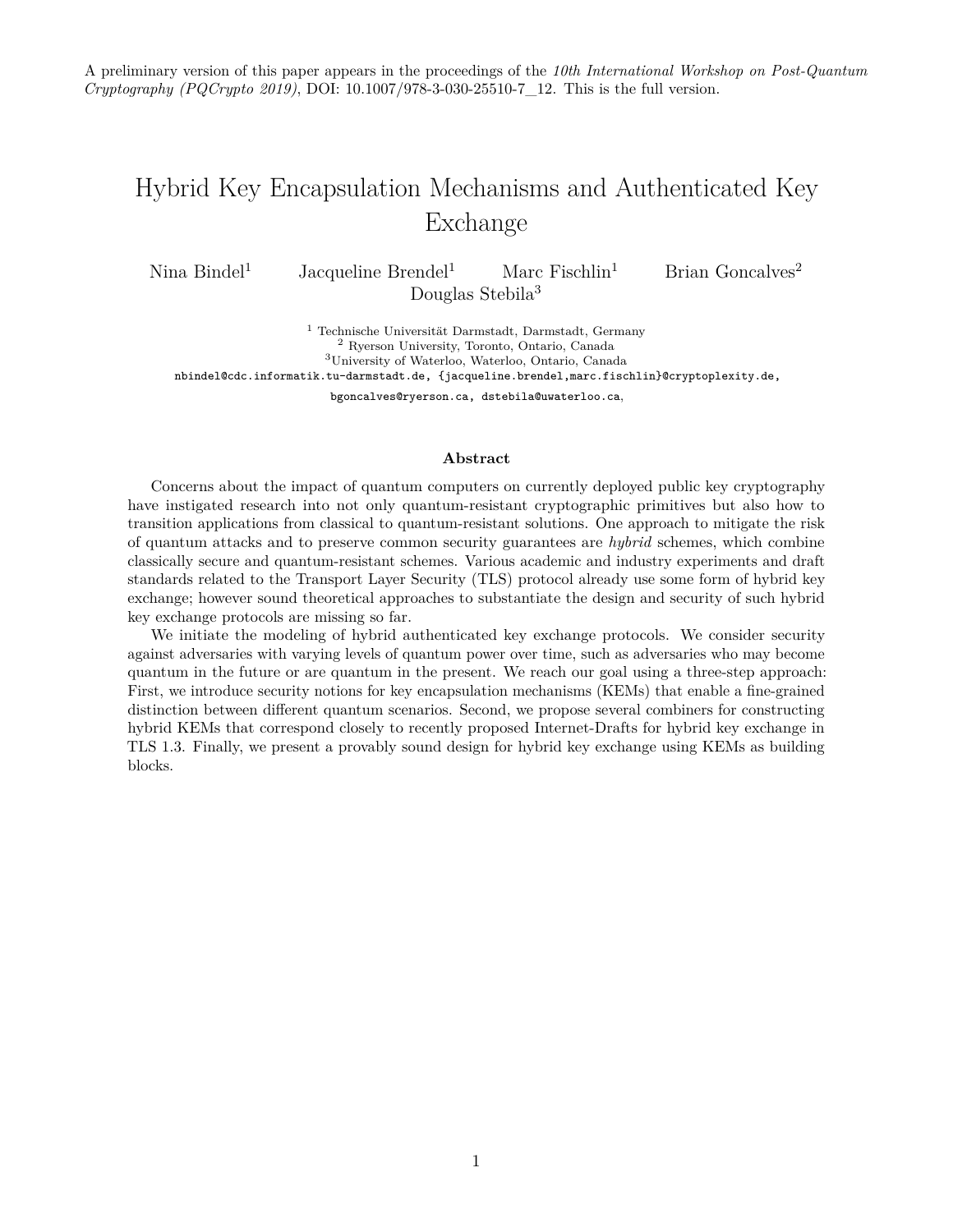## **Contents**

| 1        | Introduction                                                                                                                                                                                                                                                                                                                     | 3                                                              |
|----------|----------------------------------------------------------------------------------------------------------------------------------------------------------------------------------------------------------------------------------------------------------------------------------------------------------------------------------|----------------------------------------------------------------|
| $\bf{2}$ | Key Encapsulation Mechanisms and Their Security<br>Security of KEMs Against Partially or Fully Quantum Adversaries<br>2.1<br>IND-CPA security against quantum adversaries. $\ldots \ldots \ldots \ldots \ldots \ldots \ldots$<br>2.1.1<br>IND-CCA security against partially or fully quantum adversaries<br>2.1.2<br>2.2<br>2.3 | $\bf{5}$<br>$6\phantom{.}6$<br>$6\phantom{.}6$<br>6<br>8<br>10 |
| $\bf{3}$ | Practical Combiners for Hybrid Key Encapsulation                                                                                                                                                                                                                                                                                 | 10                                                             |
|          | 3.1                                                                                                                                                                                                                                                                                                                              | 11                                                             |
|          | 3.1.1                                                                                                                                                                                                                                                                                                                            | 11                                                             |
|          | 3.1.2                                                                                                                                                                                                                                                                                                                            | 12                                                             |
|          | Security of the XOR-then-MAC combiner<br>3.1.3                                                                                                                                                                                                                                                                                   | 12                                                             |
|          | 3.1.4                                                                                                                                                                                                                                                                                                                            | 15                                                             |
|          | 3.2                                                                                                                                                                                                                                                                                                                              | 16                                                             |
|          | 3.2.1                                                                                                                                                                                                                                                                                                                            | 16                                                             |
|          | 3.3                                                                                                                                                                                                                                                                                                                              | 19                                                             |
|          | 3.3.1                                                                                                                                                                                                                                                                                                                            | 19                                                             |
| 4        | Authenticated Key Exchange from Hybrid KEMs                                                                                                                                                                                                                                                                                      | 20                                                             |
|          | 4.1                                                                                                                                                                                                                                                                                                                              | 20                                                             |
|          | 4.1.1                                                                                                                                                                                                                                                                                                                            | 20                                                             |
|          | 4.1.2                                                                                                                                                                                                                                                                                                                            | 21                                                             |
|          | 4.2                                                                                                                                                                                                                                                                                                                              | 21                                                             |
|          | 4.2.1                                                                                                                                                                                                                                                                                                                            | 23                                                             |
|          | Separations between two-stage BR notions. $\ldots \ldots \ldots \ldots \ldots \ldots \ldots \ldots$<br>4.2.2                                                                                                                                                                                                                     | 23                                                             |
|          | 4.3                                                                                                                                                                                                                                                                                                                              | 24                                                             |
|          | 4.3.1                                                                                                                                                                                                                                                                                                                            | 25                                                             |
| 5        | Conclusion                                                                                                                                                                                                                                                                                                                       | 28                                                             |
|          | A Introduction to Quantum Computing                                                                                                                                                                                                                                                                                              | 34                                                             |
| В        | <b>Two-Stage Security Definitions</b>                                                                                                                                                                                                                                                                                            | 34                                                             |
|          | B.1 One-Way Security of KEMs Against Partially or Fully-Quantum Adversaries.                                                                                                                                                                                                                                                     | 34                                                             |
|          |                                                                                                                                                                                                                                                                                                                                  | 35                                                             |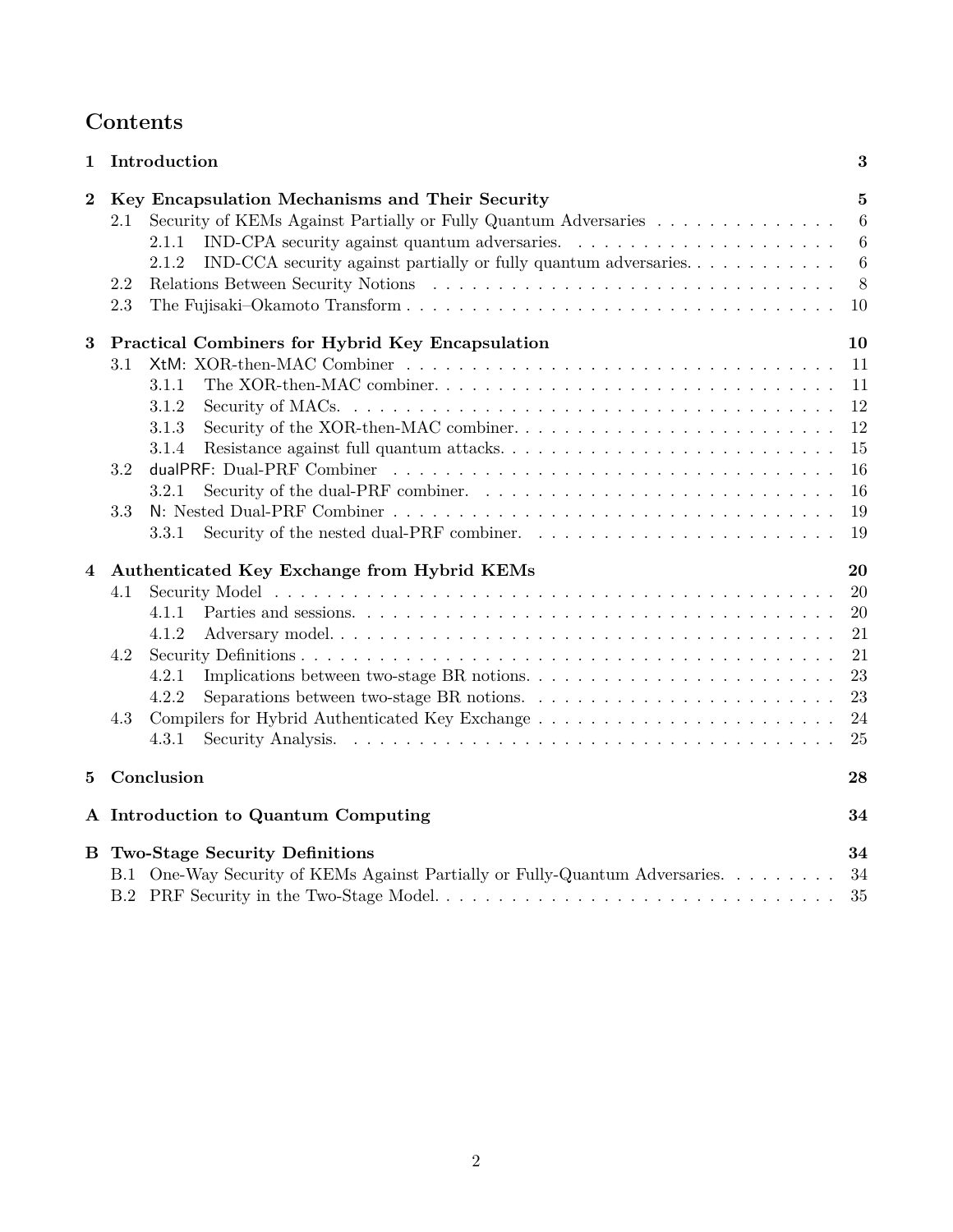## <span id="page-2-0"></span>**1 Introduction**

Research into cryptographic algorithms that could resist attacks by quantum computers is a significant field of current research. Even after new algorithms have been agreed upon, history shows that transitioning applications and protocols to use new algorithms can be a long and difficult process. Backwards compatibility has to be maintained without introducing the risk of downgrade attacks, and the adoption rate of new versions is very slow. An additional obstacle for the post-quantum transition is the uncertainty about the hardness of post-quantum assumptions due to their relative novelty. Parameter choices for post-quantum schemes are not yet reliable<sup>[1](#page-2-1)</sup> and evolving cryptanalysis may yet show them to be vulnerable even against classical attacks. So we find ourselves in a predicament: on the one hand, the demand to protect today's communication from the potential threat posed by quantum computers and the expected lengthy time frame to complete widespread deployment of new algorithms, call for beginning the transition sooner rather than later; on the other hand we are not sufficiently confident in the concrete security of post-quantum schemes for immediate deployment.

*Hybrid schemes and robust combiners.* So-called hybrid schemes offer a solution for the dilemma: they combine two or more algorithms of the same kind such that the combined scheme is secure as long as one of the two components remains secure. The study of such schemes in the symmetric setting dates back to work by Even and Goldreich [\[EG85\]](#page-30-0). In the public key setting, work by Zhang et al. [\[ZHSI04\]](#page-32-0) and Dodis and Katz [\[DK05\]](#page-30-1) examined the security of using multiple IND-CCA-secure public key encryption schemes. Harnik et al. [\[HKN](#page-30-2)+05] defined the term *robust combiner* to formalize such combinations, and the case of combiners for oblivious transfer, with a sketch of a combiner for key agreement. Combiners for other primitives have since followed, including Bindel et al. [\[BHMS17\]](#page-29-0) on hybrid digital signatures. Most relevant to our setting of key exchange and KEMs is the work by Giacon et al. [\[GHP18\]](#page-30-3) which considers various KEM combiners. While this work on KEM combiners is an important first step towards constructing hybrid KEMs, their solutions focus solely on classical adversaries. Since the advent of quantum computing and thus the introduction of more powerful adversaries is an important motivation for investigating hybrid key exchange(and thus, implicitly, also KEM combiners), quantum security analyses of hybrid schemes is not to be neglected; in particular because most of the constructions of [\[GHP18\]](#page-30-3) use idealized assumptions such as random oracles that might not immediately transfer to the quantum setting  $[BDF+11]$  $[BDF+11]$ . Moreover, the (quantum) security of hybrid authenticated key exchange remains unresolved in [\[GHP18\]](#page-30-3). An alternative recent approach to model security of protocols in which a component fails is the breakdown-resilience model of Brendel, Fischlin, and Günther [\[BFG19\]](#page-28-1). Drucker and Gueron [\[DG19\]](#page-29-1) have proposed a hybrid scheme for continuous key agreement that may be applicable to secure messaging applications.

The interest in hybrid key exchange has however foremost been driven by industry players. Already in 2016, Google temporarily tested a hybrid key exchange cipher suite named CECPQ1 which combined elliptic curve Diffie–Hellman (ECDH) and the Ring-Learning-with-Errors-based key exchange scheme NewHope [\[ADPS16\]](#page-28-2) in the TLS stack on an experimental build of their Chrome browser [\[Bra16,](#page-29-2) [Lan16\]](#page-31-0). Recently, Adam Langley announced the follow-up project CECPQ2 on his blog *Imperial Violet* [\[Lan18\]](#page-31-1). Experiments with this modification to TLS 1.3 have not only been run in Google's Chrome browser but also at Cloudflare [\[Kwi19,](#page-31-2) [KSL](#page-31-3)+19]. Microsoft Research [\[CEL](#page-29-3)+16], Amazon [\[CC19\]](#page-29-4), Mozilla [\[KK18\]](#page-30-4), and Cloudflare [\[dV17\]](#page-30-5) have gotten involved in developing further hybrid key exchange schemes, with a focus on supersingular isogeny-based schemes. Furthermore, along general outlines on how to transition to postquantum secure cryptography (cf., e.g., [\[ETS15,](#page-30-6) [Hof19\]](#page-30-7)), Crockett, Paquin, and Stebila [\[CPS19\]](#page-29-5) have put forward a survey on case studies for post-quantum and hybrid integration in TLS and SSH. Stebila, Fluhrer,

<span id="page-2-1"></span><sup>&</sup>lt;sup>1</sup>For example, Albrecht et al.  $[ACD<sup>+</sup>18]$  $[ACD<sup>+</sup>18]$  summarize and compare different hardness estimations of instances of the LWE and NTRU problems used in Round 1 submissions to the NIST Post-Quantum Cryptography Standardization [\[Nat15\]](#page-31-4). Their results show that depending on the estimation method the differences of bit hardness are up to several hundred bits.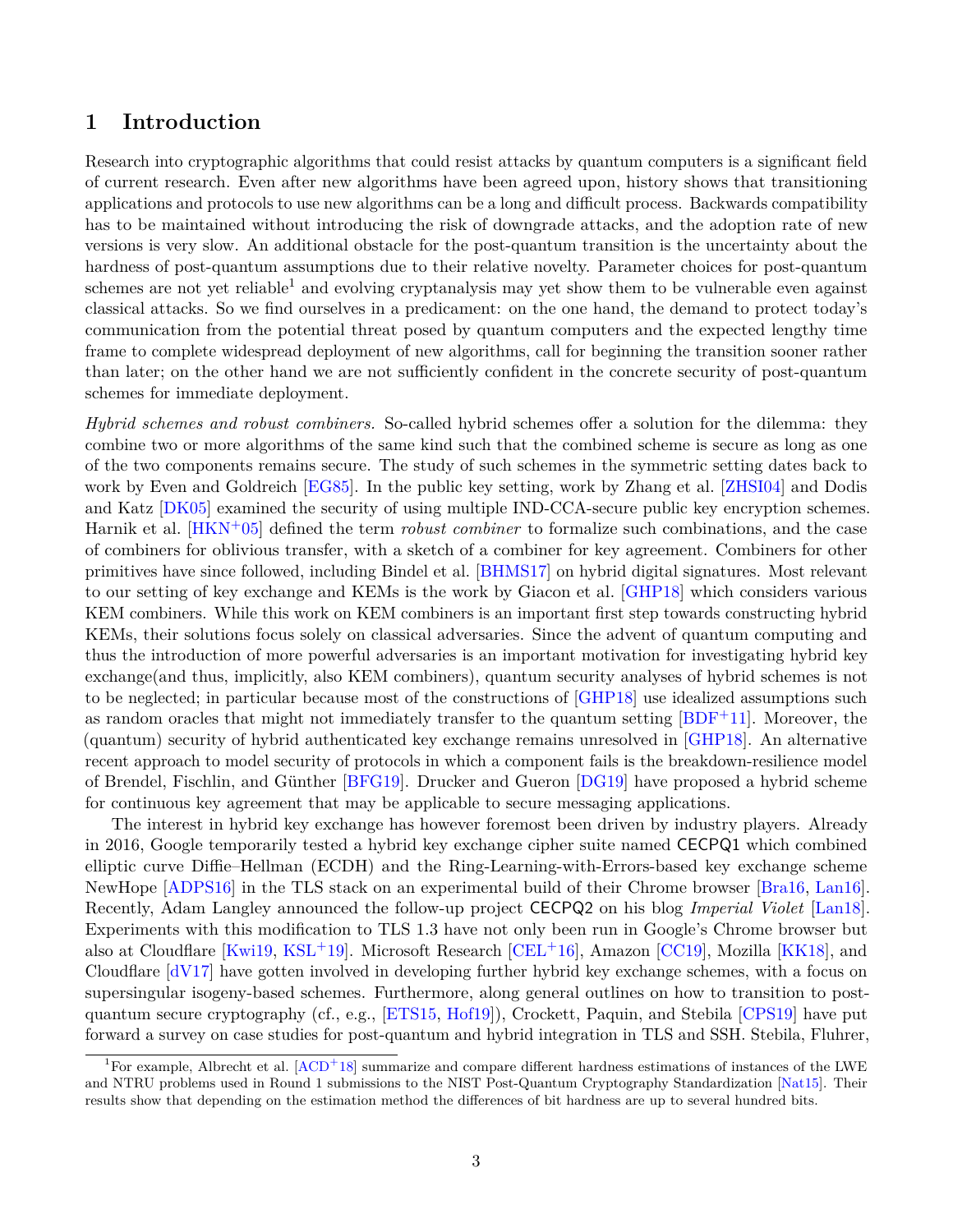and Gueron [\[SFG19\]](#page-31-5) gave a detailed report on the expected challenges when incorporating hybrid modes in TLS 1.3, specifically. Several "Internet-Drafts" for concrete hybrid modes in TLS [\[SS17,](#page-31-6) [WFZGM17,](#page-32-1) [KK18\]](#page-30-4) and IKE [\[TTB](#page-31-7)+19] have already been submitted to the Internet Engineering Task Force (IETF).

*Quantum security.* Designing quantum-resistant cryptographic schemes requires not only quantum-hard mathematical assumptions, but also appropriate security definitions and proofs. Boneh et al.  $[BDF^+11]$  $[BDF^+11]$ initiated the study of security of classical public key primitives in the quantum random oracle model, where the locally quantum adversary can access the random oracle in superposition. A line of subsequent work by Boneh, Zhandry, and others [\[Zha12,](#page-32-2) [BZ13b,](#page-29-6) [BZ13a\]](#page-29-7) extends security definitions of various cryptographic primitives to the case of fully quantum adversaries, i.e., where the adversary's interaction with any other oracles (e.g., the decryption oracle for indistinguishability under chosen-ciphertext-attacks of public key encryption, the signing oracle for unforgeability of digital signatures) can also be in superposition. Bindel et al. [\[BHMS17\]](#page-29-0) give a hierarchy of intermediate security notions, where the adversary may be classical during some portions of the security experiment, and quantum in others, to capture the transition from fully classical to fully quantum security.

**Our Contributions.** We observe that, despite the strong interest by industry in hybrid key exchange, there has been little academic investigation of the design and security of such schemes. Since early prototypes often become de facto standards, it is important to develop solid theoretical foundations for hybrid key exchange and KEMs at an early stage, especially considering the presence of quantum adversaries. Our work bridges the gap for quantum-resistant hybrid KEMs and extends the foundations to treat hybrid authenticated key exchange protocols: We give new security models both for KEMs and authenticated key exchange protocols that account for adversaries with different levels of quantum capabilities in the security experiment. Furthermore, we examine several combiners for KEMs and prove their robustness. These include a new combiner, called XOR-then-MAC combiner, which is based on minimal assumptions and is—to the best of our knowledge—the first KEM combiner construction which is provably secure against fully quantum adversaries. We also discuss a nested dual PRF combiner closely related to the key schedule used in TLS 1.3 [\[Res18\]](#page-31-8). We then proceed to show how hybrid KEMs can be used to construct hybrid authenticated key exchange protocols. In more detail our contributions are as follows.

*Hierarchy of KEM security definitions.* We define a family of new security notions for KEMs. Following the approach of Bindel et al. [\[BHMS17\]](#page-29-0) for signature schemes, we adapt the security experiment for indistinguishability under chosen-ciphertext attack (IND-CCA) to distinguish between classical and quantum adversarial capabilities at several key points: the adversary's local computational power during interaction with the decapsulation oracle; whether or not an adversary can make decapsulation queries in superposition; and the adversary's local computational power later, after it can no longer interact with the decapsulation oracle. We represent the three choices as X, y, and Z respectively, and abbreviate a combination as X<sup>y</sup>Z-ind-cca. This leads to four different levels: fully classical adversaries (denoted  $X^yZ = C^cC$ ); "futurequantum" (C<sup>c</sup>Q), where the adversary is classical today but gains quantum power later; "post-quantum"  $(Q<sup>c</sup>Q)$  where the locally quantum adversary still interacts classically with the decapsulation oracle; and "fully quantum"  $(Q^qQ)$ , where all computation and interaction can be quantum. As summarized in Figure [1,](#page-4-1) we show that these different security notions form a strict hierarchy. Unless stated otherwise, the following constructions in the paper focus on providing security against  $\mathsf{Q}^{\mathsf{c}}\mathsf{Q}$  adversaries, excluding the fully-quantum scenario. This "restriction" is natural as hybrid solutions are intended to secure the transition to the post-quantum setting.

KEM combiners. We present three KEM combiners and show their robustness for  $C^cC$ ,  $C^cQ$ , and  $Q^cQ$ adversaries; all these proofs are in the standard model and do not rely on classical or quantum random oracles.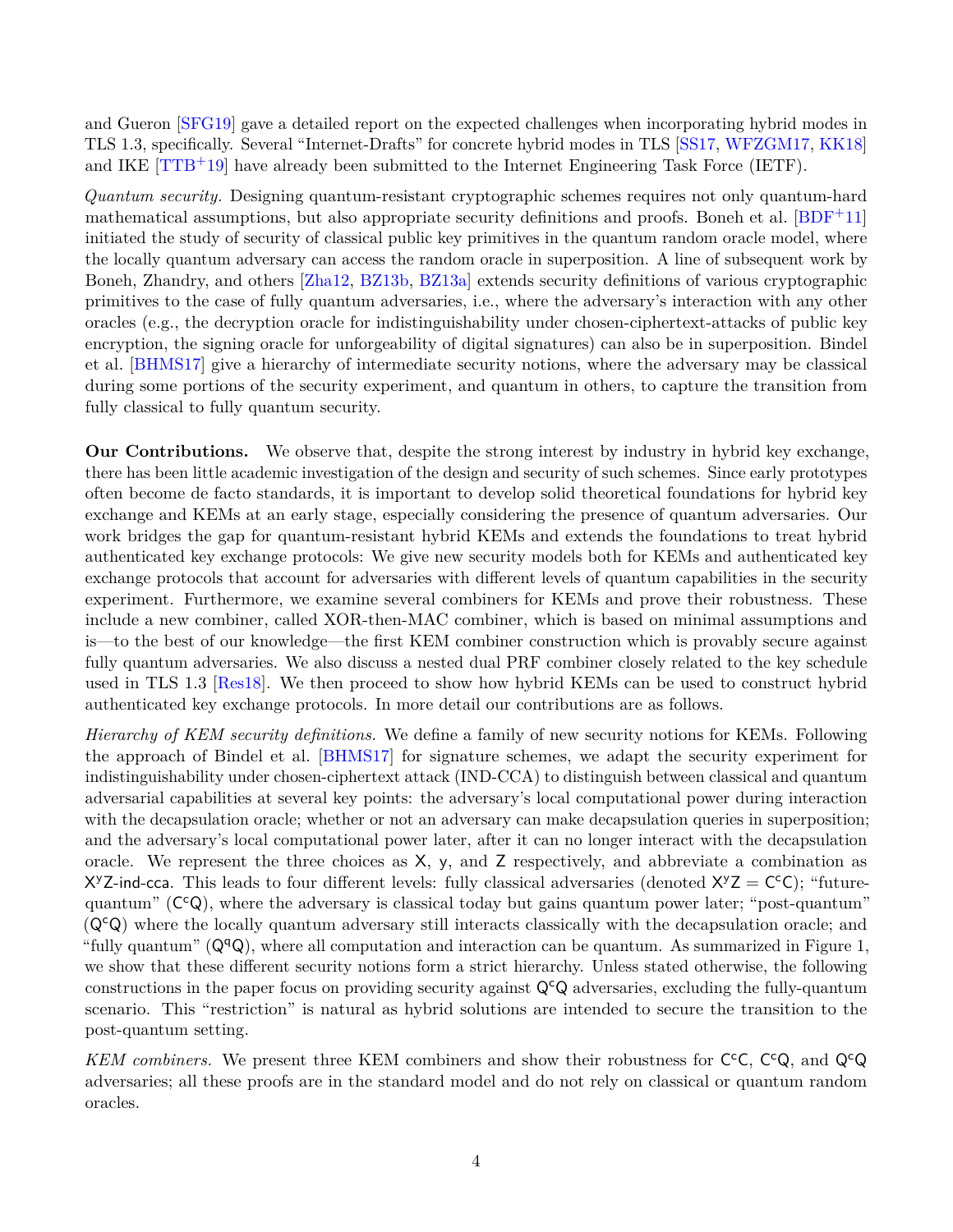

<span id="page-4-1"></span>Figure 1: Implications  $(\rightarrow)$  and separations  $(\nrightarrow)$  between indistinguishability-based security notions for KEMs wrt. two-stage adversaries.

- XtM: The XOR-then-MAC combiner XtM computes the session key *k* of the resulting hybrid KEM as the left half of  $k_1 \oplus k_2$ , where  $k_1$  and  $k_2$  are the session keys of the two input KEMs. Additionally, the XtM combiner augments the ciphertexts with a MAC tag  $MAC_{K_{\text{mac}}}(c_1||c_2)$ , where  $K_{\text{mac}}$  is built from the right halves of  $k_1$  and  $k_2$ , and  $c_1$  and  $c_2$  are the ciphertexts of the two input KEMs. XtM uses the lowest number of cryptographic assumptions, as it relies solely on the security of one of the two combined KEMs and the (one-time) existential unforgeability of the MAC scheme; such a MAC can be built unconditionally and efficiently using universal hash functions. We also discuss that the XtM combiner achieves full quantum resistance  $(Q^qQ)$  if one of the input KEMs has this property and if the MAC is  $\mathsf{Q}^{\mathsf{c}}\mathsf{Q}$  secure, where the MAC can again be built unconditionally. To the best of our knowledge this is the first security proof for a KEM combiner in this setting.
- dualPRF: The dual PRF combiner computes k as  $PRF(dPRF(k_1, k_2), c_1||c_2)$ . In a dual PRF, the partial functions  $\mathsf{dPRF}(k_1, \cdot)$  and  $\mathsf{dPRF}(\cdot, k_2)$  are both assumed to be PRFs (and thus indistinguishable from random functions).

This combiner is motivated by the key derivation function used in TLS 1.3 [\[Res18\]](#page-31-8), which acts both as an extractor (like HKDF's extraction algorithm) and as a pseudorandom function (like HMAC in HKDF), and models how Whyte et al.'s hybrid TLS 1.3 proposal derives the combined session key [\[WFZGM17\]](#page-32-1) by concatenating both session keys prior to key derivation.

• The nested combiner N computes *k* as  $PRF(dPRF(F(k_1), k_2), c_1||c_2)$ . It is motivated by Schanck and Stebila's hybrid TLS 1.3 proposal which derives the combined session key by feeding each component into an extended TLS 1.3 key schedule [\[SS17\]](#page-31-6).

*Hybrid key exchange.* Our third contribution is to show how to build hybrid authenticated key exchange from hybrid KEMs. Our construction relies on Krawczyk's SigMA-compiler [\[Kra03\]](#page-31-9) using signatures and MACs to authenticate and lift the protocol to one that is secure against active adversaries. The intriguing question here is which security properties the involved primitives need to have in order to achieve resistance against the different levels of adversarial quantum power. Intuitively, the "weakest primitive" determines the overall security of the compiled protocol. However, as we will show in Section [4,](#page-19-0) this intuition is not entirely correct for partially quantum adversaries.

## <span id="page-4-0"></span>**2 Key Encapsulation Mechanisms and Their Security**

In this section, we adjust the basic definitions for key encapsulation mechanisms and their indistinguishabilitybased security notions to the partially and fully quantum adversary setting. Furthermore we establish the relations between these different notions of security.

A *key encapsulation mechanism* is a triple of algorithms  $K = (KeyGen, Encaps, Decaps)$  and a corresponding key space *K*.

1. The probabilistic *key generation* algorithm KeyGen() returns a public/secret-key pair (*pk, sk*).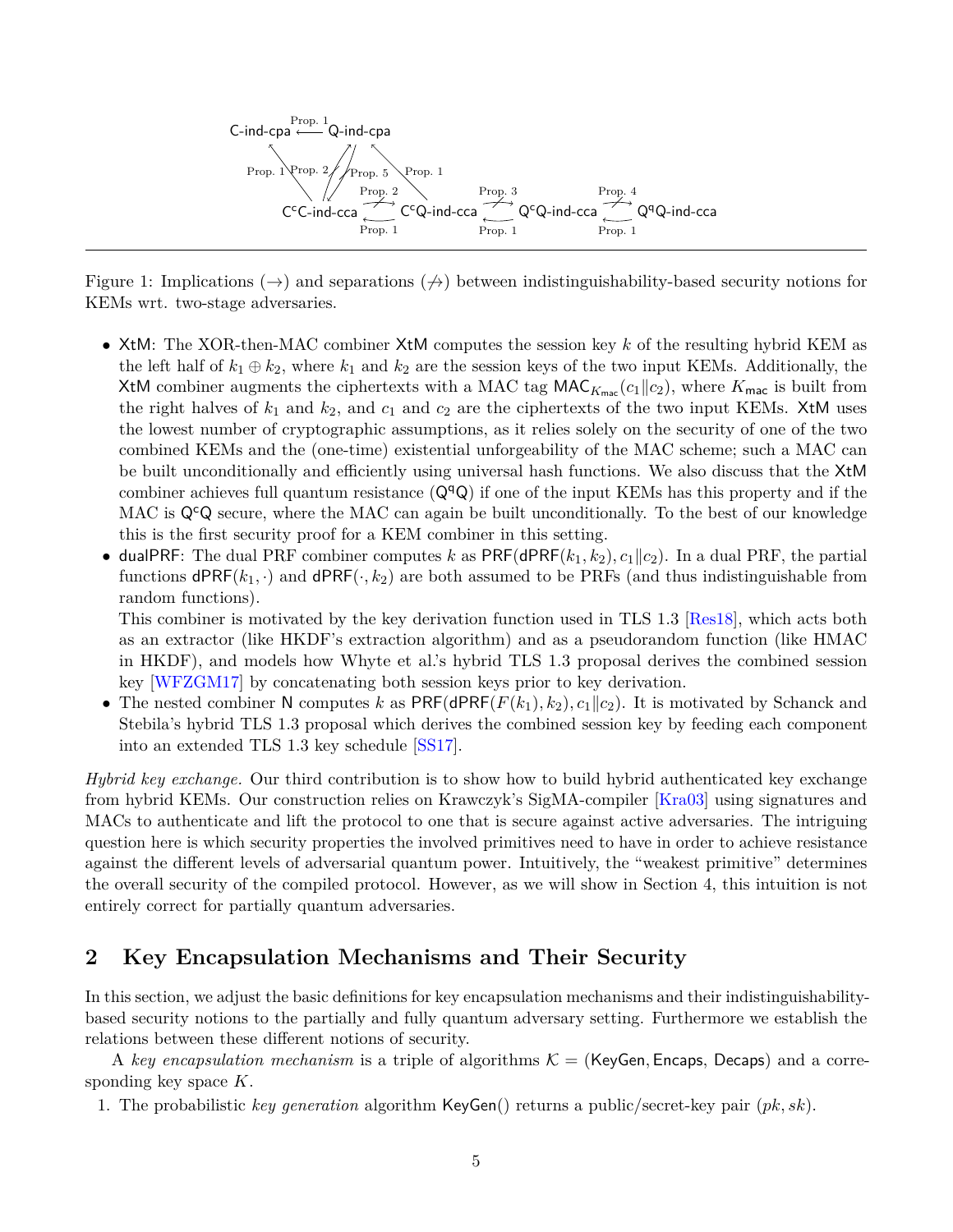- 2. The probabilistic *encapsulation* algorithm Encaps(*pk*) takes as input a public key *pk* and outputs a ciphertext *c* as well as a key  $k \in K$ .
- 3. The deterministic *decapsulation* algorithm Decaps(*sk, c*) takes as input a secret key *sk* and a ciphertext *c* and returns a key  $k \in K$  or  $\perp$ , denoting failure.

A KEM K is  $\epsilon$ -correct if for all  $(sk, pk) \leftarrow \text{KeyGen}()$  and  $(c, k) \leftarrow \text{Encaps}(pk)$ , it holds that

$$
\Pr[\mathsf{Decaps}(sk, c) \neq k] \le \epsilon.
$$

We say it is *correct* if  $\epsilon = 0$ . The security of KEMs is defined in terms of the indistinguishability of the session key against chosen-plaintext (IND-CPA) and chosen-ciphertext (IND-CCA) adversaries. In the traditional IND-CPA experiment of KEMs, the challenger C generates keys  $(s_k, pk) \leftarrow \text{KeyGen}(),$  computes  $(c^*, \kappa_0^*) \leftarrow$  Encaps(*pk*), and samples  $\kappa_1^*$  uniformly at random from the key space *K* and a random bit *b*. The adversary  $A$  is given  $c^*$ ,  $\kappa_b^*$ , and  $pk$ , and is asked to output a bit  $b'$ , indicating whether it believes it received the key corresponding to  $c^*$  or a random value. The adversary wins if it outputs the correct bit  $b'$ , i.e., if  $b' = b$ . In the traditional IND-CCA experiment the adversary A additionally has access to a decapsulation oracle, which returns the decapsulation of any ciphertext not equal to the challenge ciphertext *c* ∗ .

#### <span id="page-5-0"></span>**2.1 Security of KEMs Against Partially or Fully Quantum Adversaries**

We adapt the traditional definitions of IND-CPA and IND-CCA security of KEMs for quantum adversaries. We give a brief introduction to the quantum computation knowledge used in this paper in the appendix in Section [A.](#page-33-0)

#### <span id="page-5-1"></span>**2.1.1 IND-CPA security against quantum adversaries.**

In the standard model, the IND-CPA adversary  $A$  is simply treated as a quantum algorithm. For IND-CPA in the random oracle model, one can choose whether the adversary should have classical or quantum access to the random oracle  $[BDF+11]$  $[BDF+11]$  or not. While both options lead to valid definitions, giving the adversary quantum access to the random oracle is clearly the stronger option; moreover, it seems sensible to allow the adversary quantum access to the random oracle since the random oracle is meant to capture idealized public hash functions that can be implemented by an adversary in practice. Depending on the adversary's power this implementation can be classical or quantum.

In Figure [2,](#page-6-0) we give a unified definition of classical and quantum IND-CPA, denoted Z-ind-cpa, where Z is either C (for classical) or Q (for quantum). We define the corresponding advantage  $\text{Adv}_{\mathcal{K}}^{\text{Z-ind-cpa}}(\mathcal{A})$  =  $\left| \Pr \left[ \text{Expt}_{\mathcal{K}}^{\mathsf{Z-ind-cpa}}(\mathcal{A}) \Rightarrow 1 \right] - \frac{1}{2} \right|$  $\frac{1}{2}$ .

For consistency with the IND-CCA case, where we need to distinguish the cases when the adversary has quantum power and how it interacts with the decapsulation oracle, we occasionally also use the notation X <sup>y</sup>Z-ind-cpa instead of Z-ind-cpa in the IND-CPA case. In such cases we sometimes refer to both as  $X^yZ$ -ind-atk with atk  $\in$  {cpa, cca}. We stress, however, that X and y in the cpa case are irrelevant, and are there solely for notational uniformity.

#### <span id="page-5-2"></span>**2.1.2 IND-CCA security against partially or fully quantum adversaries.**

Previous works on security of KEMs against quantum adversaries, such as that of Hofheinz, Hövelmanns, and Kiltz [\[HHK17\]](#page-30-8), consider a quantum adversary that has local quantum power and can query the random oracle in superposition. Bindel et al. [\[BHMS17\]](#page-29-0) consider partially quantum adversaries to model the security of signature schemes against quantum adversaries. We consider this approach in the context of IND-CCA security of KEMs to enable more distinctions when modeling chosen-ciphertext attacks for KEMs. In particular, our model allows to distinguish between adversaries with evolving quantum capabilities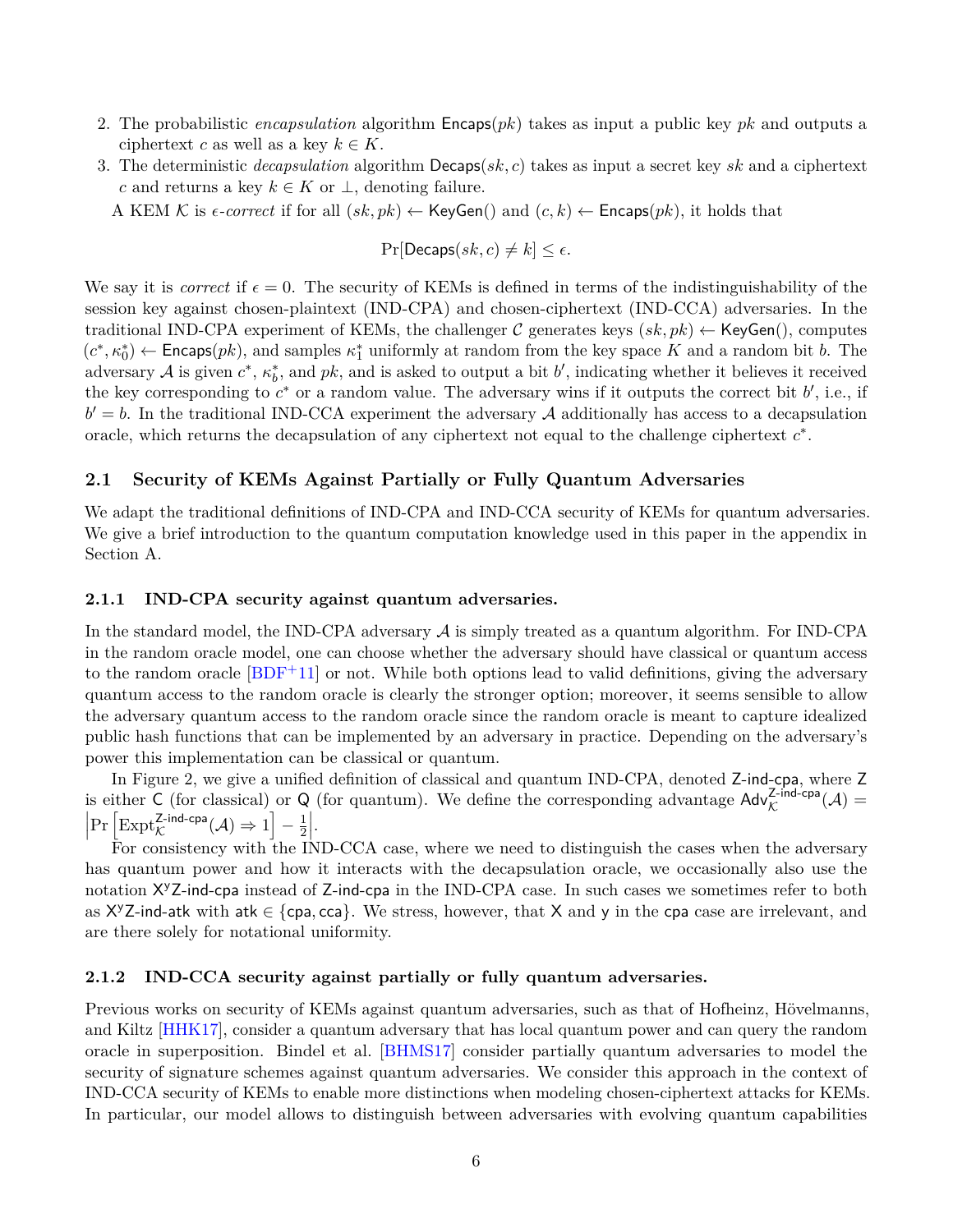| $\mathrm{Expt}_{\kappa}^{\mathsf{Z-ind-cpa}}(\mathcal{A})$ :                            |              | $\mathcal{O}_H^{\mathsf{C}}(x)$ :                                        |
|-----------------------------------------------------------------------------------------|--------------|--------------------------------------------------------------------------|
| 1 $H \leftarrow^* \mathcal{H}_K$                                                        |              | 1 $q_H \leftarrow q_H + 1$                                               |
| 2 $q_H \leftarrow 0$                                                                    | $\mathbf{2}$ | Return $H(x)$                                                            |
| 3 $(sk, pk) \leftarrow \text{KeyGen}()$                                                 |              | $\mathcal{O}_H^{\mathsf{Q}}(\sum_{x,t,z}\psi_{x,t,z}\vert x,t,z)\big)$ : |
| 4 $(c^*, \kappa_0^*) \leftarrow$ Encaps $(pk)$                                          |              |                                                                          |
| 5 $\kappa_1^* \leftarrow \in K$                                                         |              | 1 $q_H \leftarrow q_H + 1$                                               |
| 6 $b \leftarrow s \{0, 1\}$                                                             |              | 2 Return state $\sum_{x,t,z} \psi_{x,t,z}  x,t \oplus H(x),z\rangle$     |
| 7 $b' \leftarrow \mathcal{A}^{\mathcal{O}_H^{\mathcal{I}}}(\cdot)(pk, c^*, \kappa_h^*)$ |              |                                                                          |
| 8 return $\llbracket b = b' \rrbracket$                                                 |              |                                                                          |

<span id="page-6-0"></span>Figure 2: Security experiment for indistinguishability of a KEM  $K$  under chosen-plaintext attack against a classical  $(Z = C)$  or quantum  $(Z = Q)$  adversary A in the classical or quantum random oracle model.

over time. For example, one may believe that no adversary today has a sufficiently powerful quantum computer to break any cryptographic assumption, and that it may still be some decades before a full-fledged quantum computer is built. In that scenario, one would want to protect today's communications against attacks in which the (currently classical) attacker records encrypted communications today and, once a quantum computer is available, attempts to extract the encryption keys from the corresponding collected key exchange transcripts. Alternatively, one might not feel comfortable excluding the possibility that powerful quantum computers exist already today or in the nearer future. In this case, stronger security guarantees are needed to protect the communications, as a locally quantum adversary may already interfere with the deployed protocols and could for example break classical signatures used for authentication. To capture these cases for hybrid signatures,Bindel et al. [\[BHMS17\]](#page-29-0) introduced a two-stage security notion for unforgeability of signature schemes; we transfer this notion to KEMs.

For IND-CCA security of KEMs, we consider four ways in which the adversary could act quantumly: (i) the adversary could locally be running a classical or quantum computer during the stage in which the adversary can interact with the decapsulation oracle; (ii) the adversary's interaction with the decapsulation oracle could be classical or quantum; (iii) the adversary could locally be running a classical or quantum computer after the interaction with the decapsulation oracle has finished; and (iv) the adversary's interaction with the random oracle (if any) could be classical or quantum. As we did above for IND-CPA security, we define the adversary's interaction with the random oracle to be quantum whenever the adversary is quantum, eliminating this fourth option. To model this, we consider a two-stage adversary  $A = (A_1, A_2)$ , in which  $A_1$  has access to the decapsulation oracle, then terminates and passes a state to the second-stage adversary  $A_2$ , which does not have access to the decapsulation oracle. Let  $X, Z \in \{C, Q\}$  and  $y \in \{c, q\}$ . We will use the terminology " $X^yZ$  adversary" to denote that  $\mathcal{A}_1$  is either classical  $(X = C)$  or quantum  $(X = Q)$ , that  $\mathcal{A}_1$ 's access to its decapsulation oracle is either classical  $(y = c)$  or quantum  $(y = q)$ , and that  $\mathcal{A}_2$  is either classical ( $Z = C$ ) or quantum ( $Z = Q$ ). In the random oracle model, the adversary can query the random oracle in superposition, if it is quantum; this is independent of y but depends on X and Z. Not all combinations of classical and quantumadversaries in the two-stage settingare meaningful in a real-world context. We consider the following configurations of two-stage X<sup>y</sup>Z adversaries to be relevant:

- C <sup>c</sup>C security corresponds to the scenario with a purely **classical** adversary with classical access to all oracles. This corresponds to the traditional IND-CCA security notion.
- C <sup>c</sup>Q security refers to a scenario with a currently classical but potentially **future quantum** adversary. In particular, that means that the adversary is classical as long as the adversary has access to the decapsulation oracle; eventually the adversary gains local quantum computing power, but by this time the adversary relinquishes access to the decapsulation.
- $\mathsf{Q}^{\mathsf{c}}\mathsf{Q}$  security corresponds to the scenario with an adversary that always has local quantum computing power, but interacts with the active system (in the first stage) only using classical queries. This kind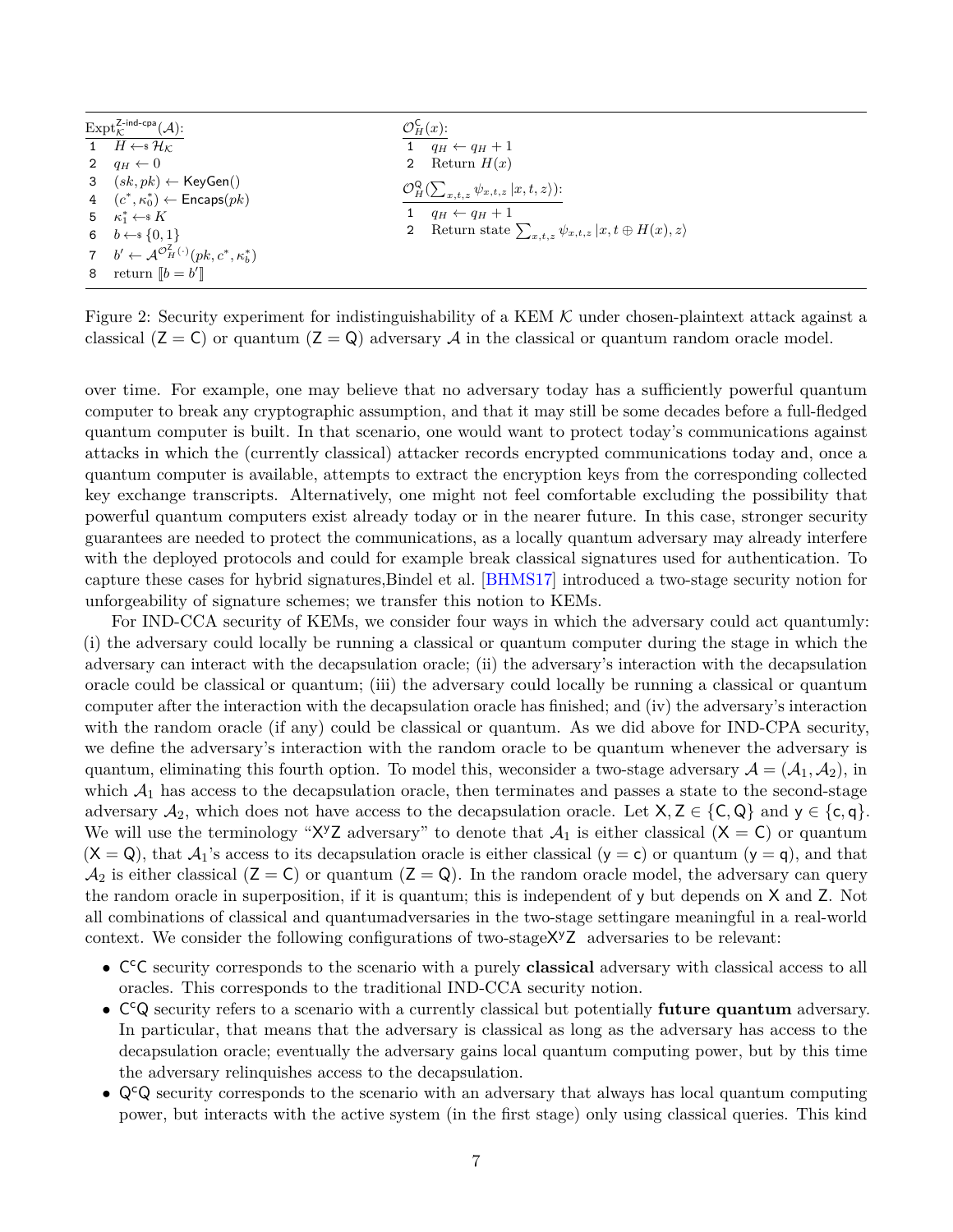| $\mathrm{Expt}_{\mathcal{K}}^{\mathsf{X}^{\mathsf{y}} \mathsf{Z}\text{-}\mathsf{ind}\text{-}\mathsf{cca}}(\mathcal{A})$ : | Decaps <sup><math>\pm</math></sup> $(sk, c, c^*$ :                                                |
|---------------------------------------------------------------------------------------------------------------------------|---------------------------------------------------------------------------------------------------|
| 1 $H \leftarrow^* \mathcal{H}_K$                                                                                          | 1 if $c = c^*$ : return $\perp$                                                                   |
| 2 $q_D \leftarrow 0, q_H \leftarrow 0$                                                                                    | else: return Decaps $(sk, c)$                                                                     |
| 3 $(sk, pk) \leftarrow \text{KeyGen}()$                                                                                   | $\mathcal{O}_D^{\mathsf{c}}(c)$ :                                                                 |
| 4 $(c^*, \kappa_0^*) \leftarrow$ Encaps $(pk)$                                                                            | $q_D \leftarrow q_D + 1$                                                                          |
| 5 $\kappa_1^* \leftarrow \s K$                                                                                            | 2 return Decaps <sup><math>\perp</math></sup> $(sk, c, c^*)$                                      |
| 6 $b \leftarrow s \{0, 1\}$                                                                                               |                                                                                                   |
| 7 $st \leftarrow \mathcal{A}_1^{\mathcal{O}_H^{\chi}(\cdot),\mathcal{O}_D^{\chi}(\cdot)}(pk,c^*,\kappa_b^*)$              | $\mathcal{O}_D^{\mathsf{q}}(\sum_{c,t,z}\psi_{c,t,z} c,t,z)$ :<br>$q_D \leftarrow q_D + 1$        |
| 8 $b' \leftarrow \mathcal{A}^{\mathcal{O}_H^{\mathbb{Z}}(\cdot)}(st)$                                                     | 2 return $\sum_{c,t,z} \psi_{c,t,z}   c, t \oplus \mathsf{Decaps}^{\perp}(sk, c, c^*), z \rangle$ |
| 9 return $\llbracket b = b' \rrbracket$                                                                                   |                                                                                                   |

<span id="page-7-3"></span>Figure 3: Security experiment for indistinguishability of a KEM  $K$  under chosen-ciphertext attack against a two-stage X<sup>y</sup>Z adversary  $A = (A_1, A_2)$  in the classical or quantum random oracle model.  $\mathcal{O}_H^{\mathsf{c}}$  and  $\mathcal{O}_L^{\mathsf{d}}$ *H* are as in Figure [2.](#page-6-0)

of setting is for example considered in [\[HHK17\]](#page-30-8) and is commonly referred to as the **post-quantum** setting.

•  $Q^qQ$  security corresponds to a scenario with a **fully quantum** adversary with quantum access to all oracles in the first stage.[2](#page-7-2)

It is notation-wise convenient to define an order for the notions, with  $Q \geq C$  and  $q \geq c$ , consequently implying a partial order  $X^yZ \geq U^yW$  if  $X \geq U$ ,  $y \geq v$ , and  $Z \geq W$ , i.e.,  $Q^qQ \geq Q^cQ \geq C^cQ \geq C^cC$ . Let max *S* (resp., min *S*) denote the set of maximal (resp., minimal) elements of *S* according to this partial order. Since we usually have a total order on *S*, i.e.,  $S \subseteq \{C^cC, C^cQ, Q^cQ, Q^qQ\}$ , we often simply speak of *the* maximal element. For example, it holds that  $C^cQ = \max\{C^cC, C^cQ\}.$ 

Figure [3](#page-7-3) shows the security experiment for indistinguishability of keys in a key encapsulation mechanism  $K =$  (KeyGen, Encaps, Decaps) under chosen-ciphertext attacks for a two-stage X<sup>y</sup>Z adversary  $\mathcal{A} = (\mathcal{A}_1, \mathcal{A}_2)$ in the classical or quantum random oracle model; the standard model notion can be obtained by omitting the hash oracles. For every notion  $X^yZ$ -ind-cca, we define the corresponding advantage to be  $\text{Adv}_{\mathcal{K}}^{X^yZ\text{-}\text{ind-cca}}(\mathcal{A})$  $\left| \Pr \left[ \text{Expt}_{\mathcal{K}}^{\mathsf{X} \text{YZ-ind-cca}}(\mathcal{A}) \Rightarrow 1 \right] - \frac{1}{2}$  $\frac{1}{2}$ .

#### <span id="page-7-0"></span>**2.2 Relations Between Security Notions**

Similarly to [\[BHMS17\]](#page-29-0), and as described in Figure [1,](#page-4-1) the various indistinguishability notions for KEMs are related to each other through a series of implications and separations as we show in this section.

<span id="page-7-1"></span>**Proposition 1** (Implications). Let K be a key encapsulation mechanism. If K is  $Q^qQ$ -ind-cca *secure*, *then*  $K$  *is also* Q<sup>c</sup>Q-ind-cca *secure. If*  $K$  *is* Q<sup>c</sup>Q-ind-cca *secure, then*  $K$  *is also* C<sup>c</sup>Q-ind-cca *secure. If*  $K$  *is* C<sup>c</sup>Q-ind-cca *secure, then*  $K$  *is also* C<sup>c</sup>C-ind-cca *secure and* Q-ind-cpa *secure. If*  $K$  *is* Q-ind-cpa *secure or* C <sup>c</sup>C-ind-cca *secure, then* K *is also* C-ind-cpa *secure.*

*Proof.* The proof is straightforward since every classical adversary can be seen as a quantum adversary that forgoes its additional quantum power. Furthermore a Q<sup>c</sup>Q-ind-cca adversary can be seen as a Q<sup>q</sup>Q-ind-cca adversary that does not use superposition queries to the oracle. It thus holds that  $\mathsf{Adv}_{\mathcal{K}}^{\mathsf{Q}\mathsf{q}\mathsf{Q}\text{-}\mathsf{ind}\text{-}\mathsf{cca}}(\mathcal{A}) \geq$  $\mathsf{Adv}_{\mathcal{K}}^{\mathsf{Q}\textrm{-}\mathsf{ind}\textrm{-}\mathsf{cca}}(\mathcal{A})\geq \mathsf{Adv}_{\mathcal{K}}^{\mathsf{CC}\textrm{-}\mathsf{ind}\textrm{-}\mathsf{cca}}(\mathcal{A})\text{ and }\mathsf{Q}\textrm{-}\mathsf{ind}\textrm{-}\mathsf{cpa}\geq \mathsf{C}\textrm{-}\mathsf{ind}\textrm{-}\mathsf{cpa}. \text{ Moreover, it trivially}$ holds that  $C^cC$ -ind-cca  $\geq$  C-ind-cpa.  $\Box$ 

<span id="page-7-2"></span><sup>&</sup>lt;sup>2</sup>Our fully quantum  $Q^qQ$  model is different from [\[AGM18\]](#page-28-4) since our challenge ciphertext  $c^*$  is classical, whereas [AGM18] considers quantum challenge ciphertexts.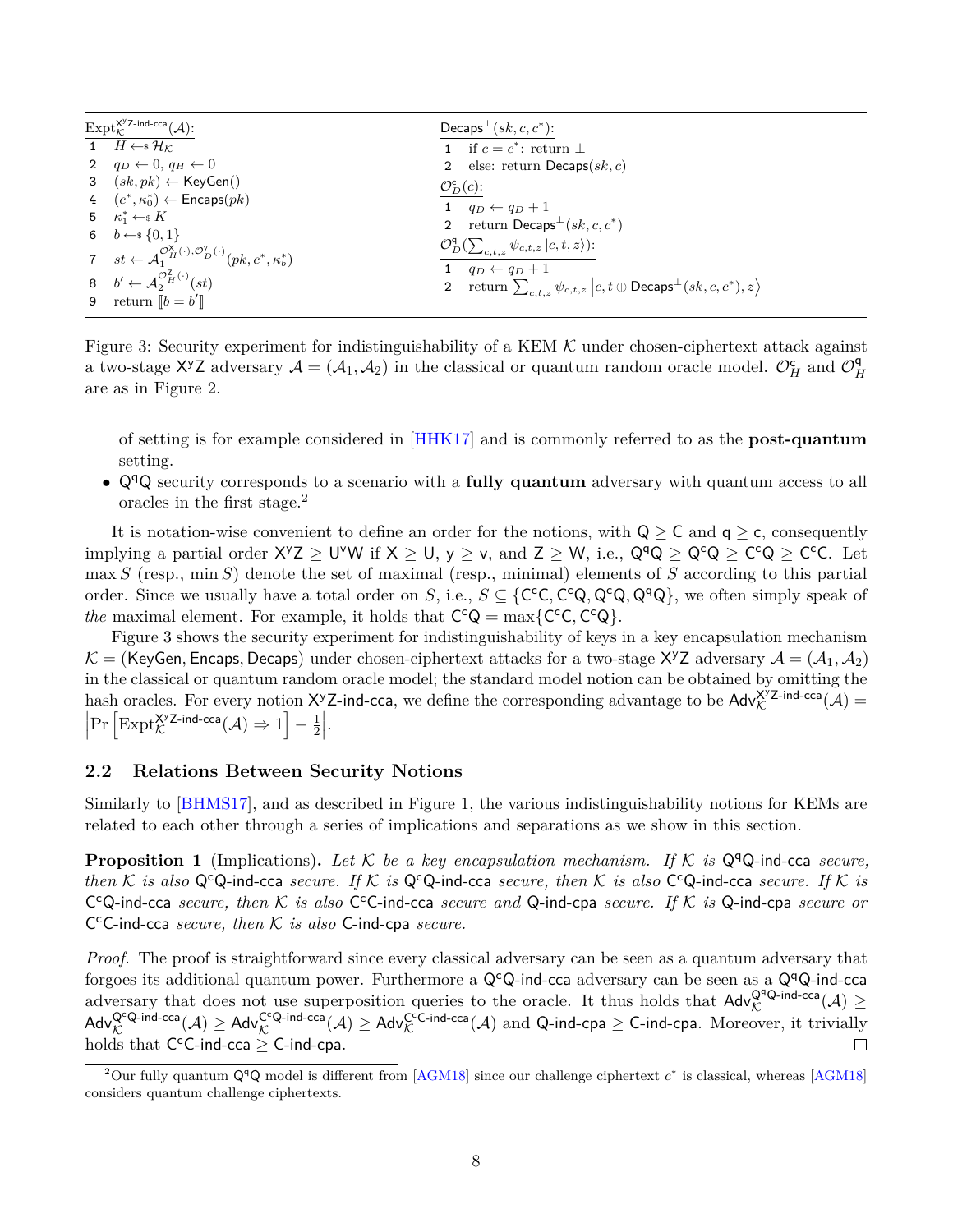In the following we show that these implications are in fact strict by showing separations between the different notions. We start with Proposition [2](#page-8-0) which states essentially that there exist KEMs that are classically secure (C<sup>c</sup>C), but that become insecure once adversaries gain quantum power at a later point in time  $(C^cQ)$ .

<span id="page-8-0"></span>**Proposition 2** (C<sup>c</sup>C-ind-cca  $\implies$  Q-ind-cpa, C<sup>c</sup>Q-ind-cca). In the classical random oracle model, assuming RSA is a one-way function (for classical algorithms), there exists a C<sup>c</sup>C-ind-cca secure KEM in the random *oracle model that is neither* Q-ind-cpa *secure nor* C <sup>c</sup>Q-ind-cca *secure.*

Proposition [2](#page-8-0) follows immediately from the fact that the KEM based on RSA-OAEP is CC-ind-cca secure in the random oracle model [\[BR95\]](#page-29-8). However, a C<sup>c</sup>Q adversary with local access to quantum computing power in the second stage can run Shor's algorithm to factor the RSA modulus and recover the decapsulation key to win the Q-ind-cpa or C<sup>c</sup>Q-ind-cca experiments.

Next, we show that there exist KEMs that are secure as long as only classical adversaries interact with the decapsulation oracle  $(C^cQ)$  but that become insecure in the post-quantum setting  $(Q^cQ)$ .

<span id="page-8-1"></span>**Proposition 3** (C<sup>c</sup>Q-ind-cca  $\Rightarrow$  Q<sup>c</sup>Q-ind-cca). Let K be an C<sup>c</sup>Q-ind-cca *secure KEM and* K<sub>BD</sub> be a C-ind-cpa *secure KEM for which there is an efficient quantum algorithm that recovers the session key (i.e.,* it is not  $Q$ -ow-cpa). Then there exists a key encapsulation mechanism  $K'$  that is  $C^cQ$ -ind-cca *secure but not* QcQ-ind-cca *secure.*

*Proof.* In the following, we construct the separating KEM  $K' =$  (KeyGen', Encaps', Decaps'), which is C<sup>c</sup>Q-ind-cca secure, but not Q<sup>c</sup>Q-ind-cca secure. The idea is to include a backdoor which is only available if the first-stage adversary has access to local quantum computing power. The KEM  $K'$  is defined as described in Figure [4,](#page-8-2) where  $\mathcal{K}_{BD} =$  (KeyGen<sub>BD</sub>, Encaps<sub>BD</sub>, Decaps<sub>BD</sub>) is a C-ow-cpa secure KEM which can be broken with local quantum power. An example is again the RSA-OAEP based KEM.

| KeyGen'(): |                                                                                                 | Encaps'( $pk, pk$ $p, c$ $g$ $p$ ):        |
|------------|-------------------------------------------------------------------------------------------------|--------------------------------------------|
|            | 1 $(pk, sk) \leftarrow \mathsf{KeyGen}()$                                                       | 1 $(c, k) \leftarrow$ Encaps $(pk)$        |
|            | 2 $(pk_{BD}, sk_{BD}) \leftarrow \text{KeyGen}_{BD}()$                                          | 2 return $(c, k)$                          |
|            | 3 $(c_{\mathcal{BD}}, k_{\mathcal{BD}}) \leftarrow$ Encaps $_{\mathcal{BD}}(pk_{\mathcal{BD}})$ | Decaps' $(sk, k_{\mathcal{BD}}, c)$ :      |
|            | 4 return $(pk', sk') = ((pk, pk_{BD}, c_{BD}), (sk, k_{BD}))$                                   | 1 If $c = k_{\mathcal{BD}}$ then return sk |
|            |                                                                                                 | 2 Else return Decaps $(sk, c)$             |

<span id="page-8-2"></span>Figure 4: Description of separating KEM  $K'$  which is C<sup>c</sup>Q-ind-cca secure, but not Q<sup>c</sup>Q-ind-cca secure

We start by showing that  $K'$  is C<sup>c</sup>Q-ind-cca secure. Assume it is not, i.e., there exists an efficient C<sup>c</sup>Q adversary A that can break the IND-CCA security of  $K'$ . Then there exist an adversary  $\beta$  that can break the C<sup>c</sup>Q-ind-cca security of K. The adversary B receives its challenge, say, (*pk*, *c*<sup>∗</sup>, *κ*<sup>∗</sup><sub>*b*</sub>). It runs Steps 2-3 of KeyGen' by itself, and sends  $((pk, pk_{BD}, c_{BD}), c^*, \kappa_b^*)$  as input to A. Whenever A (in its first stage) queries the decapsulation oracle  $\mathcal{O}_{D'}(\cdot)$  on some ciphertext  $c \neq k_{\beta D}$ , algorithm B forwards the query to its own decapsulation oracle  $\mathcal{O}_D(\cdot)$ . If the adversary queries the oracle on  $k_{\mathcal{B}}$ , then B returns ⊥. Since the KEM  $K_{BD}$  is ow-cpa and we are still in the first phase, any query of A about  $k_{BD}$  would immediately refute the one-wayness via a black-box reduction. Hence,  $\mathcal{B}$ 's simulation is correct, except if  $\mathcal{A}$  breaks one-wayness of  $\mathcal{K_{BD}}$ .

Next we show that  $K'$  is not Q<sup>c</sup>Q-ind-cca secure. The first-stage adversary has access to local quantum computing power. With this it can break the classically secure KEM  $K_{\beta D}$  to obtain  $k_{\beta D}$  from  $c_{\beta D}$  attached to the public key. By construction of  $K'$ , the decapsulation oracle queried on  $k_{\mathcal{BD}}$  returns the secret key  $sk$ of  $K$ , allowing it to recover the encapsulated key.  $\Box$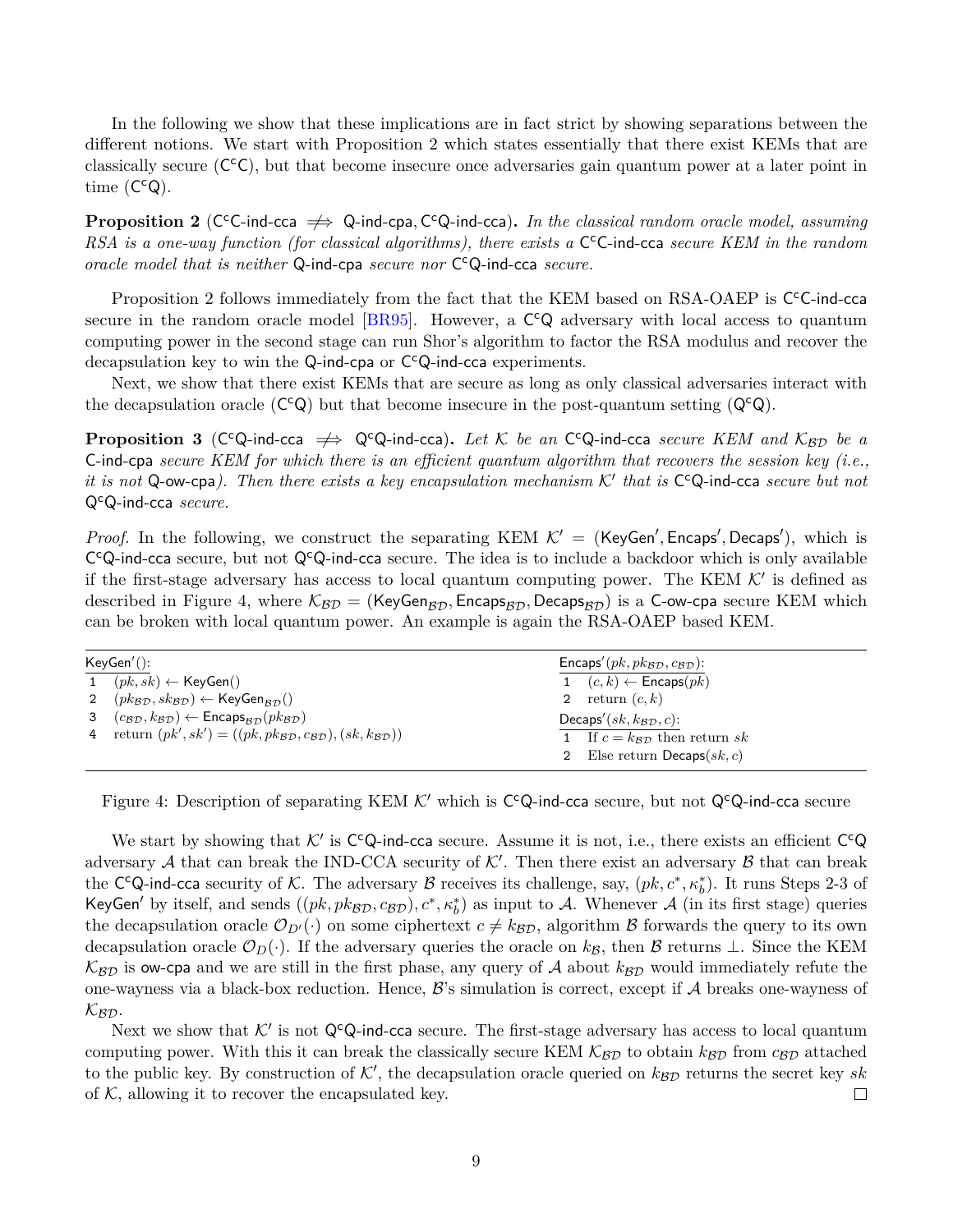We now show that post-quantum secure KEMs  $(Q<sup>c</sup>Q)$  are not necessarily secure in the fully quantum setting where the adversary has quantum access to the decapsulation oracle  $(Q<sup>q</sup>Q)$ .

<span id="page-9-3"></span>**Proposition 4** ( $Q^cQ$ -ind-cca  $\implies Q^qQ$ -ind-cca). Let  $\lambda$  be the security parameter. Assume that there exists *a quantum secure family of pseudorandom permutations. Furthermore, assume there exists a* QcQ-ind-cca *secure KEM K whose ciphertexts are at least* 3λ *bits long. Then there exists a KEM K' that is* Q<sup>c</sup>Q-ind-cca *secure but not*  $Q^qQ$ -ind-cca *secure*.

Finally we note that IND-CPA security in the quantum setting is not necessarily enough to show classical IND-CCA security:

<span id="page-9-2"></span>**Proposition 5** (Q-ind-cpa  $\Rightarrow$  C<sup>c</sup>C-ind-cca). Assume there exists a Q-ind-cpa secure KEM K. Then there exists a KEM K' that is Q-ind-cpa *secure but not* C<sup>c</sup>C-ind-cca *secure*.

*Proof.* Let  $\mathcal{K} =$  (KeyGen, Encaps, Decaps) be a Q-ind-cpa secure KEM, then we can construct a KEM  $\mathcal{K}'$ that is Q-ind-cpa but not C<sup>c</sup>C-ind-cca secure. The KEM  $K' =$  (KeyGen', Encaps', Decaps') is defined as described in Figure [5.](#page-9-4)

| KeyGen'(): |                                         | $Encaps'(pk)$ :                     | Decaps' $(sk, c)$ :                        |  |
|------------|-----------------------------------------|-------------------------------------|--------------------------------------------|--|
|            | 1 $(pk, sk) \leftarrow \text{KeyGen}()$ | 1 $(c, k) \leftarrow$ Encaps $(pk)$ | 1 If $c = pk$ return sk                    |  |
|            | 2 return $(pk, sk)$                     | 2 return $(c, k)$                   | 2 Else return $k \leftarrow$ Decaps(sk, c) |  |

<span id="page-9-4"></span>Figure 5: Description of KEM  $K'$ .

Clearly  $K'$  is not C<sup>c</sup>C-ind-cca secure since it is broken as soon as the public key is asked as a ciphertext to the decapsulation oracle of  $K'$ . However, as long as no queries are allowed to the decapsulation oracle, an adversary cannot distinguish  $K$  and  $K'$ . Hence,  $K'$  is Q-ind-cpa secure.  $\Box$ 

#### <span id="page-9-0"></span>**2.3 The Fujisaki–Okamoto Transform**

The Fujisaki–Okamoto (FO) transform [\[FO99,](#page-30-9) [FO13,](#page-30-10) [Den03\]](#page-29-9) constructs an IND-CCA secure PKE or KEM from an IND-CPA secure (or one-way-CPA secure) PKE in the random oracle model; analogues that are secure in the quantum random oracle model have been given by Targhi and Unruh [\[TU16\]](#page-32-3) and in a modular framework by Hofheinz, Hövelmanns, and Kiltz [\[HHK17\]](#page-30-8). These results can also be applied in our two-stage adversary setting. The FO transform converts a C-ow-cpa secure PKE into a C<sup>c</sup>C-ind-cca secure PKE (or KEM), in the (classical) random oracle model. The transforms presented in [\[TU16,](#page-32-3) [HHK17\]](#page-30-8) convert a Q-ow-cpa secure PKE into a  $Q^cQ$ -ind-cca secure PKE or KEM. It remains an open question how to transform a Q-ind-cpa secure KEM into a  $\mathsf{Q}^{\mathsf{q}}\mathsf{Q}$ -ind-cca secure KEM. We give the formal definition of Z-ow-cpa in the supplementary material in Section [B.](#page-33-1)

## <span id="page-9-1"></span>**3 Practical Combiners for Hybrid Key Encapsulation**

In this section, we discuss the use of robust combiners to construct hybrid key encapsulation mechanisms. We propose three combiners motivated by practical applications of hybrid KEMs. The first combiner, the XOR-then-MAC combiner XtM, uses a simple exclusive-or of the two keys *k*1*, k*<sup>2</sup> of the KEMs but adds a message authentication over the ciphertexts (with a key derived from the encapsulated the keys). Hence, this solution relies solely on the additional assumption of a secure one-time message authentication code which, in turn, can be instantiated unconditionally. The second combiner, dualPRF, relies on the existence of dual pseudorandom functions [\[BCK96,](#page-28-5) [Bel06,](#page-28-6) [BL15\]](#page-29-10) which provide security if either the key material or the label carries entropy. The HKDF key derivation function is, for example, based on this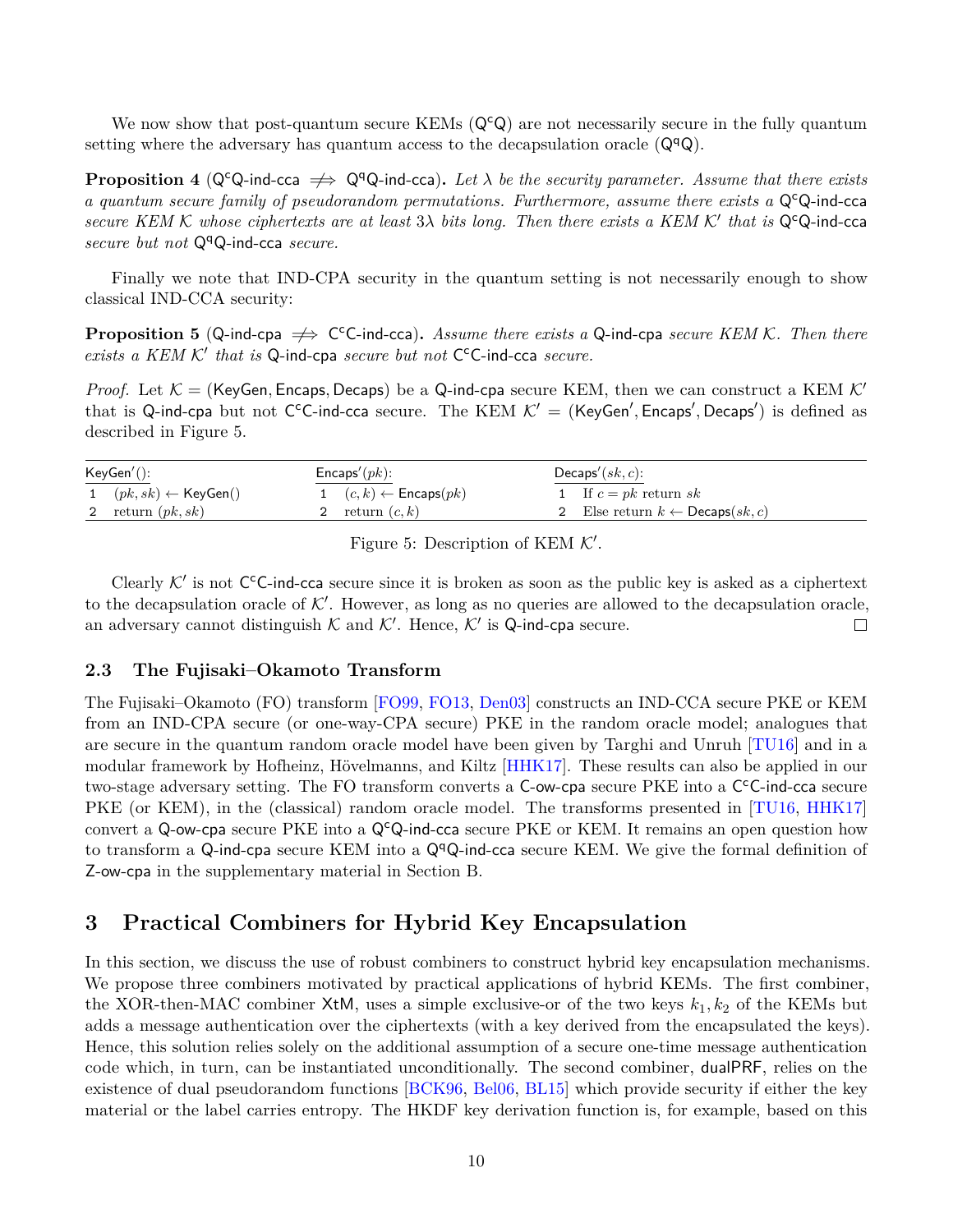| $\mathsf{Encaps}_{\mathsf{X} \text{+M}}(pk_1, pk_2)$ : |                                                                                         | Decaps <sub>x+M</sub> $((sk_1, sk_2), ((c_1, c_2), \tau))$ : |                                                                                    |  |
|--------------------------------------------------------|-----------------------------------------------------------------------------------------|--------------------------------------------------------------|------------------------------------------------------------------------------------|--|
|                                                        | 1 $(c_1, k_{\text{kem},1}    k_{\text{mac},1}) \leftarrow$ Encaps <sub>1</sub> $(pk_1)$ |                                                              | 1 $k'_{\text{kem},1}    k'_{\text{mac},1} \leftarrow \text{Decaps}_1(s k_1, c_1),$ |  |
|                                                        | 2 $(c_2, k_{\text{kem},2}    k_{\text{mac},2}) \leftarrow$ Encaps <sub>2</sub> $(pk_2)$ |                                                              | 2 $k'_{\text{kem},2}    k'_{\text{mac},2} \leftarrow \text{Decaps}_2(sk_2, c_2)$   |  |
|                                                        | 3 $k_{\mathsf{kem}} \leftarrow k_{\mathsf{kem},1} \oplus k_{\mathsf{kem},2}$            |                                                              | 3 $k'_{\text{kem}} \leftarrow k'_{\text{kem.1}} \oplus k'_{\text{kem.2}}$          |  |
|                                                        | 4 $k_{\text{mac}} \leftarrow (k_{\text{mac},1}, k_{\text{mac},2})$                      |                                                              | 4 $k'_{\text{mac}} \leftarrow (k'_{\text{mac},1}, k'_{\text{mac},2})$              |  |
|                                                        | 5 $c \leftarrow (c_1, c_2)$                                                             |                                                              | 5 if $\mathsf{MVf}_{k'_{\sf max}}((c_1,c_2),\tau)=0$ : return $\perp$              |  |
|                                                        | 6 $\tau \leftarrow \text{MAC}_{k_{\text{mac}}}(c)$                                      |                                                              | 6 else: return $k'_{\text{term}}$                                                  |  |
|                                                        | 7 return $((c, \tau), k_{\text{kem}})$                                                  |                                                              |                                                                                    |  |

<span id="page-10-2"></span>Figure 6: KEM constructed by the XOR-then-MAC combiner  $XtM[K_1, K_2, M]$  with MAC  $M =$ (MKG*,* MAC*,* MVf).

dual principle. The third combiner, N, is a nested variant of the dual-PRF combiner inspired by the key derivation procedure in TLS 1.3 and the proposal how to augment it for hybrid schemes in [\[SS17\]](#page-31-6).

 $\text{Throughout we let } \mathcal{K}_1 = (\mathsf{KeyGen}_1, \mathsf{Encaps}_1, \mathsf{Decaps}_1) \text{ and } \mathcal{K}_2 = (\mathsf{KeyGen}_2, \mathsf{Encaps}_2, \mathsf{Decaps}_2) \text{ be two}$ KEMs. We write  $C[\mathcal{K}_1,\mathcal{K}_2]=(\mathsf{KeyGen}_\mathcal{C},\mathsf{Encaps}_\mathcal{C},\mathsf{Decaps}_\mathcal{C})$  for the hybrid KEM constructed by one of the three proposals  $C \in \{\textsf{XtM}, \textsf{dualPRF}, \textsf{N}\}$ . In all our schemes,  $\mathsf{KeyGen}_\mathcal{C}$  simply returns the concatenation of the two public keys  $(pk \leftarrow (pk_1, pk_2)$  and the two secret keys  $(sk \leftarrow (sk_1, sk_2)$ .

In the following, we focus on proving security against at most post-quantum  $\mathsf{Q}^{\mathsf{c}}\mathsf{Q}$  adversaries, i.e., adversaries with classical access to the decapsulation oracle only, omitting  $Q^qQ$ -ind-cca security. This is due to the fact that hybrid KEMs and key exchange solutions are designed to secure the transitional phase until quantum computers become first available. The eventually following widespread deployment of quantum computers and cryptography, and thus security against  $Q<sup>q</sup>Q$  adversaries, is outside the scope of the post-quantum setting.

#### <span id="page-10-0"></span>**3.1** XtM**: XOR-then-MAC Combiner**

Giacon et al. [\[GHP18\]](#page-30-3) demonstrate that the plain XOR-combiner, which concatenates the ciphertexts and XORs the individual keys, preserves ind-cpa security. They show that, in general, it does not preserve ind-cca security, e.g., the combiner may become insecure if one of the KEMs is insecure. We note that it is easy to see that this is even true if *both* KEMs are ind-cca secure: Given a challenge ciphertext  $(c_1^*, c_2^*)$ the adversary can make two decapsulation requests for  $(c_1^*, c_2)$  and  $(c_1, c_2^*)$  with fresh ciphertexts  $c_1 \neq c_1^*$ ,  $c_2 \neq c_2^*$  for which it knows the encapsulated keys. This allows the adversary to easily recover the challenge key from the answers.

#### <span id="page-10-1"></span>**3.1.1 The XOR-then-MAC combiner.**

Our approach is to prevent the adversary from mix-and-match attacks by computing a message authentication code over the ciphertexts and attaching it to the encapsulation. For this we require a strongly robust MAC combiner which takes two keys *k*mac*,*1*, k*mac*,*<sup>2</sup> as input and provides one-time unforgeability, even if one of the keys is chosen adversarially. We discuss the construction of such MACs later. The combined KEM key is derived as an exclusive or of the leading parts of the two encapsulated keys,  $k_{\text{kem}} \leftarrow k_{\text{kem},1} \oplus k_{\text{kem},2}$ , and the MAC key  $k_{\text{mac}} = (k_{\text{mac},1}, k_{\text{mac},2})$  consisting of the remaining parts of both encapsulated keys. If necessary, the encapsulated keys can be stretched pseudorandomly by the underlying encapsulation schemes first to achieve the desired output length. We depict the resulting hybrid KEM in Figure [6.](#page-10-2)

**Using the XOR-then-MAC combiner in protocols.** It may seem that it would be preferable to protect against mix-and-match attacks as above by protecting the derived key directly (by making key derivation depend on both keys and both ciphertexts), as opposed to the approach in the XOR-then-MAC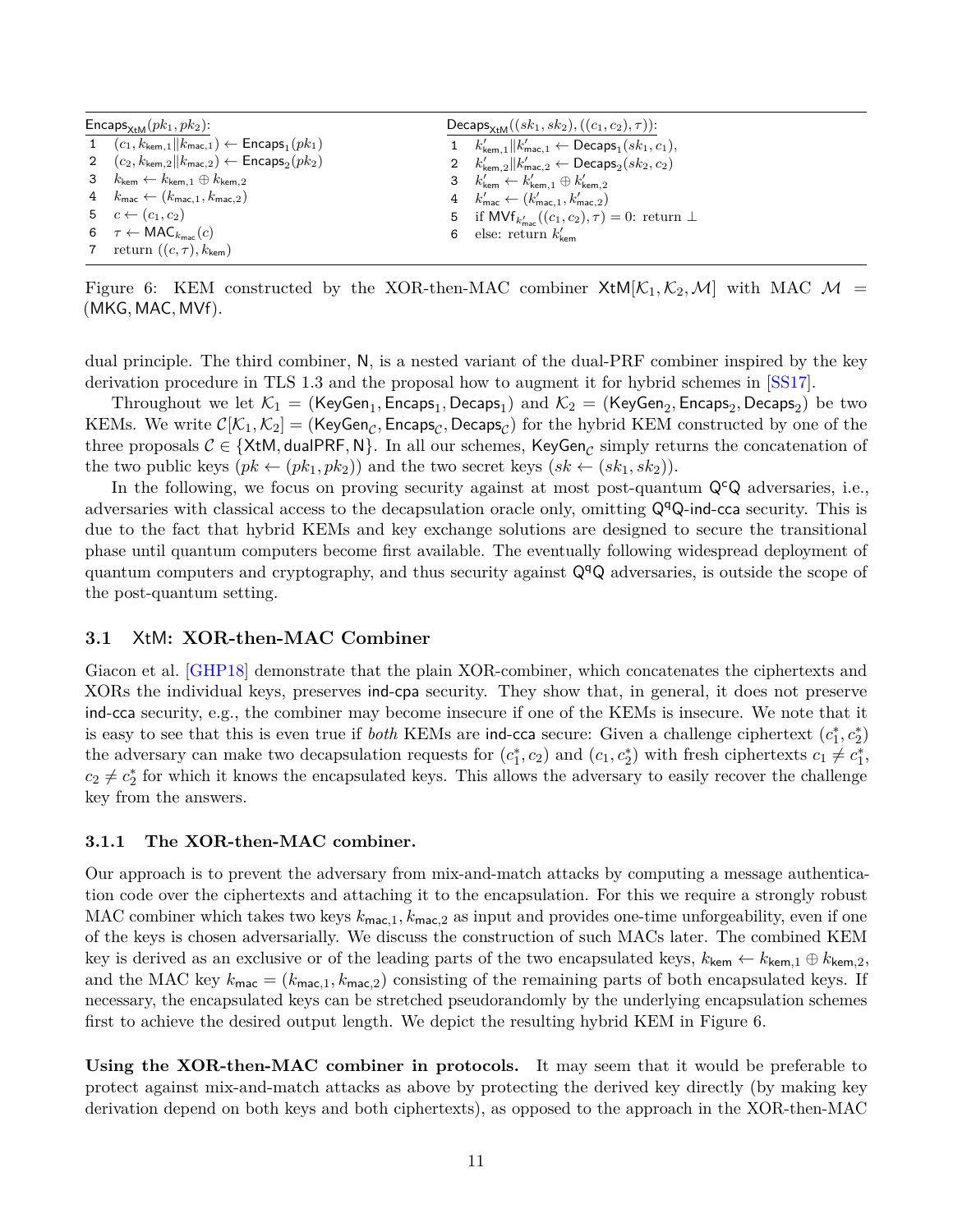|    | $\mathrm{Expt}^{\mathsf{X}^{\mathsf{y}} \mathsf{Z}\text{-}\mathsf{OT}\text{-}\mathsf{sEUE}}_{\mathcal{M}}(\mathcal{A})$ : |   | $\mathcal{O}_V^{\mathsf{c}}(m, \tau, k'_b)$ :                                                                          |
|----|---------------------------------------------------------------------------------------------------------------------------|---|------------------------------------------------------------------------------------------------------------------------|
|    | $1 \quad q_V \leftarrow 0$                                                                                                |   | 1 $q_V \leftarrow q_V + 1$                                                                                             |
|    | 2 $k = (k_1, k_2) \leftarrow \mathsf{MKG}()$                                                                              |   | 2 if $b = 1$ then $k' \leftarrow (k'_1, k_2)$ else $k' \leftarrow (k_1, k'_2)$                                         |
|    | 3 $(m^*,b,k_h^*st) \leftarrow \mathcal{A}_1()$                                                                            | 3 | return $\mathsf{MVf}_{k'}(m,\tau)$                                                                                     |
|    | 4 if $b = 1$ then $k^* \leftarrow (k_1^*, k_2)$ else $k^* \leftarrow (k_1, k_2^*)$                                        |   |                                                                                                                        |
|    | 5 $\tau^* \leftarrow \text{MAC}_{k^*}(m^*)$                                                                               |   | $\mathcal{O}_V^{\mathsf{q}}\left(\sum_{m,\tau,b,k'_b,t,z}\psi_{m,\tau,t,z}\left m,\tau,t,z\right>\right)$ :            |
|    | 6 $st \leftarrow \mathcal{A}_{1}^{\mathcal{O}_{V}^{y}(\cdot)}(\tau^{*})$                                                  |   | 1 $q_V \leftarrow q_V + 1$                                                                                             |
|    | 7 $(m', \tau', k'_b) \leftarrow \mathcal{A}_2(st)$                                                                        |   | 2 if $b = 1$ then $k' \leftarrow (k'_1, k_2)$ else $k' \leftarrow (k_1, k'_2)$                                         |
|    | 8 if $b = 1$ then $k' \leftarrow (k'_1, k_2)$ else $k' \leftarrow (k_1, k'_2)$                                            |   | 3 return $\sum_{m,\tau,b,k_\star',t,z} \psi_{m,\tau,t,z}   m,\tau,b,k_b',t \oplus \textsf{MVf}_{k'}(m,\tau),z \rangle$ |
|    | 9 if $[MVf_{k'}(m', \tau') = 1]$                                                                                          |   |                                                                                                                        |
|    | $\wedge$ $[(m', \tau') \neq (m^*, \tau^*)]$ :                                                                             |   |                                                                                                                        |
| 10 | return 1                                                                                                                  |   |                                                                                                                        |
| 11 | else: return 0                                                                                                            |   |                                                                                                                        |

<span id="page-11-2"></span>Figure 7: Security experiment for one-time strong existential unforgeability (with multiple verifications) of a two-key MAC  $M = (MKG, MAC, MVf)$  against an X<sup>y</sup>Z adversary  $A = (A_1, A_2)$ .

combiner, which appends a MAC to the ciphertext to protect the ciphertext from modification. However, in many practical protocols, the parties often compute a MAC over the transcript to provide integrity and authenticity; an example of this can be found in the Finished message in the Transport Layer Security (TLS) protocol. The key for the MAC is usually derived from the session key, and the transcript includes the data for establishing the key, such as the KEM ciphertexts. In these cases, it may be possible to apply the XOR-then-MAC approach without needing to add an extra MAC over the ciphertext, instead relying on the one already present.

#### <span id="page-11-0"></span>**3.1.2 Security of MACs.**

It suffices to use one-time MACs with multiple verification queries. This means that the adversary can initially choose a message, receives the MAC, and can then make multiple verification attempts for other messages. We require strong unforgeability, meaning the adversary wins if it creates any new valid message-tag pair, even for the same initial message. We use a two-stage version of the definition with an X<sup>y</sup>Z adversary who is of type X while it has y access to the verification oracle and receives the challenge ciphertext. The adversary is of type Z after it no longer has access to the verification oracle. As explained earlier, the meaningful notions are  $X^yZ \in \{C^cC, C^cQ, Q^cQ, Q^qQ\}.$ 

Formally, a MAC is a tuple of algorithms  $\mathcal{M} = (MKG, MAC, MYf)$  for key generation, MAC tag generation, and tag verification. To capture the strong combiner property of MACs, where the adversary  $\mathcal A$ tries to win for a key  $k_{\text{mac}} = (k_{\text{mac},1}, k_{\text{mac},2})$  where either  $k_{\text{mac},1}$  or  $k_{\text{mac},2}$  is chosen by A, we allow A to specify one of the two keys for computing the challenge and for each verification query and in the forgery attempt. The security experiment for  $X^{\gamma}Z$ -OT-sEUF security of such two-key MACs is given in Figure [7](#page-11-2)

We discuss possible instantiations for the MAC later, but already note that such MACs can be built without relying on cryptographic assumptions.

#### <span id="page-11-1"></span>**3.1.3 Security of the XOR-then-MAC combiner.**

We can now show that the XOR-then-MAC combiner is a robust KEM combiner, in the sense that the resulting KEM is as secure as the strongest of the two input KEMs (assuming the MAC is also equally secure). In particular, we show in Theorem [1](#page-12-0) that  $XtM[\mathcal{K}_1,\mathcal{K}_2,\mathcal{M}]$  is IND-CCA secure in the post-quantum setting  $(Q^cQ)$  if the MAC M and at least one of the two KEMs is post-quantum IND-CCA secure. In fact, the security offered by the MAC is only required in case of IND-CCA attacks, yielding an even better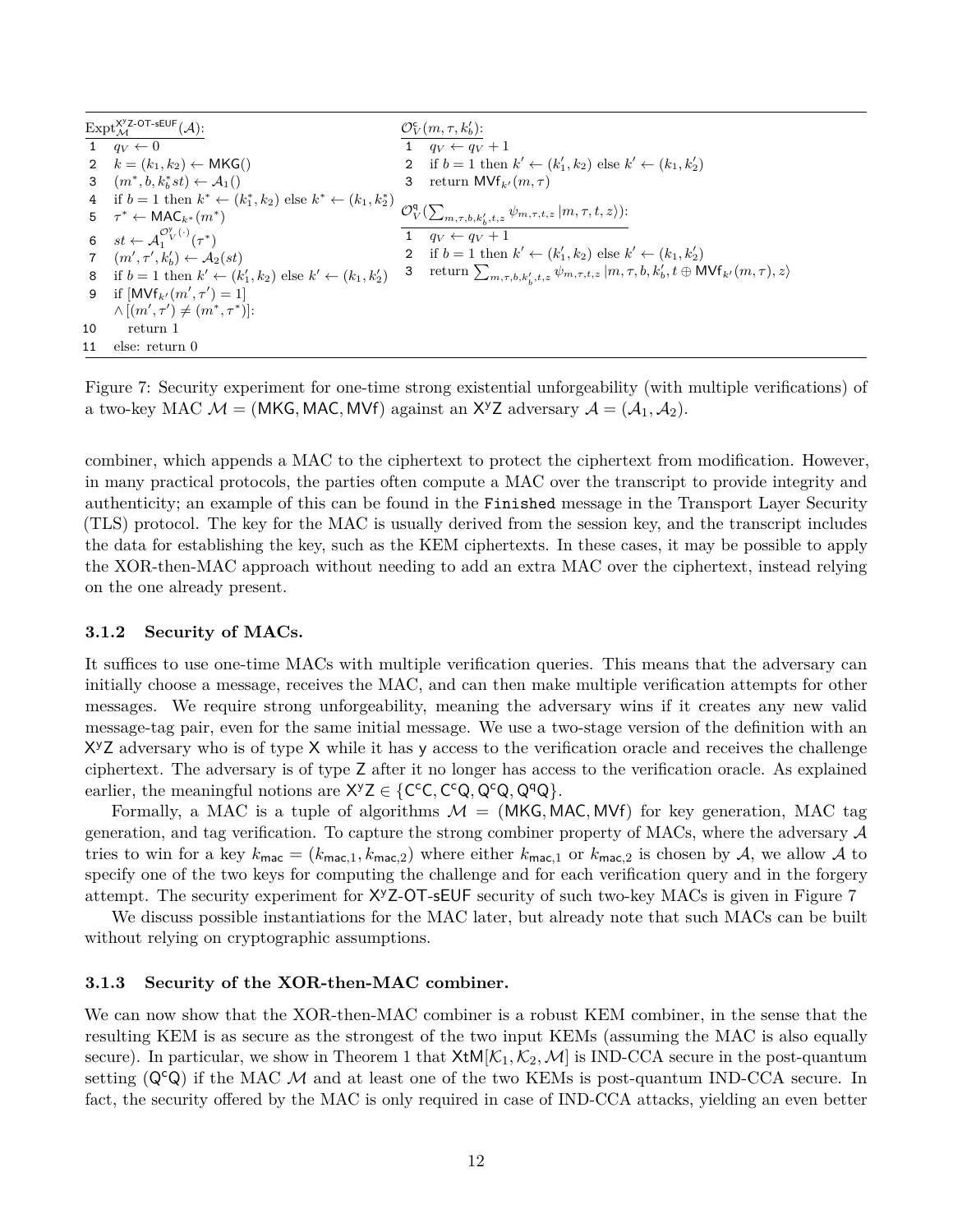bound for the IND-CPA case.

<span id="page-12-0"></span>**Theorem 1** (XOR-then-MAC is robust). Let  $K_1$  be a X<sup>c</sup>Z-ind-atk *secure KEM*,  $K_2$  a U<sup>c</sup>W-ind-atk *secure KEM, and M is an*  $R^cT$ -OT-sEUF *secure MAC, where*  $R^cT = \max\{X^cZ, U^cW\}$ *. Then*  $XtM[K_1, K_2, M]$  *as* defined in Figure [6](#page-10-2) is also R<sup>c</sup>T-ind-atk secure. More precisely, for any efficient adversary A of type R<sup>c</sup>T *against the combined KEM*  $K' = \text{xtM}[K_1, K_2, \mathcal{M}]$ *, there exist efficient adversaries*  $\mathcal{B}_1$ *,*  $\mathcal{B}_2$ *, and*  $\mathcal{B}_3$  *such that* 

 $\mathsf{Adv}_{\mathsf{XtM}[\mathcal{K}_1,\mathcal{K}_2]}^{\mathsf{RT}\text{-}\mathsf{ind}\text{-}\mathsf{atk}}$  $\Pr^{\mathsf{RT}\text{-}\mathsf{ind}\text{-}\mathsf{atk}}(\mathcal{A}) \leq 2\cdot \min\left\{\mathsf{Adv}_{\mathcal{K}_1}^{\mathsf{RT}\text{-}\mathsf{ind}\text{-}\mathsf{atk}}(\mathcal{B}_1), \mathsf{Adv}_{\mathcal{K}_2}^{\mathsf{RT}\text{-}\mathsf{ind}\text{-}\mathsf{atk}}(\mathcal{B}_2)\right\} + \mathsf{Adv}_{\mathcal{M}}^{\mathsf{RT}\text{-}\mathsf{OT}\text{-}\mathsf{sEUF}}(\mathcal{B}_3).$ 

*Moreover, the run times of*  $\mathcal{B}_1$ ,  $\mathcal{B}_2$ *, and*  $\mathcal{B}_3$  *are approximately the same as that of*  $\mathcal{A}$ *, and*  $\mathcal{B}_3$  *makes at most as many verification queries as* A *makes decapsulation queries.*

*Proof.* Assume there exists an adversary A that breaks the R<sup>c</sup>T-ind-atk security of  $XtM[K_1, K_2, M]$ . We show that this yields an adversary that then breaks either the R<sup>c</sup>T-ind-atk security of  $\mathcal{K}_1$  or of  $\mathcal{K}_2$ , or the R<sup>c</sup>T-OT-sEUF security of M. Because of symmetry it suffices to consider the case of  $K_1$ . The following proof holds analogously for  $K_2$  being R<sup>c</sup>T-ind-atk secure. We also focus on the ind-cca case here; the ind-cpa case follows easily from this.

We prove the theorem by applying the common technique of game hopping, bounding the adversary's advantage introduced with each game hop until the adversary cannot win beyond the guessing probability.

<span id="page-12-2"></span><span id="page-12-1"></span>*Game 0.* This is the original R<sup>c</sup>T-ind-atk game against  $X$ tM[ $K$ <sub>1</sub>,  $K$ <sub>2</sub>, *M*].

*Game 1.* We now replace the key  $k_{\text{kem},1}^* || k_{\text{mac},1}^*$  of  $K_1$  returned with the challenge ciphertext part  $c_1^*$ with a uniformly random and independent value  $r^*_{\text{kem},1} || r^*_{\text{mac},1}$  from the same keyspace *K*. This means that we first create  $(c_1^*, k_{\text{kem},1}^* || k_{\text{mac},1}^*)$  and then use  $(c_1^*, r_{\text{kem},1}^* || r_{\text{mac},1}^*)$  immediately from then on. This is done consistently in the challenge value for deriving the challenge key portion and the MAC, as well as in all decapsulation requests involving the ciphertext portion  $c_1^*$ . More precisely, we replace the step " $k_{\text{kem},1}$  || $k_{\text{mac},1} \leftarrow$  **Decaps**<sub>1</sub> $(sk_1, c_1)$ " in the decapsulation procedure with the step "if  $c_1 = c_1^*$  then  $k_{\mathsf{kem},1} \| k_{\mathsf{mac},1} \leftarrow r^*_{\mathsf{kem},1} \| r^*_{\mathsf{mac},1} \text{ else } k_{\mathsf{kem},1} \| k_{\mathsf{mac},1} \leftarrow \mathsf{Decaps}_1({sk}_1, c_1)$ ".

We show that if A can efficiently distinguish Game [1](#page-12-1) from Game [0,](#page-12-2) then there exists an adversary  $\mathcal{B}_1$ against the R<sup>c</sup>T-ind-atk security of  $K_1$ . Algorithm  $\mathcal{B}_1$  receives as input a public key  $pk_1$  and a challenge ciphertext  $c_1^*$  of  $K_1$ , as well as the challenge key  $k_{\text{kem},1}^* || k_{\text{mac},1}^*$ . This challenge key is either the actual key or random. Algorithm  $\mathcal{B}_1$  simulates the environment for A as follows. First,  $\mathcal{B}_1$  generates the key pair  $(pk_2, sk_2)$  for  $\mathcal{K}_2$  and sets  $pk \leftarrow (pk_1, pk_2)$ . Furthermore,  $\mathcal{B}_1$  chooses the second challenge ciphertext portion  $c_2^*$  and key share  $k_{\text{kem},2}^* || k_{\text{mac},2}^*$  itself. It computes  $k_{\text{kem}}^* \leftarrow k_1^* \oplus k_{\text{kem},2}^*$  and  $k_{\text{mac}}^* \leftarrow (k_{\text{mac},1}^*, k_{\text{mac},2}^*)$ , and assembles the challenge ciphertext  $(c_1^*, c_2^*, \tau^*)$  where  $\tau^* \leftarrow \textsf{MAC}_{k^*_{\textsf{mac}}}((c_1^*, c_2^*))$ .  $\mathcal{B}_1$  then runs  $\mathcal{A}$  on input  $(pk, (c^*_1, c^*_2, \tau^*), k^*_\mathsf{kem}).$ 

If A is an active adversary, mounting an ind-cca attack, decapsulation queries for ciphertexts  $c = (c_1, c_2)$ with  $c_1 \neq c_1^*$  and some MAC tag  $\tau$  are answered as follows:  $c_1$  is decapsulated using  $\mathcal{B}_1$ 's decapsulation oracle for  $K_1$ ,  $c_2$  is decapsulated using  $sk_2$ , and the response  $k_{\text{kem}}$  is then computed as the appropriately truncated XOR of these decapsulations after verifying the MAC tag. If  $c = (c_1^*, c_2)$  then  $\mathcal{B}_1$  uses  $k_{\text{kem},1}^* || k_{\text{mac},1}^*$  as the decapsulation of  $c_1^*$ , and then continues as in the previous case. For passive ind-cpa adversaries  $A$ , algorithm  $B_1$  does not need to provide any simulation of decapsulation queries. At some point, the distinguisher  $A$ terminates and outputs a guess bit  $b'$ . Adversary  $\mathcal{B}_1$  outputs the same bit  $b'$ .

Clearly,  $\mathcal{B}_1$  perfectly simulates the environments for  $\mathcal A$  corresponding to Game [0](#page-12-2) if the challenge key  $k_{\text{kem},1}^* || k_{\text{mac},1}^*$  $k_{\text{kem},1}^* || k_{\text{mac},1}^*$  $k_{\text{kem},1}^* || k_{\text{mac},1}^*$  is the actual key, and perfectly simulates Game 1 if  $k_{\text{kem},1}^* || k_{\text{mac},1}^*$  is random. Furthermore,  $\mathcal{B}_1$ is of the same type as  $A$ . Hence we have

$$
\mathsf{Adv}^{G_0}_{\mathsf{XtM}[\mathcal{K}_1,\mathcal{K}_2,\mathcal{M}]}(\mathcal{A}) \leq \mathsf{Adv}^{G_1}_{\mathsf{XtM}[\mathcal{K}_1,\mathcal{K}_2,\mathcal{M}]}(\mathcal{A}) + 2 \cdot \mathsf{Adv}^{\mathsf{R}^{\mathsf{c}}\mathsf{T}\text{-}\mathsf{ind}\text{-}\mathsf{atk}}_{\mathcal{K}_1}(\mathcal{B}_1),
$$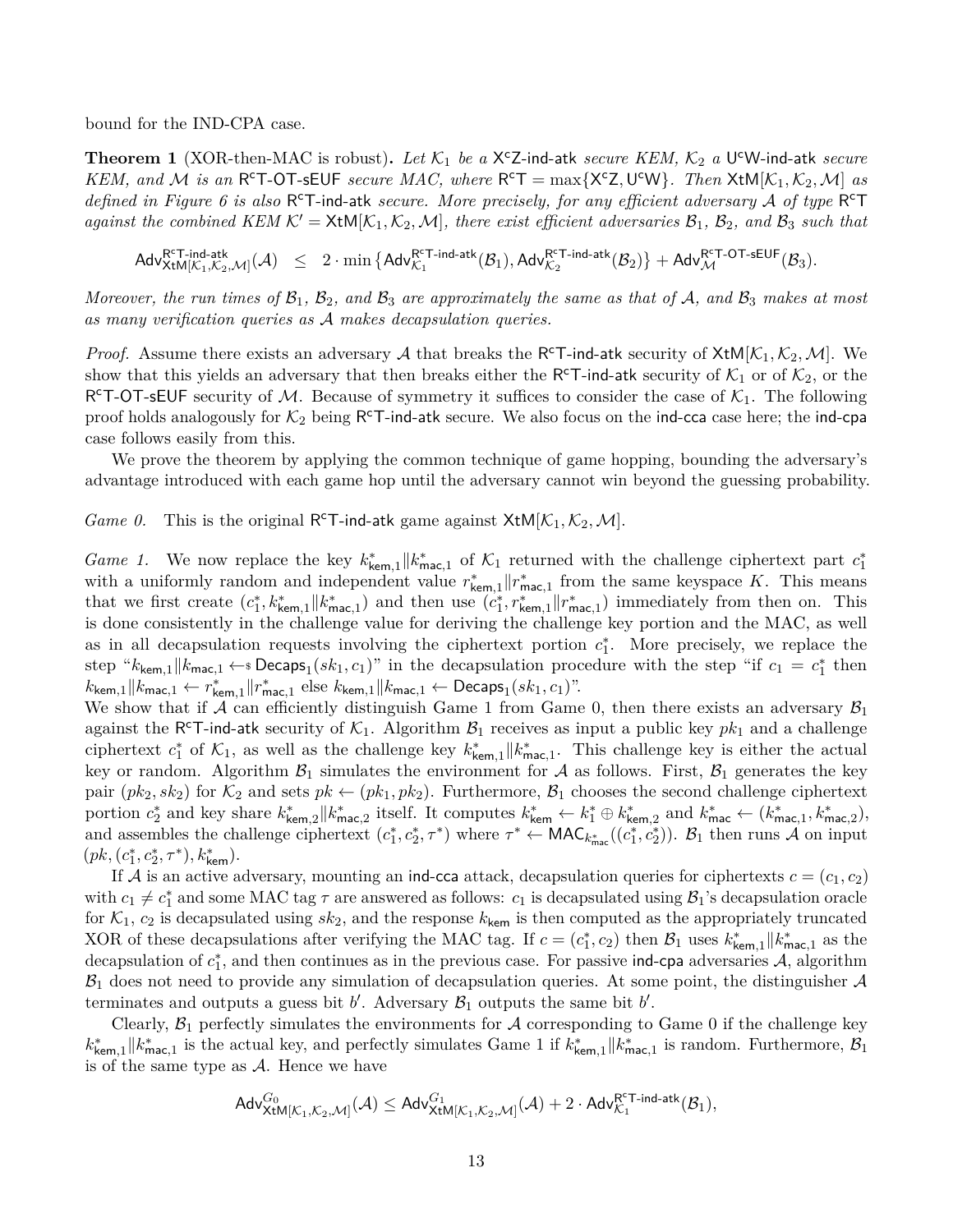where the factor 2 is owned to the transition from the prediction-based R<sup>c</sup>T-ind-atk attack with a random challenge bit *b* to an indistinguishability-based comparison between fixed games here.

<span id="page-13-0"></span>*Game 2.* In a syntactical change we replace the now random value  $r_{\text{kem},1}^*$  by  $r_{\text{kem},1}^* \oplus k_{\text{kem},2}^*$  where  $k_{\text{kem},2}^*$  is the encapsulated key in  $K_2$  in the challenge ciphertext. This is done consistently in the challenge value and MAC, as well as in all decapsulation requests involving the ciphertext portion  $c_1^*$ . We leave  $r_{\text{mac},1}^*$  unaltered. Effectively, the modification means that the encapsulated key in the challenge ciphertext is now  $r^*_{\text{kem},1}$  $(r_{\mathsf{kem},1}^*\oplus k_{\mathsf{kem},2}^*)\oplus k_{\mathsf{kem},2}^*$ . Since  $r_{\mathsf{kem},1}^*$  and  $k_{\mathsf{kem},2}^*$  are independent, the distributions of  $r_{\mathsf{kem},1}^*$  and  $r_{\mathsf{kem},1}^*\oplus k_{\mathsf{kem},2}^*$ are identical, so the adversary's advantage does not change:

$$
\mathsf{Adv}^{G_1}_{\mathsf{XtM}[\mathcal{K}_1,\mathcal{K}_2,\mathcal{M}]}(\mathcal{A})=\mathsf{Adv}^{G_2}_{\mathsf{XtM}[\mathcal{K}_1,\mathcal{K}_2,\mathcal{M}]}(\mathcal{A}).
$$

In Game [2](#page-13-0) the adversary now receives a random value as the challenge key and the MAC is also computed over a random key part  $r_{\text{mac},1}^*$ , independently of the challenge bit *b*. To complete the argument we only need to show that the adversary in an ind-cca attack does not gain any advantage via the decapsulation oracle (in which  $r_{\mathsf{kem},1}^* \oplus k_{\mathsf{kem},2}^*$  from the challenge key is used for inputs of the form  $(c_1^*,*,*)$ ). We next argue that the difference is negligible, though, because in the actual attack this can only happen if the adversary forges a MAC.

<span id="page-13-1"></span>*Game 3.* In this game we change the decapsulation oracle in that we let it immediately reject with output ⊥ if it is queried on a ciphertext of the form  $(c_1^*, *, *)$  for the challenge ciphertext  $c_1^*$ .

An adversary is only able to notice the difference between Games [2](#page-13-0) and [3](#page-13-1) if it queries about a fresh ciphertext  $(c_1^*, c_2, \tau) \neq (c_1^*, c_2^*, \tau^*)$  with  $c_2$  being a  $\mathcal{K}_2$  ciphertext of the adversary's choice, and  $\tau$  being a valid MAC tag. If  $\tau$  is not a valid MAC tag or the adversary queries exactly the challenge ciphertext, then our decapsulation oracle would also return ⊥.

We show that if an adversary A distinguishes between the games, we can build an adversary  $\mathcal{B}_3$  against the MAC. Adversary  $\mathcal{B}_3$  runs A according to Game [2,](#page-13-0) choosing all components  $(sk_1, pk_1)$  and  $(sk_2, pk_2)$ and  $c_1^*, c_2^*$  of  $\mathcal{K}_1$  and  $\mathcal{K}_2$  itself. To create the challenge ciphertext, adversary  $\mathcal{B}_3$  makes its one-time MAC request with message  $(c_1^*, c_2^*)$  and receives  $\tau^*$ . It runs A on  $(c_1^*, c_2^*, \tau^*)$  and a random string  $k_{\text{kem}}^*$ . For an ind-cca attack, if A makes a decapsulation query about  $(c_1, c_2, \tau)$  for  $c_1 \neq c_1^*$ , then  $\mathcal{B}_3$  uses knowledge of its decapsulation keys to compute the answer. For  $c_1 = c_1^*$  adversary  $\mathcal{B}_3$  calls its verification oracle with  $(c_1, c_2, \tau, 2, k_{\text{kem},2}),$  where  $k_{\text{kem},2}$  || $k_{\text{mac},2}$  ← Decaps<sub>1</sub>( $sk_2, c_2$ ), and returns  $\perp$  to  $\mathcal A$  to continue the simulation.

For the analysis note that Game [2](#page-13-0) uses as the challenge key either an independent random string  $r_1^*$  (if  $b = 0$ ) or a random key (if  $b = 1$ ). In both cases, the KEM part of the key is a uniform key independent of bit *b*—as is  $\mathcal{B}_3$ 's choice  $k_{\text{kem}}^*$ — and the MAC key part is also independent and uniform. The latter holds in  $B_3$ 's simulation as well, since the  $\overline{OT}$ -sEUF game chooses a random MAC key. In other words, the simulation is perfect up to the step where, potentially, A makes a query for a fresh ciphertext with a valid MAC which would yield a reply different from  $\perp$ . But then  $\mathcal{B}_3$  would find a forgery against the MAC in one of its multiple verification attempts. Since  $\mathcal{B}_3$  is of the same type R<sup>c</sup>T as  $\mathcal{A}$ , it holds that

$$
\mathsf{Adv}^{G_2}_{\mathsf{XtM}[\mathcal{K}_1,\mathcal{K}_2,\mathcal{M}]}(\mathcal{A}) \leq \mathsf{Adv}^{G_3}_{\mathsf{XtM}[\mathcal{K}_1,\mathcal{K}_2,\mathcal{M}]}(\mathcal{A}) + \mathsf{Adv}^{\mathsf{R}^{\mathsf{c}}\mathsf{T}\text{-}\mathsf{OT}\text{-}\mathsf{sEUF}}_{\mathcal{M}}(\mathcal{B}_3).
$$

The claim now follows, noting that in the final game the secret bit *b* is perfectly hidden from A. The challenge key is an independent string in either case  $b = 0$  or  $b = 1$ , and the decapsulation queries are now also independent of the bit *b*, since the change in the oracle's answers only depends on the public value  $c_1^*$ . Hence,  $\mathcal{A}$ 's output is independent of the secret bit, and thus  $\mathsf{Adv}_{\mathsf{XtM}[\mathcal{K}_1,\mathcal{K}_2,\mathcal{M}]}^{G_3}(\mathcal{A}) \leq 0$ .  $\Box$ 

**Instantiating the MAC.** We use a strong form of combiner for MACs where the adversary can choose one of the two MAC keys. It is easy to build secure MAC combiners of this type by concatenating two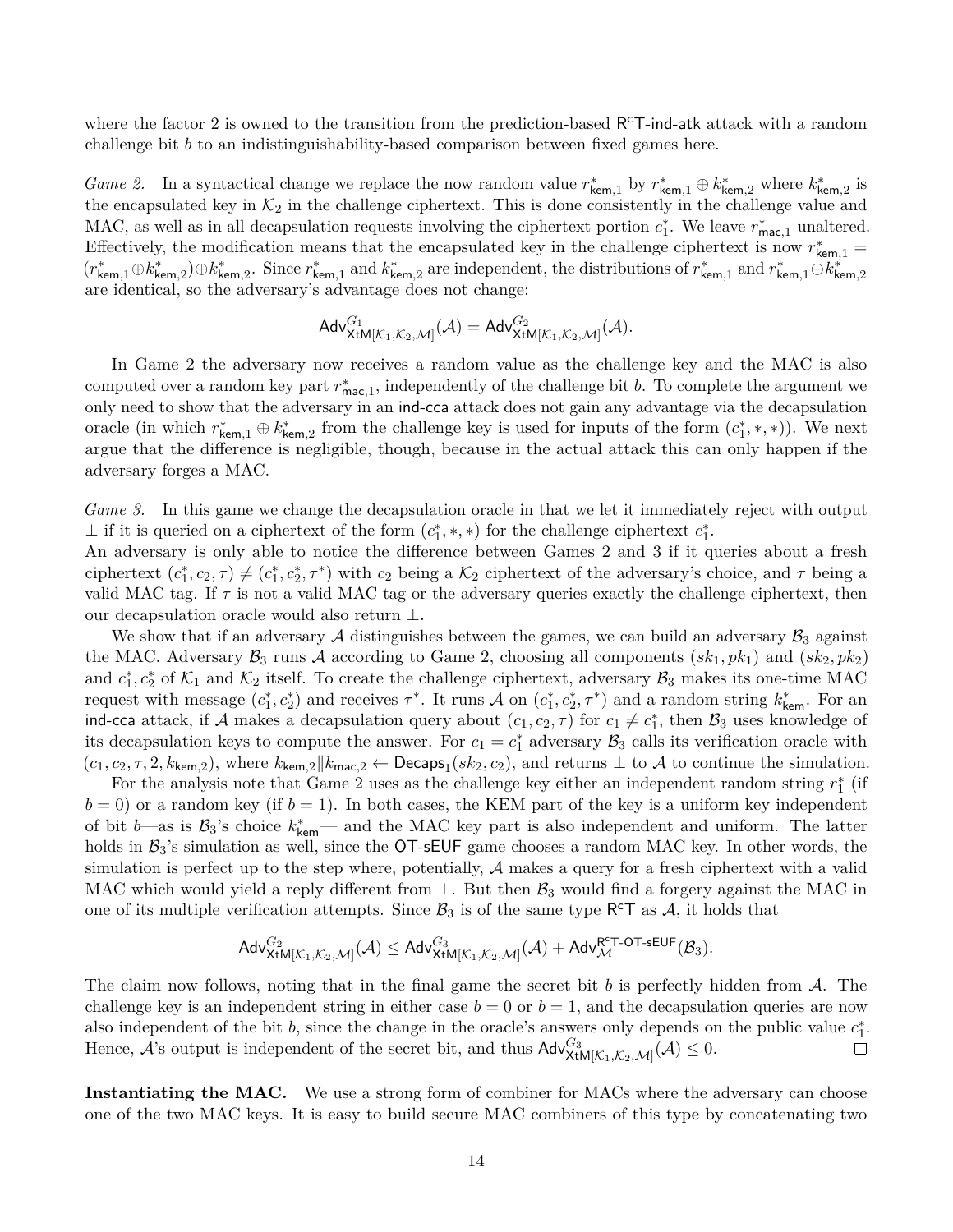MACs, each computed under one of the keys. For specific constructions various improvements may apply. For instance, for deterministic MACs in which verification is performed via re-computation, one may aggregate the two MACs via exclusive-or [\[KL08\]](#page-30-11) to reduce the communication overhead.

MACs satisfying the Q<sup>c</sup>Q-OT-sEUF notion can be constructed based on the Carter-Wegman paradigm using universal hash functions [\[WC81\]](#page-32-4), without relying on cryptographic assumptions. Our construction of course uses that the input, consisting of the ciphertexts holding the keys, is larger then the keys, such that we need to extend the domain of the universal hash function.

For a pairwise-independent hash function with bound  $\epsilon$ , it is clear that an adversary cannot win with a single verification query after seeing one MAC, except with probability at most  $\epsilon$ . Since verification is deterministic and consists of re-computing the tag, it follows that the adversary cannot win with probability more than  $q\epsilon$  with q verification queries [\[BGM04\]](#page-28-7).

The Carter-Wegman paradigm allows for another potential improvement. Suppose one uses hashing of the form  $am + b$  over some finite field **F** with addition  $+$  and multiplication  $\cdot$ , where m is the message and  $k_{\text{mac}} = (a, b)$  is the MAC key. Then, instead of computing one MAC for each key part  $k_{\text{mac},1}$  and  $k_{\text{mac},2}$ , one can compute a single MAC over the key  $k_{\text{mac}} = k_{\text{mac},1} + k_{\text{mac},2} = (a_1 + a_2, b_1 + b_2)$ . This combiner provides strong unforgeability as required above, since for known keys  $k_{\text{mac},2} = (a_2, b_2)$  and  $k'_{\text{mac},2} = (a'_2, b'_2)$ one can transform a MAC for message *m* under unknown key  $k_{\text{mac},1} + k_{\text{mac},2}$  into one for  $k_{\text{mac},1} + k'_{\text{mac},2}$ , simply by adding  $(a'_2 - a_2) \cdot m + (b'_2 - b_2)$  to the tag. By symmetry this holds analogously for known keys  $k_{\text{mac},1}$  and  $k'_{\text{mac},1}$ .

Alternatively to Carter-Wegman MACs, one could use HMAC for instantiating the MAC directly, or rely on the HKDF paradigm of using HMAC as an extractor. Namely, one applies the extraction step of HKDF, HKDF*.*Ext, with the ciphertexts acting as the salt and the MAC key as the keying material. This approach is based on the idea that HMAC is a good extractor. We discuss such issues in more detail later, when looking at the TLS-like combiner.

#### <span id="page-14-0"></span>**3.1.4 Resistance against full quantum attacks.**

We have shown that the combiner  $XtM[\mathcal{K}_1,\mathcal{K}_2,\mathcal{M}]$  inherits security of the underlying KEMs if the MAC is secure, for classical queries to the decapsulation oracle (which is the setting we also consider for key exchange). We outline here that the result can be easily extended to fully quantum adversaries with superposition queries to the decapsulation oracle. This only assumes that one of the individual KEMs achieves this level of security. Interestingly, the MAC  $\mathcal M$  only needs to be Q<sup>c</sup>Q-OT-sEUF secure for a single classical verification query. The reason is that the MAC in the challenge is still computed classically, and in the security reduction we will measure a potential forgery in a decapsulation superposition query and output this classical MAC.

The approach for showing security is very similar to the proof in the post-quantum case. The only difference lies in the final game hop, where we cannot simply read off a potential MAC forgery from a decapsulation query of the form  $(c_1^*,*,*)$  for the value  $c_1^*$  in the challenge, because the query is in superposition. But we can adapt the "measure-and-modify" technique of Boneh et al.  $[BDF+11]$  $[BDF+11]$  for proving the quantum-resistance of Bellare-Rogaway style encryptions. In our case, if the amplitudes of entries  $(c_1^*, c_2, \tau)$  with a valid MAC and fresh  $(c_2, \tau) \neq (c_2^*, \tau^*)$  in the quantum decapsulation queries would be non-negligible, then we could measure for a randomly chosen query among the polynomial many decapsulation queries to get a (classical) MAC forgery with non-negligible probability. This would contradict the Q<sup>c</sup>Q-OT-sEUF security of M. If, on the other hand, the query probability of such forgeries is negligible, then we can change the function Decaps<sup>⊥</sup> into Decaps<sup>⊥⊥</sup> which now also outputs ⊥ for any query of the form  $(c_1^*,*,*)$ . Following the line of reasoning as in [\[BDF](#page-28-0)<sup>+</sup>11], based on the results of Bennett et al. [\[BBBV97\]](#page-28-8), this cannot change the adversary's output behavior significantly. Again, since we can instantiate the MAC for classical queries information-theoretically, we get a secure KEM combiner in the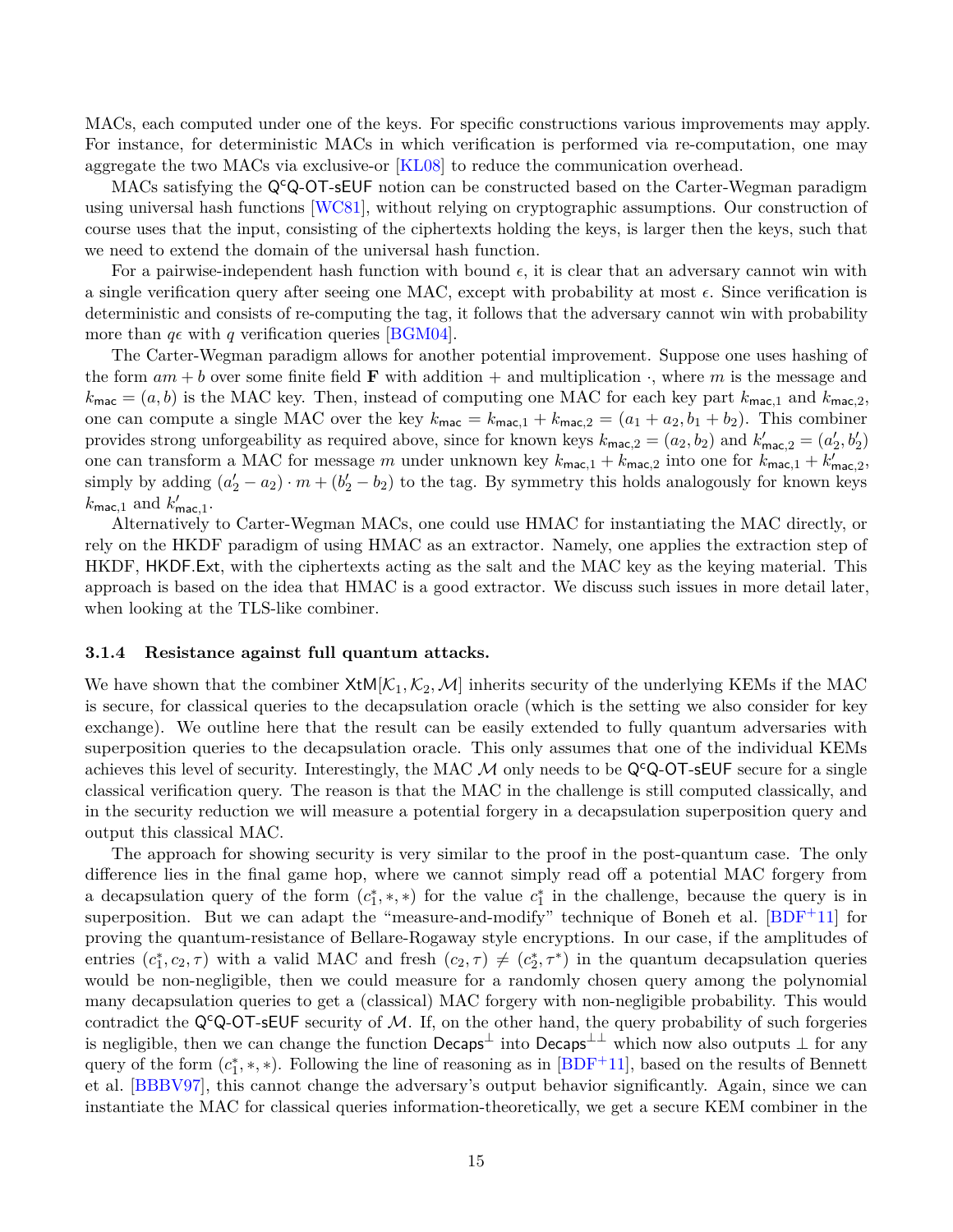fully quantum case, without requiring an extra assumption beyond full quantum resistance of one of the KEMs.

#### <span id="page-15-0"></span>**3.2** dualPRF**: Dual-PRF Combiner**

Our second combiner is based on dual PRFs [\[BCK96,](#page-28-5) [Bel06,](#page-28-6) [BL15\]](#page-29-10). The definitions of (dual) PRF security can be found in Appendix [B.2.](#page-34-0) Informally, a dual PRF  $dPRF(k, x)$  is a PRF when either the key material *k* is random (i.e.,  $dPRF(k, \cdot)$  is a PRF), or alternatively when the input *x* is random (i.e.,  $dPRF(\cdot, x)$  is a PRF). HMAC has been shown to be a secure MAC under the assumption it is a dual PRF, and Bellare and Lysyanskaya [\[BL15\]](#page-29-10) have given a generic validation of the dual PRF assumption for HMAC and therefore HKDF.

To construct a hybrid KEM from a dual PRF, the naive approach of directly using a dual PRF to compute the session key of the combined KEM as  $dPRF(k_1, k_2)$  is not sufficient. If, say,  $\mathcal{K}_1$  is secure and  $\mathcal{K}_2$  is completely broken, then an adversary might be able to transform the challenge ciphertext  $(c_1^*, c_2^*)$ into  $(c_1^*, c_2)$ , where  $c_2 \neq c_2^*$  but encapsulates the same key  $k_2$  as  $c_2^*$ . With a single decapsulation query the adversary would be able to recover the key dPRF(*k*1*, k*2) and distinguish it from random. Our approach, shown in Figure [8,](#page-16-0) is to apply another pseudorandom function with the output of the dual PRF as the PRF key and the ciphertexts as the input label:  $PRF(dPRF(k_1, k_2), (c_1, c_2))$ .

Our dualPRF combiner is inspired by the key derivation in TLS 1.3 [\[Res18\]](#page-31-8) and models Whyte et al.'s proposal for supporting hybrid key exchange in TLS 1.3 [\[WFZGM17\]](#page-32-1). In TLS 1.3, HKDF's extract function is applied to the raw ECDH shared secret; the result is then fed through HKDF's expand function with the (hashed) transcript as (part of) the label. In Whyte et al.'s hybrid proposal, the session keys from multiple KEMs are concatenated as a single shared secret input to HKDF extract. The dualPRF combiner models this by taking dPRF as HKDF extract and PRF as HKDF expand.

#### <span id="page-15-1"></span>**3.2.1 Security of the dual-PRF combiner.**

We can now show that the dual-PRF combiner is a robust KEM combiner, in the sense that the resulting KEM has the security of the strongest of the two input KEMs (assuming the PRF and dual PRF are also sufficiently secure). In particular, we show that dualPRF $[\mathcal{K}_1, \mathcal{K}_2, d$ PRF, PRF is IND-CCA secure in the post-quantum setting  $(Q^cQ)$  if dPRF is a post-quantum secure dual PRF, PRF is a post-quantum secure PRF, and at least one of the two KEMs is post-quantum IND-CCA secure.

**Theorem 2** (Dual-PRF is robust). Let  $K_1$  be an  $X^cZ$ -ind-atk *secure KEM*,  $K_2$  be a U<sup>c</sup>W-ind-atk *secure KEM, and*  $R^cT = \max\{X^cZ, U^cW\}$ *. Moreover, let*  $dPRF: K_1 \times K_2 \to K'$  be a  $R^cT$  *secure dual PRF, and*  $PRF: K' \times \{0,1\}^* \to K_{\text{dualPRF}}$  *be an* R<sup>c</sup>T *secure PRF. Then* dualPRF[ $K_1, K_2$ , dPRF, PRF] *as defined in Figure [8](#page-16-0) is* R <sup>c</sup>T-ind-atk *secure.*

*More precisely, for any* ind-atk *adversary*  $\mathcal A$  *of type*  $R^cT$  *against the combiner* dualPRF[ $K_1, K_2$ , dPRF, PRF], *we derive efficient adversaries* B1*,* B2*,* B3*, and* B<sup>4</sup> *such that*

$$
\begin{aligned} \mathsf{Adv}_{\mathsf{dualPRF}}^{\mathsf{R^cT\text{-}\mathsf{ind}\text{-}\mathsf{atk}}(\mathcal{K}_2, & \mathsf{dPr}_{\mathsf{F},\mathsf{PRF}}(\mathcal{A}) \leq 2 \cdot \Big( \min \Big\{ \mathsf{Adv}_{\mathcal{K}_1}^{\mathsf{R^cT\text{-}\mathsf{ind}\text{-}\mathsf{atk}}(\mathcal{B}_1), \mathsf{Adv}_{\mathcal{K}_2}^{\mathsf{R^cT\text{-}\mathsf{ind}\text{-}\mathsf{atk}}(\mathcal{B}_2) \Big\} \\ & + \mathsf{Adv}_{\mathsf{dPr}_{\mathsf{F}}^{\mathsf{R^cT\text{-}\mathsf{dprf}\text{-}\mathsf{sec}}(\mathcal{B}_3) + \mathsf{Adv}_{\mathsf{PRF}}^{\mathsf{R^cT\text{-}\mathsf{prf}\text{-}\mathsf{sec}}(\mathcal{B}_4) \Big). \end{aligned}
$$

The theorem relies on two-stage security notions for PRFs and dual PRFs, which are the natural adaptation of PRF and dual-PRF security: a two-stage  $X^{\gamma}Z$  adversary for PRF is classical or quantum  $(X)$ while it has access to the PRF oracle (which it accesses classically or in superposition depending on y). After this, in the second stage, it runs classically or quantumly (Z) without oracle access, before outputting a guess as to whether its oracle was real or random. We give the formal definitions of two-stage security notions for PRFs and dual PRFs in the supplementary material in Section [B.](#page-33-1)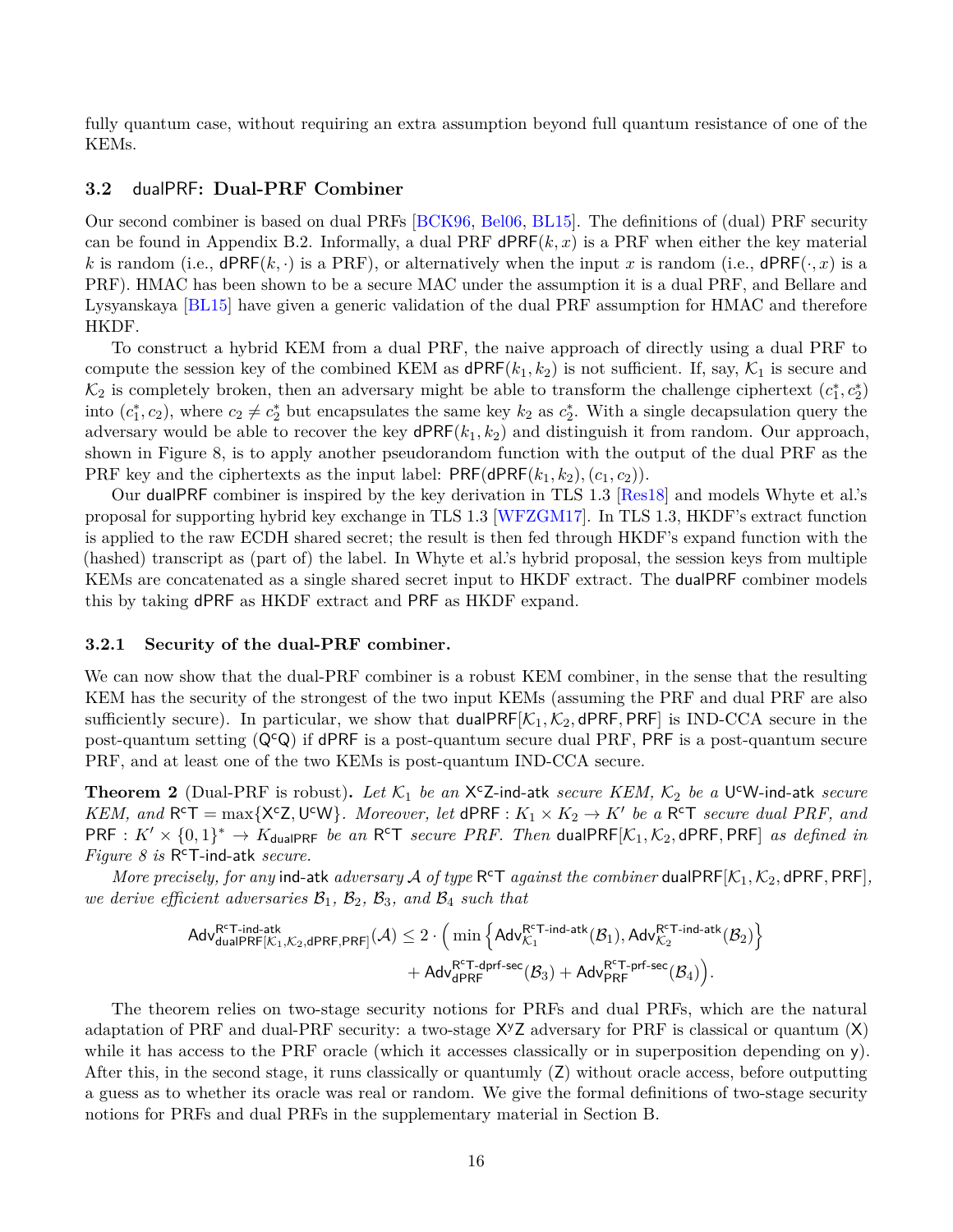

Figure 9: Excerpt from altered TLS 1.3 key schedule as proposed in [\[WFZGM17\]](#page-32-1) to incorporate an additional secret *k*2, effectively enabling a hybrid mode.

<span id="page-16-0"></span>*Proof.* As before, we prove the theorem by considering a sequence of game hops. We focus on the case that  $\mathcal{K}_1$  is secure, and mention the necessary modification in the proof for  $\mathcal{K}_2$  being secure as we progress through the games.

*Game 0.* The original R<sup>c</sup>T-ind-atk game for dualPRF[ $K_1, K_2$ , dPRF, PRF].

*Game 1.* We replace the value  $k_1^*$  computed in the challenge ciphertext by a uniformly random value  $r_1^*$ of equal length and compute the final key in the challenge value as  $PRF(dPRF(r_1^*, k_2^*), (c_1^*, c_2^*))$ ; note that for  $b = 1$  this value is eventually replaced with a random value. Decapsulation requests  $(c_1, c_2)$  are also answered by using  $r_1^*$  instead of  $k_1^*$  in case  $c_1^* = c_1$ . That is, instead of computing  $k_1 \leftarrow \mathsf{Decaps}_1(sk_1, c_1)$  we compute "if  $c_1 = c_1^*$  then  $k_1 \leftarrow r_1^*$  else  $k_1 \leftarrow \text{Decaps}_1(sk_1, c_1)$ ".

An adversary distinguishing Game [0](#page-12-2) from Game [1](#page-12-1) would immediately yield an efficient adversary  $\mathcal{B}_1$  against the indistinguishability of  $K_1$ . Adversary  $\mathcal{B}_1$  receives as input  $pk_1$  and a challenge  $(c_1^*, k_1^*)$ , and simulates the environment for A as follows: First,  $\mathcal{B}_1$  generates the key pair  $(pk_2, sk_2)$  for  $\mathcal{K}_2$  and sets  $pk \leftarrow (pk_1, pk_2)$ . Furthermore,  $\mathcal{B}_1$  generates the second challenge ciphertext portion  $c_2^*$  and key share  $k_2^*$  itself. It assembles the challenge ciphertext as  $(c_1^*, c_2^*)$  and computes  $k^* = \text{PRF}(\text{dPRF}(k_1^*, k_2^*), (c_1^*, c_2^*))$ . Adversary  $\mathcal{B}_1$  then runs *A* on input  $(pk, (c_1^*, c_2^*), k^*)$ .

If A is an active adversary in the ind-cca case, decapsulation queries for ciphertexts  $c = (c_1, c_2)$  with  $c_1 \neq c_1^*$  are answered by relaying  $c_1$  to the corresponding decapsulation oracle for  $\mathcal{K}_1$  and decapsulating  $c_2$ with the help of  $sk_2$ . The final response is computed according to the protocol description. If  $c = (c_1^*, c_2)$ then  $\mathcal{B}_1$  simply substitutes the evaluation and response of  $\mathcal{K}_1$ 's decapsulation oracle with  $k_1^*$  and computes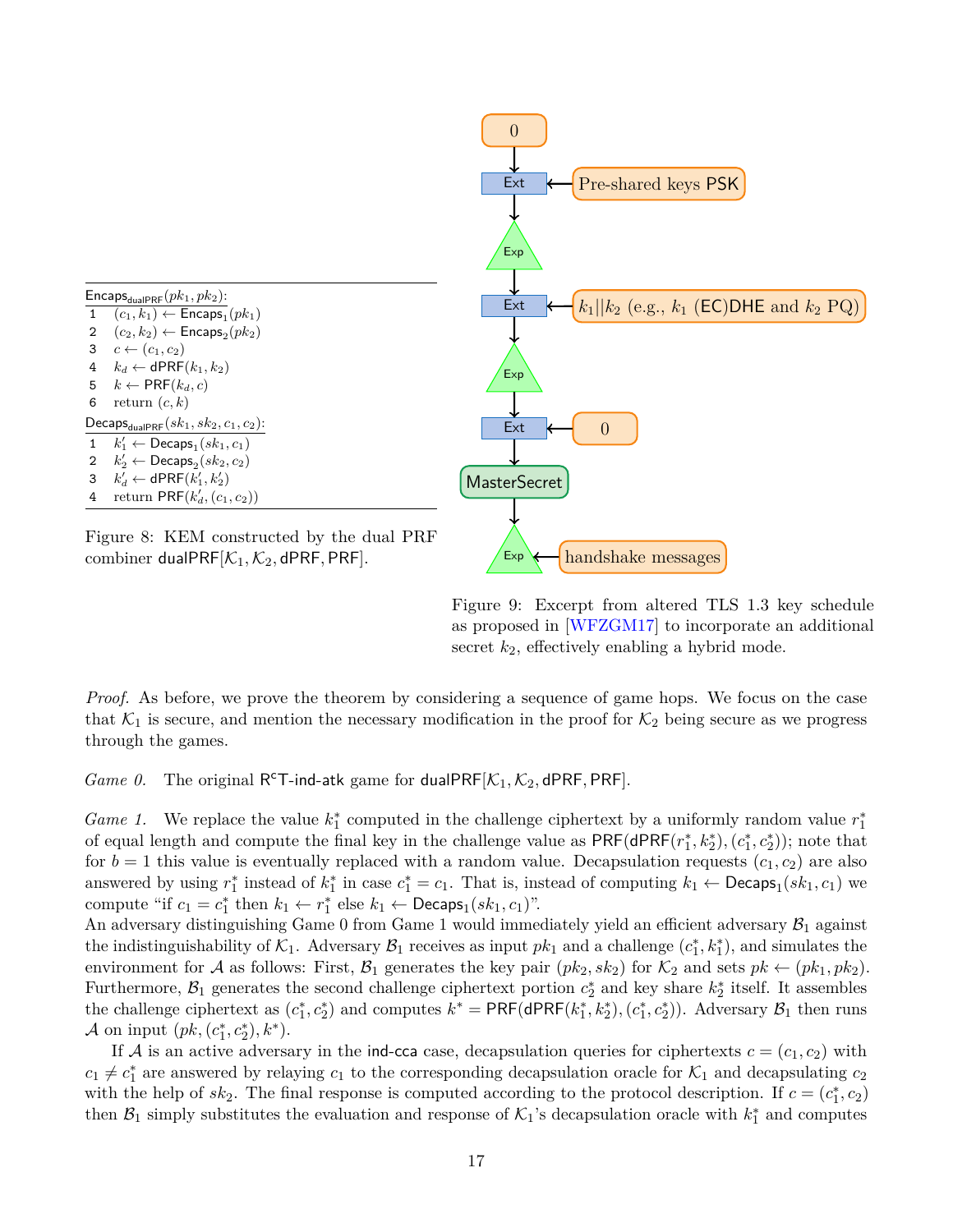the answer accordingly. For passive adversaries  $A$  in an ind-cpa attack, algorithm  $B_1$  does not need to provide any simulation of decapsulation queries. At some point, the distinguisher  $A$  terminates and outputs a guess bit  $b'$ . Adversary  $\mathcal{B}_1$  outputs the same bit  $b'$ .

For the analysis note that the difference between the two games lies exactly in the distinction between the actual key  $k_1^*$  and a random value. Hence, we have

$$
\mathsf{Adv}_{\mathsf{dualPRF}[\mathcal{K}_1,\mathcal{K}_2,\mathsf{dPRF},\mathsf{PRF}]}^{G_0}(\mathcal{A}) \leq \mathsf{Adv}_{\mathsf{dualPRF}[\mathcal{K}_1,\mathcal{K}_2,\mathsf{dPRF},\mathsf{PRF}]}^{G_1} + 2\cdot \mathsf{Adv}_{\mathcal{K}_1}^{\mathsf{X}^c\mathsf{Z}\text{-}\mathsf{ind}\text{-}\mathsf{atk}}(\mathcal{B}_1).
$$

For  $\mathcal{K}_2$  being secure the proof applies analogously, yielding an adversary  $\mathcal{B}_2$ .

*Game 2.* Next, we replace the value  $dPRF(r_1^*, k_2^*)$  by a uniformly random value  $r^*$  in the computation of the challenge ciphertext. We make the following additional modification to the current decapsulation procedure: We use  $r^*$  in decapsulation requests (instead of  $dPRF(r_1^*, k_2^*)$ ) for any request of the form  $(c_1^*, c_2)$ for which  $\textsf{Decaps}_2(sk_2, c_2) = k_2^*$ . (Note that we still use  $r_1^*$  and  $\textsf{dPRF}(r_1^*, k_2)$  for queries of the form  $c_1 = c_1^*$ but  $k_2 = \textsf{Decaps}_2(sk_2, c_2) \neq k_2^*$ .)

Distinguishing Game [1](#page-12-1) from Game [2](#page-13-0) would immediately yield an efficient adversary  $\mathcal{B}_3$  against the PRF-security of dPRF.

Algorithm  $\mathcal{B}_3$  creates keys  $(pk_1, sk_1)$ ,  $(pk_2, sk_2)$ , as well as  $c_1^*, c_2^*$  (with encapsulated keys  $k_1^*, k_2^*$ ). It then queries its PRF oracle about  $k_2^*$  to receive a value  $r^*$ . It starts a simulation of A on input  $(pk, (c_1^*, c_2^*)$ , PRF( $r^*, (c_1^*, c_2^*)$ ). Each decapsulation query for  $(c_1, c_2)$  with  $c_1 \neq c_1^*$  is answered with the help of  $sk_1, sk_2$ . Each query with  $c_1 = c_1^*$  is answered by decapsulating  $k_2$  from  $c_2$  with  $sk_2$ . If now  $k_2 = k_2^*$  then we use  $r^*$  to compute the final answer, else we query the pseudorandom function oracle about  $k_2$  and use the reply to complete the computation. Note that this is admissible since  $k_2$  is different from the input  $k_2^*$ in  $\mathcal{B}_3$ 's first query. Output the final answer of adversary  $\mathcal{A}$ .

If  $\mathcal{B}_3$  receives a pseudorandom value  $r^*$  then we perfectly simulate Game [1.](#page-12-1) If, on the other hand,  $r^*$  is random, then we perfectly simulate Game [2.](#page-13-0) Thus we have:

$$
\mathsf{Adv}_{\mathsf{dualPRF}[\mathcal{K}_1,\mathcal{K}_2,\mathsf{dPRF},\mathsf{PRF}]}^{G_1}(\mathcal{A}) \leq \mathsf{Adv}_{\mathsf{dualPRF}[\mathcal{K}_1,\mathcal{K}_2,\mathsf{dPRF},\mathsf{PRF}]}^{G_2}(\mathcal{A}) + 2 \cdot \mathsf{Adv}_{\mathsf{dPRF}}^{\mathsf{RT-dprf-sec}}(\mathcal{B}_3).
$$

For  $\mathcal{K}_2$  being secure the same line of reasoning applies, because dPRF is a dual PRF, such that  $\mathsf{dPRF}(\cdot, r_2^*)$ is also pseudorandom.

*Game 3.* Finally, we replace the value  $PRF(r^*, (c_1^*, c_2^*))$  by a uniformly random value  $R^*$  in the computation of the challenge ciphertext. The decapsulation procedure remains unchanged.

We show security by a reduction to the security of the PRF. Algorithm  $\mathcal{B}_4$  again creates keys  $(pk_1, sk_1)$ ,  $(pk_2, sk_2)$  and the challenge ciphertext  $(c_1^*, c_2^*)$ . It queries the PRF oracle about  $(c_1^*, c_2^*)$  to obtain a value  $R^*$  and runs A on  $(pk, (c_1^*, c_2^*), R^*)$ . Each decapsulation query  $(c_1, c_2)$  is answered as follows: If  $c_1 \neq c_1^*$ we answer with the help of the decapsulation keys *sk*1*, sk*2, computing the same reply as the original decapsulation oracle. In case  $c_1 = c_1^*$  (and consequently  $c_2 \neq c_2^*$ ) and where  $k_2 = k_2^*$  we call the external oracle about  $(c_1^*, c_2)$  to derive the answer. For  $c_1 = c_1^*$  but  $k_2 \neq k_2^*$  we use  $\mathsf{dPRF}(r_1^*, k_2)$  to compute the answer.

We again have that if  $\mathcal{B}_4$  receives a pseudorandom value  $R^*$  then we perfectly simulate Game [2.](#page-13-0) If  $R^*$ is random, then we perfectly simulate Game [3.](#page-13-1) Hence,

$$
\mathsf{Adv}_{\mathsf{dualPRF}[\mathcal{K}_1,\mathcal{K}_2,\mathsf{dPRF},\mathsf{PRF}]}^{G_2}(\mathcal{A}) \leq \mathsf{Adv}_{\mathsf{dualPRF}[\mathcal{K}_1,\mathcal{K}_2,\mathsf{dPRF},\mathsf{PRF}]}^{G_3}(\mathcal{A}) + 2 \cdot \mathsf{Adv}_{\mathsf{PRF}}^{\mathsf{RT-prf-sec}}(\mathcal{B}_4).
$$

The analogous applies when  $\mathcal{K}_2$  is secure.

In the final game neither the challenge ciphertext nor the decapsulation oracle carries any information about the secret challenge bit *b*. That is, the oracle does not depend on  $R^*$  in case  $b = 0$ , so this case is indistinguishable from the  $b = 1$  case. We thus arrive at the final bound:  $\mathsf{Adv}_{\mathsf{dualPRF}[\mathcal{K}_1,\mathcal{K}_2,\mathsf{dPRF},\mathsf{PRF}]}^{G_3}(\mathcal{A}) = 0.$ This concludes the proof that dualPRF $[\mathcal{K}_1, \mathcal{K}_2, d$ PRF, PRF] is a hybrid KEM with  $R^c$ T-ind-atk security.

 $\Box$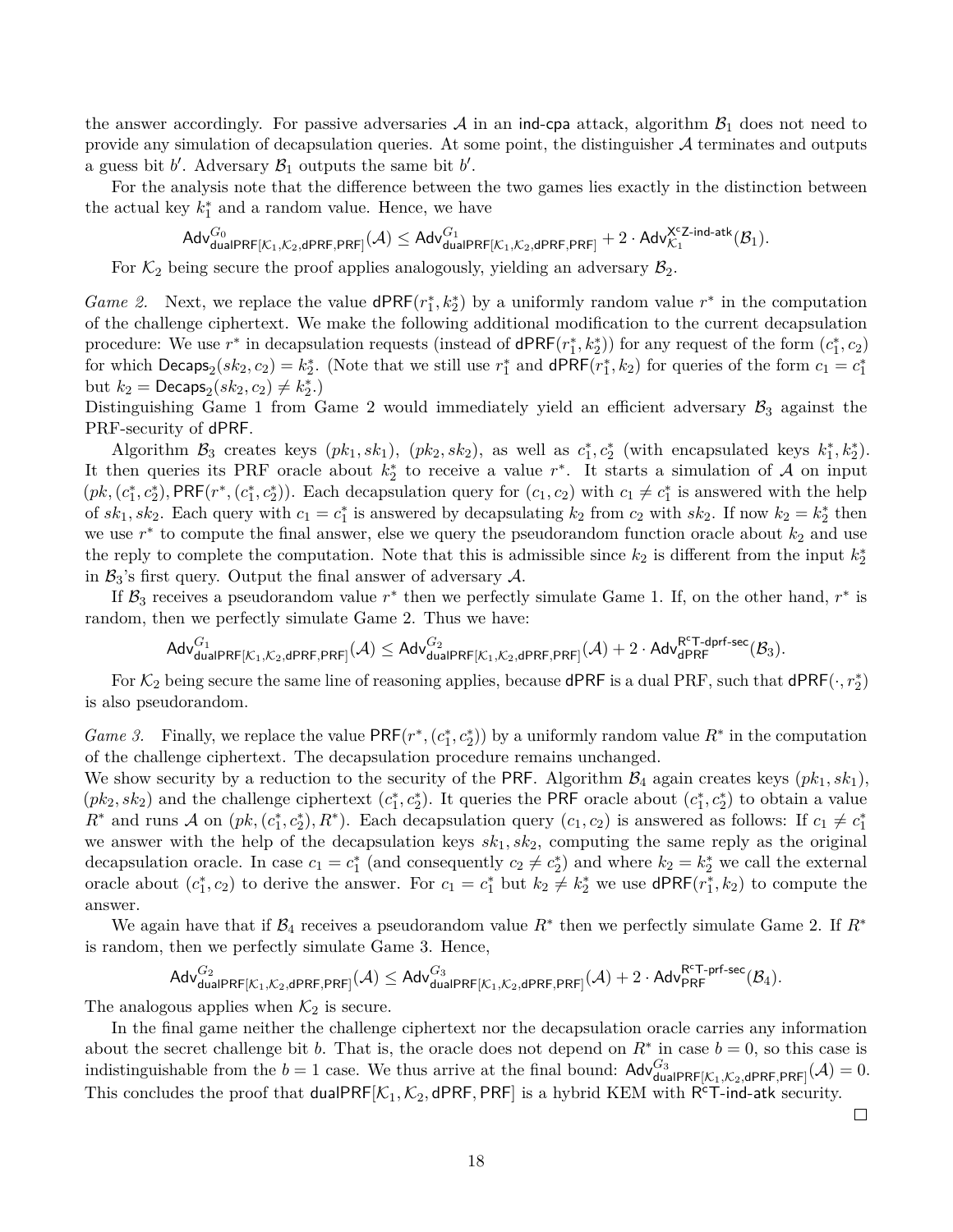#### <span id="page-18-0"></span>**3.3** N**: Nested Dual-PRF Combiner**

We augment the dualPRF combiner in the previous section by an extra preprocessing step for the key  $k_1$ :  $k_e \leftarrow \text{Ext}(0, k_1)$ , where Ext is another PRF. This is the nested dual-PRF combiner N shown in Figure [10.](#page-18-2) Our nested dual-PRF combiner N models Schanck and Stebila's proposal for hybrid key exchange in TLS 1.3 [\[SS17\]](#page-31-6). In their proposal, as depicted in Figure [11,](#page-18-3) one stage of the TLS 1.3 key schedule is applied for each of the constituent KEMs in the hybrid KEM construction: each stage in the key schedule applies the HKDF extract function with one input being the output from the previous stage of the key schedule and the other input being the shared secret from this stage's KEM. Finally, HKDF expand incorporates the (hash of the) transcript, including all ciphertexts. Modeling the extraction function Ext as a PRF, our nested combiner N captures this scenario.



<span id="page-18-3"></span><span id="page-18-2"></span>Figure 11: Excerpt from altered TLS 1.3 key schedule as proposed in  $[SS17]$  to incorporate an additional secret  $k_2$ , effectively enabling a hybrid mode.

#### <span id="page-18-1"></span>**3.3.1 Security of the nested dual-PRF combiner.**

We can show that the nested dual-PRF combiner N is a robust KEM combiner, in the sense that the resulting KEM has the security of the strongest of the two input KEMs (assuming the PRFs are sufficiently secure). Informally, the theorem shows that  $N[\mathcal{K}_1, \mathcal{K}_2, dPRF, PRF, Ext]$  is IND-CCA secure in the post-quantum setting if dPRF is a post-quantum secure dual PRF, PRF and Ext are post-quantum secure PRFs, and at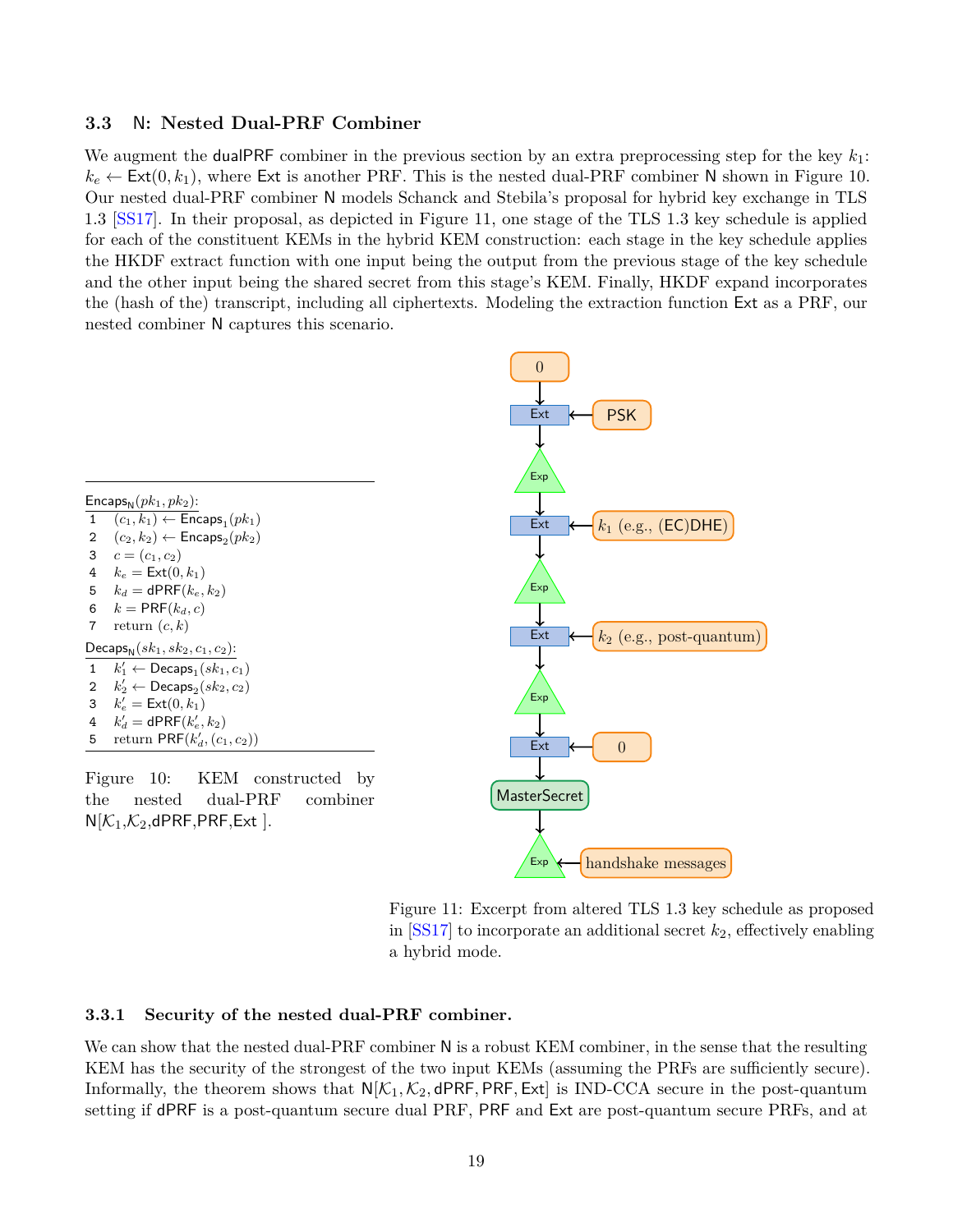least one of the two KEMs is post-quantum IND-CCA secure.

**Theorem 3** (Nested dual-PRF is robust). Let  $K_1$  be an  $X^cZ$ -ind-atk *secure KEM*,  $K_2$  be a U<sup>c</sup>W-ind-atk *secure KEM,*  $dPRF: K' \times K_2 \to K''$  *be a*  $R^cT = \max\{X^cZ, U^cW\}$  *secure dual PRF,*  $PRF: K'' \times \{0,1\}^* \to$  $K_N$  *be an* R<sup>c</sup>T *secure PRF*, and Ext :  $\{0,1\}^* \times K_1 \to K'$  *be an* R<sup>c</sup>T *secure PRF*. Then the combiner N[K1*,* K2*,* dPRF*,* PRF*,* Ext] *as defined in Figure [8](#page-16-0) is* R <sup>c</sup>T-ind-atk *secure.*

*More precisely, for any* ind-atk *adversary*  $\mathcal A$  *of type*  $R^cT$  *against the combined KEM*  $N[\mathcal K_1, \mathcal K_2, d$ PRF, PRF, Ext], *we derive efficient adversaries*  $B_1$ ,  $B_2$ ,  $B_3$ ,  $B_4$ , and  $B_5$  *such that* 

$$
\begin{array}{lcl} \mathsf{Adv}_{\mathsf{N}[\mathcal{K}_1,\mathcal{K}_2,\mathsf{dPRF},\mathsf{PRF},\mathsf{Ext}]}^{\mathsf{R^cT-int}}(\mathcal{A}) & \leq & 2 \cdot \Big( \min \Big\{ \mathsf{Adv}_{\mathcal{K}_1}^{\mathsf{R^cT-int-ant}}(\mathcal{B}_1), \mathsf{Adv}_{\mathcal{K}_2}^{\mathsf{R^cT-int-ant}}(\mathcal{B}_2) \Big\} \\ & & + & \mathsf{Adv}_{\mathsf{dPRF}}^{\mathsf{R^cT-dprf-sec}}(\mathcal{B}_3) + \mathsf{Adv}_{\mathsf{PRF}}^{\mathsf{R^cT-prf-sec}}(\mathcal{B}_4) + \mathsf{Adv}_{\mathsf{Ext}}^{\mathsf{R^cT-prf-sec}}(\mathcal{B}_5) \Big). \end{array}
$$

The proof follows easily from the proof of the dualPRF combiner. Only here we make one more intermediate step in which we use the pseudorandomness of Ext to argue that the output of  $Ext(0, k_1)$  is pseudorandom.

## <span id="page-19-0"></span>**4 Authenticated Key Exchange from Hybrid KEMs**

We now turn towards the question of how to achieve hybrid authenticated key exchange from hybrid KEMs. There exists a vast body of literature on compilers for authenticated key exchange [\[BCK98,](#page-28-9) [KY07,](#page-31-10) [BCNP08,](#page-28-10) [JKSS12,](#page-30-12) [LSY](#page-31-11)+14, [dSGSW17\]](#page-30-13). In the following we consider secure AKE protocols from key encapsulation mechanisms combined with SigMA-style authentication [\[Kra03\]](#page-31-9). As for KEMs, we consider a two-stage adversary and adjust the commonly used model for authenticated key exchange by Bellare and Rogaway [\[BR94\]](#page-29-11) to this setting.

#### <span id="page-19-1"></span>**4.1 Security Model**

We begin by establishing the security definition for authenticated key exchange against active attackers, starting from the model of Bellare and Rogaway [\[BR94\]](#page-29-11).

#### <span id="page-19-2"></span>**4.1.1 Parties and sessions.**

Let KE be a key exchange protocol. We denote the set of all participants in the protocol by  $\mathcal{U}$ . Each participant  $U \in \mathcal{U}$  is associated with a long-term key pair  $(\mathit{pk}_U, \mathit{sk}_U)$ , created in advance; we assume every participant receives an authentic copy of every other party's public key through some trusted out-of-band mechanism. In a single run of the protocol (referred to as a *session*), *U* may act as either initiator or responder. Any participant *U* may execute multiple sessions in parallel or sequentially.

We denote by  $\pi_{U,V}^j$  the *j*th session of user  $U \in \mathcal{U}$  (called the session *owner*) with intended communication partner *V*. Associated to each session are the following per-session variables; we often write  $\pi_{U,V}^j$  var to refer to the variable var of session  $\pi_{U,V}^j$ .

- role ∈ {initiator*,*responder} is the role of the session owner in this session.
- stexec ∈ {running*,* accepted*,*rejected} reflects the current status of execution. The initial value at session creation is running.
- sid  $\in \{0,1\}^* \cup \{\perp\}$  denotes the session identifier. The initial value is  $\perp$ .
- stkey ∈ {fresh*,*revealed} indicates the status of the session key K. The initial value is fresh.
- K  $\in \mathcal{D} \cup \{\perp\}$  denotes the established session key. The initial value is  $\perp$ .
- tested ∈ {true*,* false} marks whether the session key K has been tested or not. The initial value is false.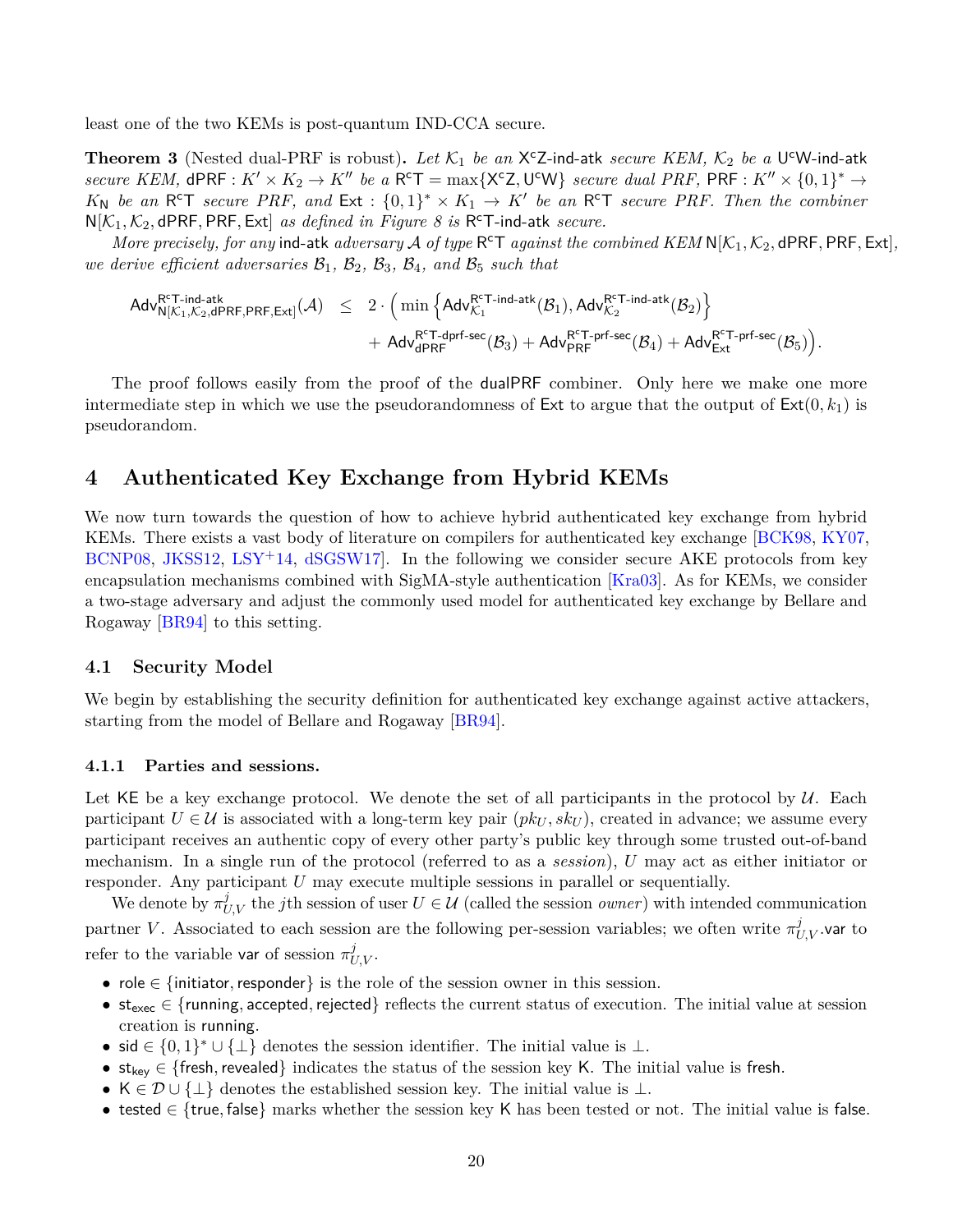To identify related sessions which might compute the same session key, we rely on the notion of partnering using session identifiers. Two sessions  $\pi_{S,T}^i$  and  $\pi_{U,V}^j$  are said to be *partnered* if  $\pi_{S,T}^i$  sid  $=\pi_{U,V}^j$  sid  $\neq \bot$ . We assume that if the adversary has not interfered, sessions in a protocol run between two honest participants are partnered.

#### <span id="page-20-0"></span>**4.1.2 Adversary model.**

The adversary interacts with honest parties running AKE protocol instances via oracle queries, which ultimately allow the adversary to fully control all network communications (injecting messages and scheduling if and when message delivery occurs) and compromise certain secret values; the goal of the adversary is to distinguish the session key of an uncompromised session of its choice from random.

We model the adversary as a two-stage potentially quantum adversary with varying levels of quantum capabilities. As in Section [3,](#page-9-1) we only consider adversaries that interact with parties using classical oracle queries, omitting  $\mathsf{Q}^q\mathsf{Q}$  adversaries.

The following queries model the adversary's control over normal operations by honest parties:

NewSession(*U, V, role*): Creates a new session  $\pi_{U,V}^j$  for *U* (with *j* being the next unused counter value for sessions between *U* and intended communication partner  $V \in \mathcal{U} \cup \{ \star \}$  and sets  $\pi_{U,V}^j$  role  $\leftarrow$  *role*. Send $(\pi_{U,V}^j, m)$ : Sends the message *m* to the session  $\pi_{U,V}^j$ . If no session  $\pi_{U,V}^j$  exists or does not have  $\pi^j_{U,V}$ .st<sub>exec</sub> = running, return ⊥. Otherwise, the party *U* executes the next step of the key agreement protocol based on its local state, updates the execution status  $\pi_{U,V}^j$ .st<sub>exec</sub>, and returns any outgoing messages. If  $st_{exec}$  changes to accepted and the intended partner  $V$  has previously been corrupted, we mark the session key as revealed:  $\pi_{U,V}^j$  *s*t<sub>key</sub>  $\leftarrow$  revealed.

The next queries model the adversary's ability to compromise secret values:

- Reveal( $\pi^j_{U,V}$ ): If  $\pi^j_{U,V}.$ st<sub>exec</sub> = accepted, Reveal( $\pi^j_{U,V}$ ) returns the session key  $\pi^j_{U,V}.$ K and marks the session key as revealed:  $\pi^j_{U,V}$ .st<sub>key</sub> ← revealed. Otherwise, it returns ⊥.
- Corrupt $(U)$ : Returns the long-term secret key  $sk_{U}$  of  $U$ . Set  $\pi_{V,W}^{j}$ .st<sub>key</sub>  $\leftarrow$  revealed in all sessions where  $V = U$  or  $W = U$ . (If the security definition is meant to capture forward secrecy, this last operation is omitted.)

The final query is used to define the indistinguishability property of session keys:

Test( $\pi_{U,V}^j$ ): At the start of the experiment, a test bit  $b_{\text{test}}$  is chosen uniformly and random and fixed  $t$ hrough the experiment. If  $\pi^j_{U,V}$ .st<sub>exec</sub>  $\neq$  accepted, the query returns  $\bot$ . Otherwise, it sets  $\pi^j_{U,V}$ .tested  $\leftarrow$ true and proceeds as follows. If  $b_{test} = 0$ , a key  $K^* \leftarrow \mathcal{D}$  is sampled uniformly at random from the session key distribution D. If  $b_{test} = 1$ , K<sup>\*</sup> is set to the real session key  $\pi_{U,V}^j$ .K. Return K<sup>\*</sup>. The Test query may be asked only once.

#### <span id="page-20-1"></span>**4.2 Security Definitions**

We provide the specific security experiment and definition for AKE security, following the approach of Brzuska et al. [\[BFWW11,](#page-28-11) [Brz13\]](#page-29-12) and divide Bellare–Rogaway-style AKE security into the sub-notions of BR-Match security and BR key secrecy.

<span id="page-20-2"></span>**Definition 1** (Two-Stage BR-Match Security)**.** Let *λ* be the security parameter. Furthermore let KE be an authenticated key exchange protocol and  $A = (A_1, A_2)$  be a two-stage X<sup>c</sup>Z QPT adversary interacting with KE via the queries defined in Section [4.1.2](#page-20-0) in the following game  $G_{KE}^{BR-Match}(\mathcal{A})$ :

**Setup.** The challenger generates long-term public/private-key pairs with certificates for each participant  $U \in \mathcal{U}$ .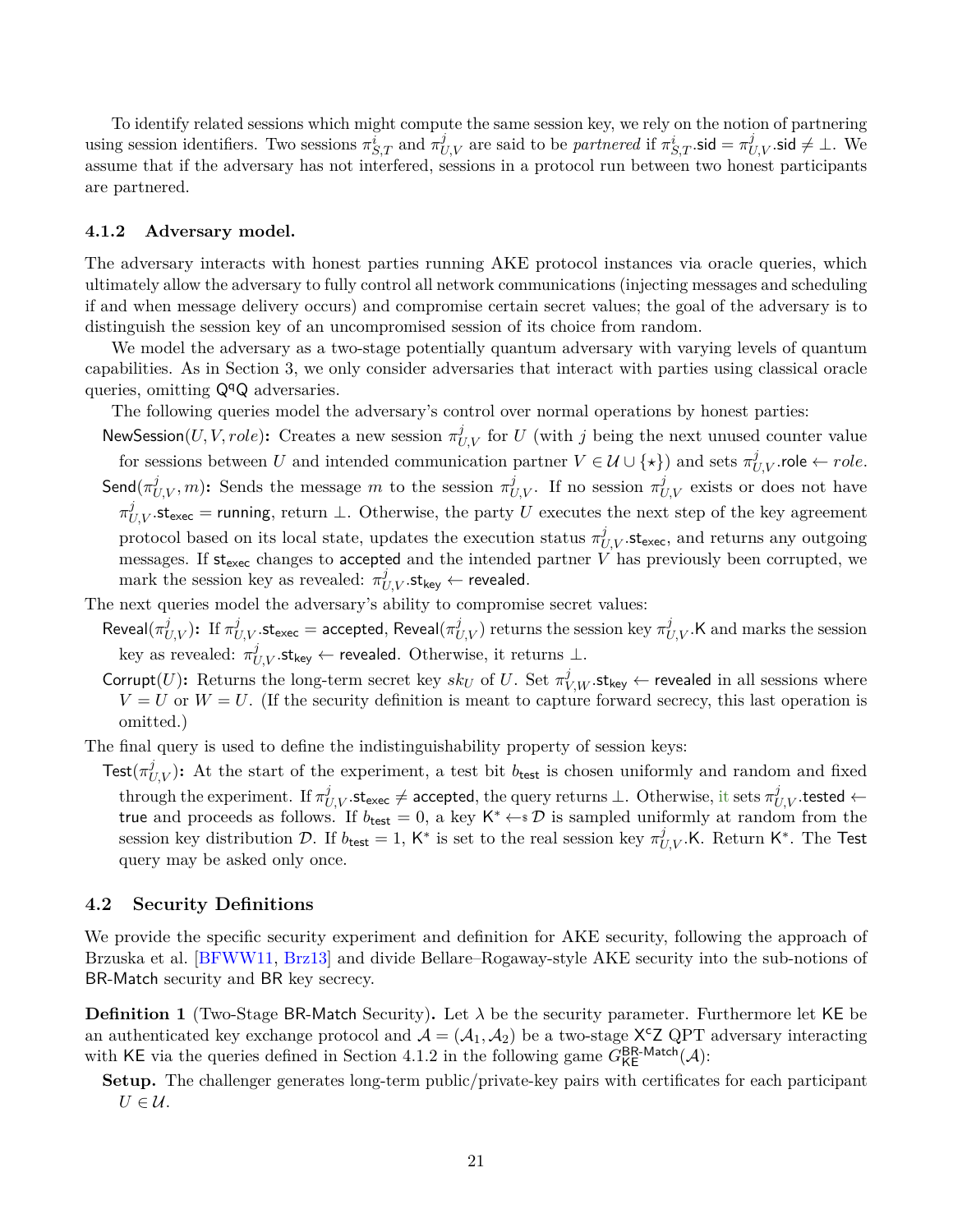**Query Phase 1.** The adversary  $A_1$  receives the generated public keys and has access to the queries NewSession, Send, Reveal, Corrupt, and Test.

**Stage Change.** The adversary  $A_1$  passes some state st to the second stage adversary  $A_1$  and terminates.

**Query Phase 2.**  $A_2$  may now perform local computations on state st and only has access to queries Reveal and Corrupt.

**Stop.** At some point, the adversary  $A_2$  stops with no output.

We say that A wins the game, denoted by  $G_{\text{KE}}^{\text{BR-Match}}(\mathcal{A})=1$ , if at least one of the following conditions holds:

- 1. There exist two distinct sessions  $\pi$  and  $\pi'$  with  $\pi$ .sid  $\neq \bot$ , and  $\pi$ .st<sub>exec</sub>,  $\pi'$ .st<sub>exec</sub>  $\neq$  rejected, but  $\pi$ .K  $\neq \pi'$ .K. (Different session keys in partnered sessions.)
- 2. There exist two sessions  $\pi := \pi_{U,V}^{\overline{k}}$  and  $\pi' := \pi_{V',U'}^{\overline{k}'}$  such that  $\pi.\mathsf{sid} = \pi'.\mathsf{sid} \neq \bot$  ,  $\pi.\mathsf{role} = \mathsf{initiator},$ and  $\pi'$  role = responder, but  $U \neq U'$  or  $V \neq V'$ . (Different intended partners.)
- 3. There exist at least three sessions  $\pi$ ,  $\pi'$ , and  $\pi''$  such that  $\pi$ ,  $\pi'$ ,  $\pi''$  are pairwise distinct, but  $\pi.\mathsf{sid} = \pi'.\mathsf{sid}' = \pi''.\mathsf{sid} \neq \bot.$  (More than two sessions share the same session identifier.)

We say KE is *two-stage* BR-Match *secure* if for all QPT X<sup>c</sup>Z adversaries A the advantage function

$$
\mathsf{Adv}_{\mathsf{KE}}^{\mathsf{BR\text{-}Match}}(\mathcal{A}) = \Pr\left[G_{\mathsf{KE}}^{\mathsf{BR\text{-}Match}}(\mathcal{A}) = 1\right]
$$

is negligible in the security parameter  $\lambda$ .

<span id="page-21-0"></span>**Definition 2** (Two-Stage BR Key Secrecy). Let KE be a key exchange protocol with key distribution D and let  $A = (A_1, A_2)$  be a two-stage X<sup>c</sup>Z adversary interacting with KE via the queries defined in Section [4.1](#page-19-1) within the following security experiment  $\text{Expt}_{\mathsf{KE},\mathcal{D}}^{\mathsf{X} \in \mathsf{Z-BR}}(\mathcal{A})$ :

- **Setup.** The challenger generates long-term public/private-key pairs for each participant  $U \in \mathcal{U}$ , chooses the test bit  $b_{\text{test}} \leftarrow s \{0, 1\}$  at random, and sets lost  $\leftarrow$  false.
- **Query Phase 1.** Adversary  $A_1$  receives the generated public keys and may (classically) query NewSession, Send, Reveal, Corrupt, and Test.
- **Stage Change.** At some point,  $A_1$  terminates and outputs some state st to be passed to the second stage adversary  $A_2$ .
- Query Phase 2.  $A_2$  may now perform local computations on state st, but may query only Reveal and Corrupt.

**Guess.** At some point,  $A_2$  terminates and outputs a guess bit  $b_{\text{guess}}$ .

**Finalize.** The challenger sets lost  $\leftarrow$  true if there exist two (not necessarily distinct) sessions  $\pi$ ,  $\pi'$  such that  $\pi$  sid =  $\pi'$  sid,  $\pi$  st<sub>key</sub> = revealed, and  $\pi'$  tested = true. (That is, the adversary has tested and revealed the key in a single session or in two partnered sessions.) If  $\mathsf{lost} = \mathsf{true}$ , the challenger outputs a random bit; otherwise the challenger outputs  $\llbracket b_{\text{guess}} = b_{\text{test}} \rrbracket$ . Note that forward secrecy, if being modelled, is incorporated into the Corrupt query and need not be stated in the Finalize step.

We say that A wins the game if  $b_{\text{guess}} = b_{\text{test}}$  and  $\text{lost} = \text{false}$ . We say KE provides  $X^cZ$ -BR *key secrecy* (with/without forward secrecy) if for all QPT  $X^cZ$  adversaries A the advantage function

$$
\mathsf{Adv}_{\mathsf{KE},\mathcal{D}}^{\mathsf{X}^\mathsf{c}\mathsf{Z}\text{-}\mathsf{BR}}(\mathcal{A}) = \left| \Pr\left[ \mathrm{Expt}_{\mathsf{KE},\mathcal{D}}^{\mathsf{X}^\mathsf{c}\mathsf{Z}\text{-}\mathsf{BR}}(\mathcal{A}) \Rightarrow 1 \right] - \frac{1}{2} \right|
$$

is negligible in the security parameter.

<span id="page-21-1"></span>**Definition 3** (Two-Stage BR Security). We call a key exchange protocol KE X<sup>c</sup>Z-BR *secure* (with/without forward secrecy) if KE provides BR-Match security (Def. [1\)](#page-20-2) and  $X<sup>c</sup>Z-BR$  key secrecy (with/without forward  $s$ ecrecy)(Def. [2\)](#page-21-0).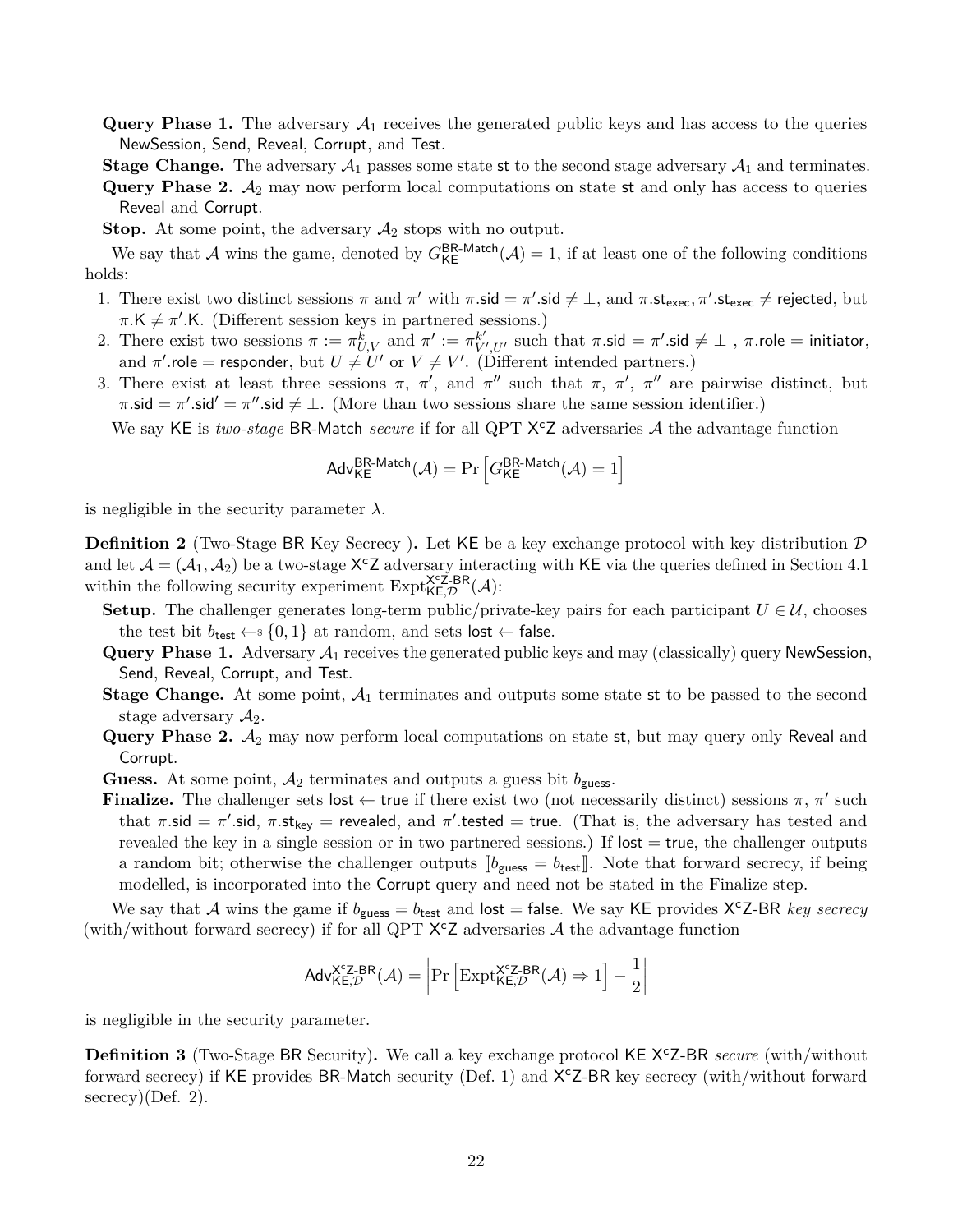#### <span id="page-22-0"></span>**4.2.1 Implications between two-stage BR notions.**

Similarly to the two-stage security notions of indistinguishability for KEMs, the following implications hold for two-stage BR security.

Theorem 4 ( $Q^cQ$ -BR  $\implies C^cQ$ -BR  $\implies C^cC$ -BR). Let KE be an authenticated key exchange protocol. If KE *is* Q<sup>c</sup>Q-BR *secure, then* KE *is also* C<sup>c</sup>Q-BR *secure. If* KE *is* C<sup>c</sup>Q-BR *secure then it also is* C<sup>c</sup>C-BR *secure.*

*Proof.* We show both implications separately and focus on the case of BR key secrecy. A similar argument shows the implications for two-stage BR-Match security and establishes the final result.

- QcQ-BR **key secrecy** =⇒ C <sup>c</sup>Q-BR **key secrecy:** This holds trivially since the adversary in the  $C^{c}Q$ -BR key secrecy experiment is a restricted version of the  $Q^{c}Q$ -BR adversary with only classical access in the first stage and the oracles for NewSession, Send, and Test removed in the second stage.
- C<sup>c</sup>Q-BR key secrecy ⇒ C<sup>c</sup>C-BR key secrecy: Assume otherwise, i.e., there exist a scheme KE<sup>'</sup> that achieves key secrecy in the C<sup>c</sup>Q-BR sense, but for which there exists an efficient C<sup>c</sup>C-BR adversary A. An adversary B can use A to break the C<sup>c</sup>Q-BR key secrecy of KE': B forwards all queries made by A to its own oracles and responds with their answers. It does not perform a stage change and thus simulates the environment for  $A$  faithfully since it has the same oracles available as  $A$ . Once  $A$  outputs a guess bit  $b_{\text{guess}}$ ,  $\beta$  performs a stage change and outputs the same bit. The winning probability of  $\beta$ is the same as that of  $A$ , contradicting the assumption.

 $\Box$ 

#### <span id="page-22-1"></span>**4.2.2 Separations between two-stage BR notions.**

We give separations based on the compiler  $C_{\text{SiEMA}}$  that we will prove secure in the next section. The full proofs of the security are very much like the proof given in that section for the generic construction, thus we only give a proof sketch here, highlighting the relevant points.

**Theorem 5** (C<sup>c</sup>C-BR  $\Rightarrow$  C<sup>c</sup>Q-BR  $\Rightarrow$  Q<sup>c</sup>Q-BR). *There exists an authenticated key exchange protocol* KE' that is C<sup>c</sup>C-BR secure but not C<sup>c</sup>Q-BR secure. Furthermore, there exists an authenticated key exchange protocol KE" that is C<sup>c</sup>Q-BR secure but not Q<sup>c</sup>Q-BR secure.

| KeyGen():                       | $\mathsf{Encaps}(pk)$ :         | $Decaps(sk, c)$ :             |  |
|---------------------------------|---------------------------------|-------------------------------|--|
| 1 $x \leftarrow s \mathbb{Z}_q$ | 1 $y \leftarrow s \mathbb{Z}_q$ | $1\quad K' \leftarrow c^{sk}$ |  |
| 2 $pk \leftarrow q^x$           | 2 $c \leftarrow q^y$            | 2 return $K'$                 |  |
| 3 $sk \leftarrow x$             | 3 $K \leftarrow pk^y$           |                               |  |
| 4 return $(pk, sk)$             | 4 return $(c, K)$               |                               |  |

<span id="page-22-2"></span>Figure 12: Diffie-Hellman KEM K = (KeyGen*,* Encaps*,* Decaps).

*Proof Sketch.* We show both separations separately and focus on the case of BR key secrecy.

C<sup>c</sup>C-BR key secrecy  $\Rightarrow$  C<sup>c</sup>Q-BR key secrecy. Consider the Diffie–Hellman KEM depicted in Figure [12.](#page-22-2) It is well known that  $KE' = C_{SigMA}[\mathcal{K}, Sig, MAC, KDF]$  with DH key agreement K and secure signatures and MACs is a classically BR-secure protocol. However, a C<sup>c</sup>Q-BR adversary can extract the secret key  $K = g^{xy}$  from the transcript by using its local quantum power to break the discrete logarithm of, e.g., either  $pk = g^x$  or  $c = g^y$ , hence trivially breaking key secrecy.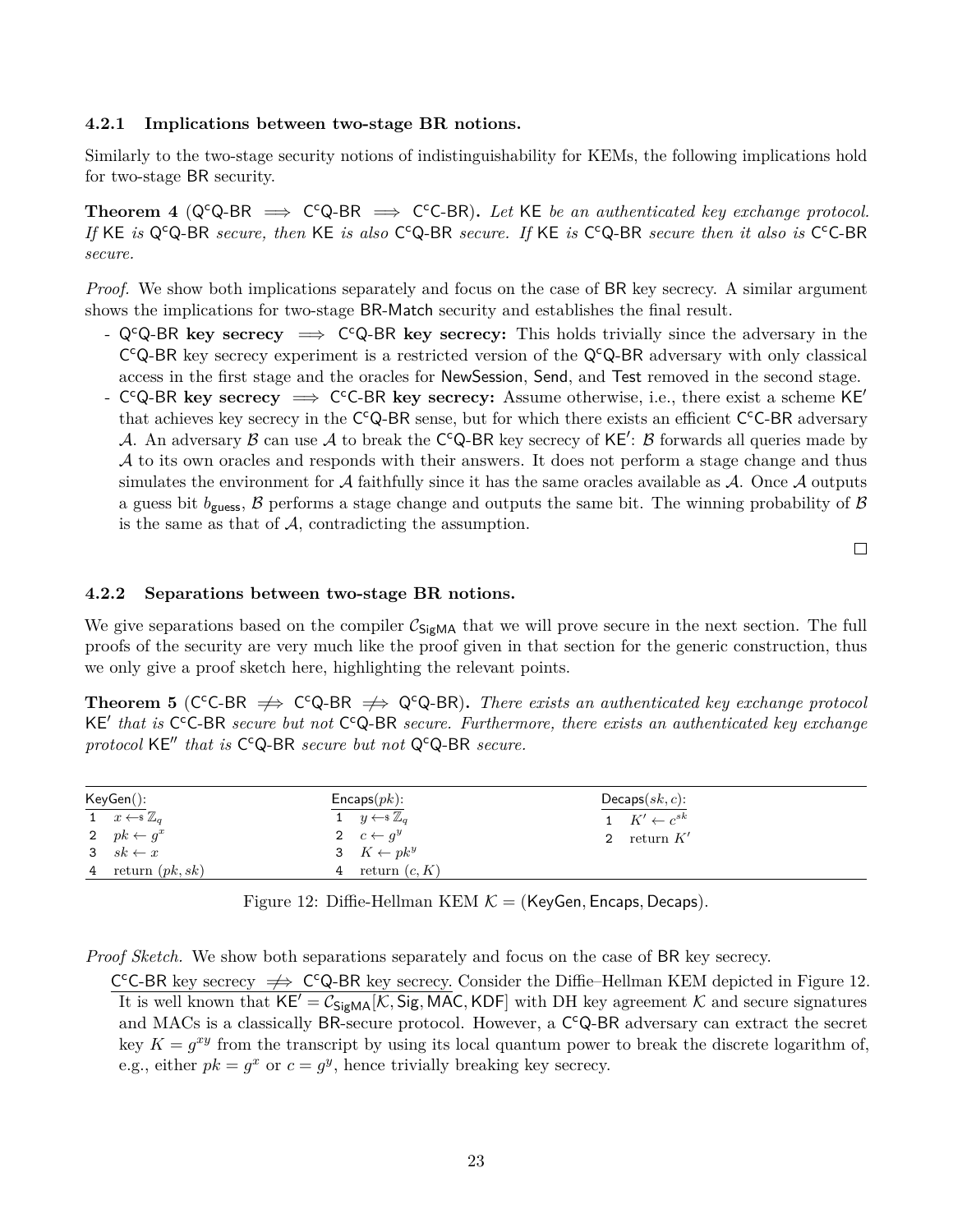$C^cQ$ -BR key secrecy  $\implies Q^cQ$ -BR key secrecy. Let  $K =$  (KeyGen, Encaps, Decaps) be a Q-ind-cpa-secure KEM, let Sig be an C<sup>c</sup>C-unforgeable signature scheme, MAC be a C<sup>c</sup>C-unforgeable message authentication scheme and KDF be a C<sup>c</sup>Q-secure key derivation function modeled as a PRF.

Theorem [6](#page-24-1) establishes that the compiler  $KE'' = C_{SigMA}[K, Sig, MAC, KDF]$  achieves C<sup>c</sup>Q-BR security, and in particular key secrecy. However we see that the compiler  $C_{\text{SigMA}}$  does not achieve Q<sup>c</sup>Q-BR key secrecy. A locally quantum adversary  $A_1$  in the first stage can for example forge signatures in Game 3 of the proof, thus, in the end, no longer guaranteeing the correct identification of the associated session. This enables the adversary to ask a Reveal query on this session and hence trivially break key secrecy.

 $\Box$ 

#### <span id="page-23-0"></span>**4.3 Compilers for Hybrid Authenticated Key Exchange**



<span id="page-23-1"></span>Figure 13: Compiled protocol  $C_{\text{SigMA}}$  - AKE from signatures and MACs

In the following we present a compiler for authenticated key exchange in the two-stage adversary setting. The compiled protocol, denoted by  $C_{\text{SigMA}}$ , combines a passively secure key encapsulation mechanisms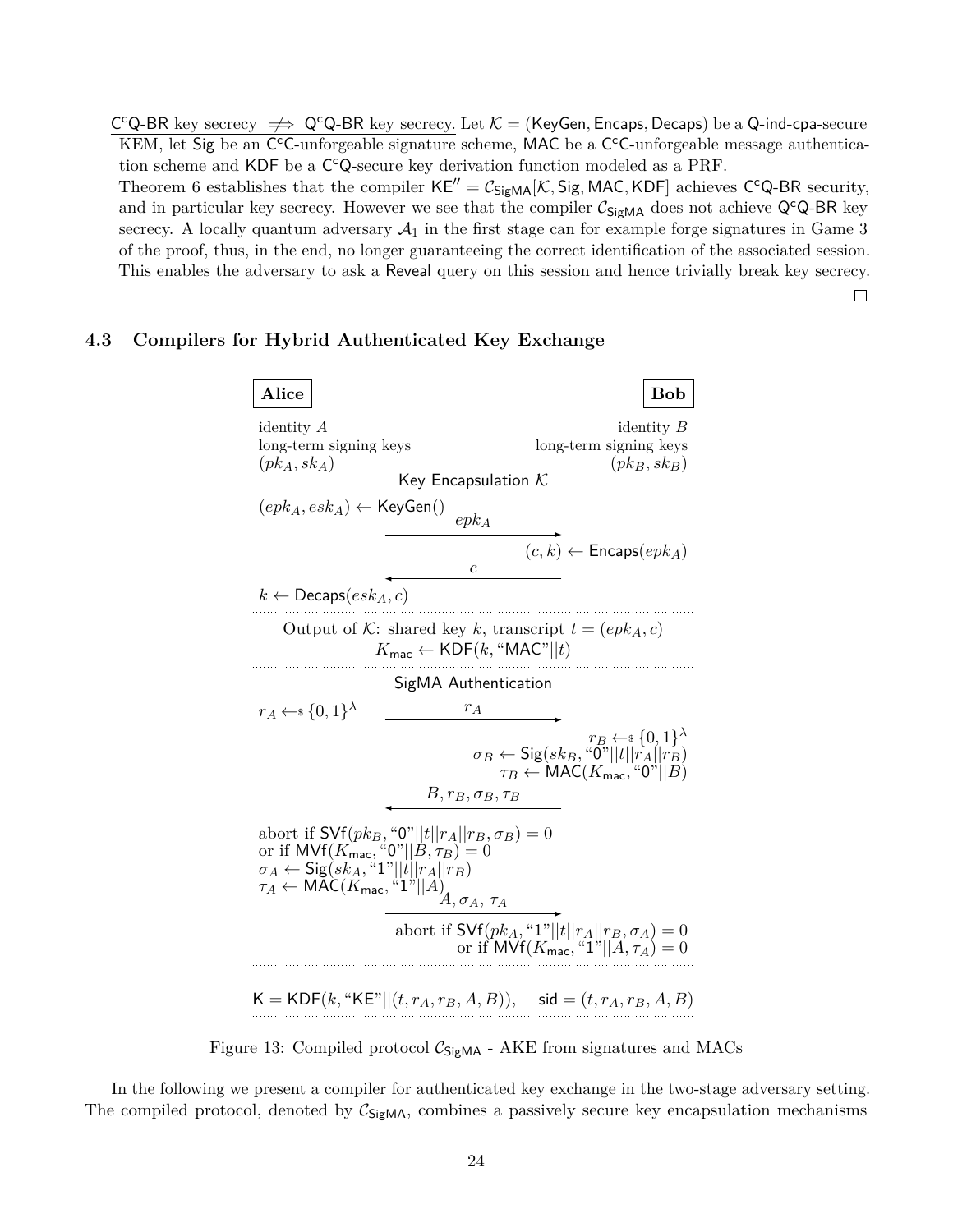(KEMs) with SigMA-style authentication [\[Kra03\]](#page-31-9). Figure [13](#page-23-1) shows the compiled protocol between Alice and Bob. It takes as input an IND-CPA-secure KEM  $K$ , a signature scheme  $S$ , a message authentication scheme  $M$  —both existentially unforgeable under chosen-message attack— and a KDF-secure key derivation function KDF, where security is considered with respect to two-stage adversaries. To obtain hybrid authenticated key exchange, the KEM  $K$  may then be instantiated with any hybrid KEM.

#### <span id="page-24-0"></span>**4.3.1 Security Analysis.**

We now show that the compiled protocol  $\mathcal{C}_{\mathsf{SignMA}}$  achieves *two-stage* BR security (cf. Definition [3\)](#page-21-1). In the theorem below we assume that the key encapsulation mechanism  $K$  is either classically secure or quantum resistant against passive adversaries, i.e.,  $R$ -ind-cpa =  $C$ -ind-cpa or  $R$ -ind-cpa =  $Q$ -ind-cpa and that the remaining primitives achieve either  $C^cC$ ,  $C^cQ$ , or  $Q^cQ$  security.

One would generally assume that the "weakest primitive" determines the overall security of the compiled protocol. However, it turns out this intuition is not quite correct. Naturally, in case either the unauthenticated key agreement  $K$  or the key derivation function KDF are only classically secure, we cannot expect more than classical C<sup>c</sup>C-BR security of the compiled protocol. Similarly, full post-quantum QcQ-BR security can only be achieved if *all* components of the protocol provide this level of security. Interestingly though, for the compiled protocol to guarantee security against future-quantum adversaries (C <sup>c</sup>Q-BR security) it suffices for the signature and MAC scheme to be classically secure when combined with Q-ind-cpa-secure key encapsulation and at least C<sup>c</sup>Q-secure key derivation. This is due to the fact that, in the proof of the main theorem,Theorem [6,](#page-24-1) the signatures and message authentication codes of *π*<sup>\*</sup> and *π*<sup>\*</sup><sub>a</sub> must be received while the first stage adversary, which is classical, is present. As soon as the stage change occurs, the adversary loses the power to interfere with still ongoing sessions and message transmissions via the then withdrawn Send oracle.

<span id="page-24-1"></span>**Theorem 6.** *Let* K *be an* R-ind-cpa *key encapsulation mechanism,* S *be an* S <sup>c</sup>T*-unforgeable signature scheme,* M *be a* U <sup>c</sup>V*-unforgeable message authentication scheme, and* KDF *be a* WcX*-secure key derivation* function. Then the compiled protocol  $C_{\text{SigMA}}$  *is* Y<sup>c</sup>Z-BR *secure with forward secrecy, where* 

- $Y^cZ = C^cC$ *, if either the key encapsulation mechanism* K *or the key derivation function* KDF *are only classically secure, i.e., if either*  $R = C$  *or*  $W<sup>c</sup>X = C<sup>c</sup>C$ *.*
- $Y^cZ = Q^cQ$ , if all components are resistant against fully quantum adversaries, i.e,  $S^cT = U^cV =$  $W^{c}X = Q^{c}Q$  *(and*  $R = Q$ ).
- $Y^cZ = C^cQ$ , if the employed signature and MAC scheme are at most future-quantum secure, *i.e.*, if  $S^cT, U^cV \in \{C^cC, C^cQ\}$  *(and*  $R = Q$ ,  $W^cX \ge C^cQ$ *)*.

*More precisely, for any efficient two-stage*  $Y^cZ$  *adversary*  $A$  *there exist efficient adversaries*  $B_1, B_2, \ldots, B_4$ *such that*

$$
\begin{aligned} \mathsf{Adv}^{\mathsf{Y}^{\mathsf{c}}\mathsf{Z}\text{-}\mathsf{BR}}_{{\mathcal{C}}_{\mathsf{SigMA}}, {\mathcal{D}}}({\mathcal{A}}) & \leq n_s^2 \cdot 2^{-|nonce|} + n_s \cdot \Big( n_u \cdot \mathsf{Adv}^{\mathsf{S}^{\mathsf{c}}\mathsf{T}\text{-}\mathsf{eufcma}}({\mathcal{B}}_1) \\ & \qquad \qquad + n_s \cdot \Big( 2 \cdot \mathsf{Adv}^{\mathsf{R}\text{-}\mathsf{ind}\text{-}\mathsf{cpa}}_{\mathcal{K}}({\mathcal{B}}_2) + 2 \cdot \mathsf{Adv}^{\mathsf{W}^{\mathsf{c}}\mathsf{X}\text{-}\mathsf{kdf}\text{-}\mathsf{sec}}({\mathcal{B}}_3) + \mathsf{Adv}^{\mathsf{U}^{\mathsf{c}}\mathsf{V}\text{-}\mathsf{eufcma}}_{\mathcal{M}}({\mathcal{B}}_4) \Big) \Big), \end{aligned}
$$

*where n<sup>s</sup> denotes the maximum number of sessions,* |*nonce*| *the length of the nonces, and n<sup>u</sup> the maximum number of participants.*

To prove Theorem [6,](#page-24-1) we need to show the required properties, BR-Match security and YCZ-BR key secrecy, separately.

*Proof Match Security.* Let t be the transcript of the key encapsulation mechanism  $K$  between parties *A* and *B*. Recall that the session identifier sid is set to be sid  $=(t, r_A, r_B, A, B)$  which consists of public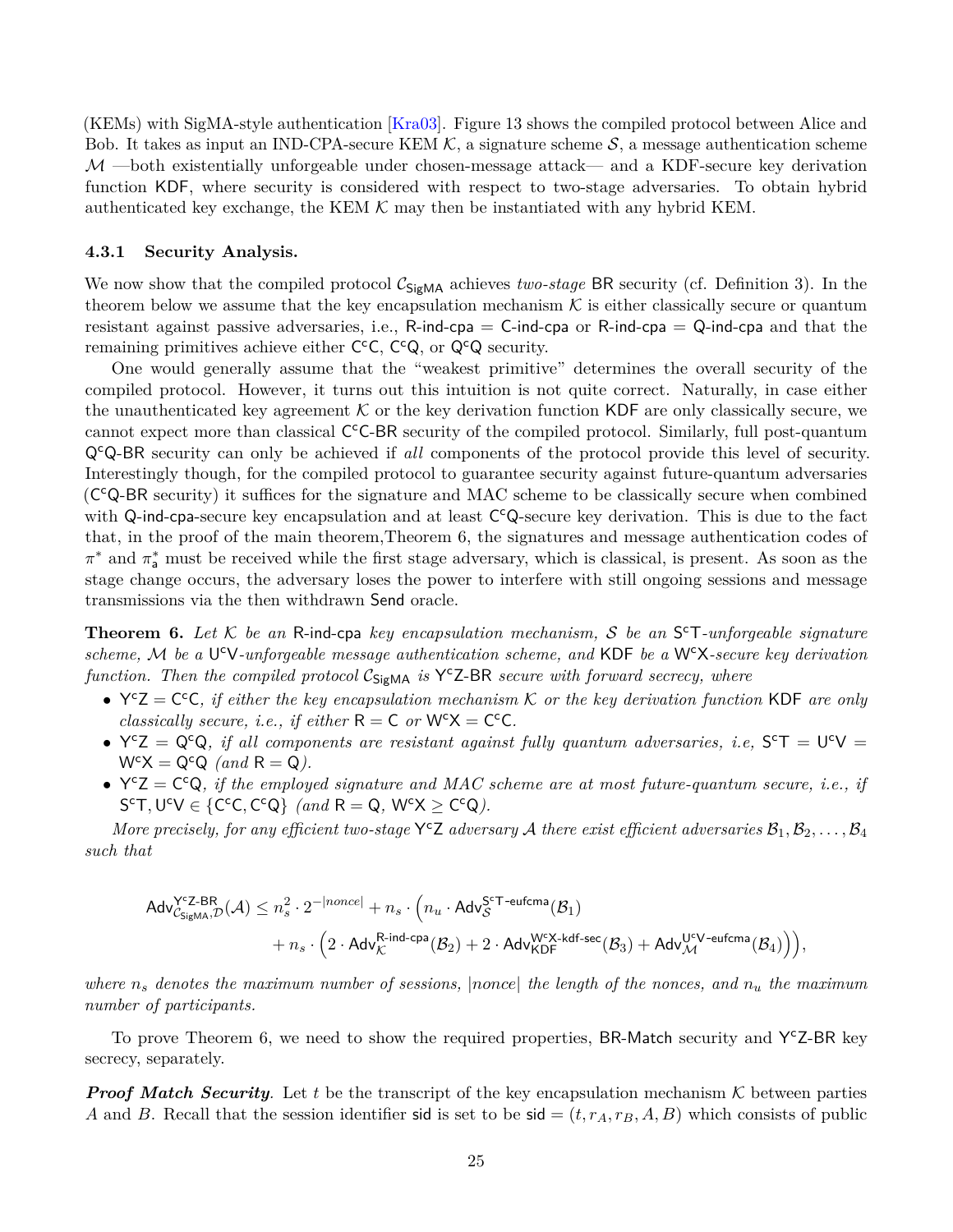information only. We show that  $\mathcal A$  cannot achieve any of the three winning conditions defined in Def. [1](#page-20-2) with non-negligible probability:

- **Ad (1)** Partnered sessions agree on the session identifier sid, which fixes the transcript *t* and hence also the input value *k* to the key derivation function. Consequently, partnered sessions derive the same session keys.
- **Ad (2)** The session identifiers contain the partner identities, thus agreement on the session identifiers implies agreement on the partner identity, excluding the possibility of different intended partners.
- **Ad (3)** For more than two honest sessions to share a session identifier, a third honest session must share a colliding transcript *t* with the initial two sessions and must have a collision in either of the (randomly chosen) nonces  $r_A$  or  $r_B$  (depending on whether the third session is initiator or responder). It is easy to see that this occurs only with negligible probability.

 $\Box$ 

*Proof of Key Secrecy.* For the proof we apply the common technique of game hopping. In each game hop we bound the respective difference in the adversary's advantages until the adversary cannot win anymore.

*Game 0.* The original two-stage BR key secrecy game  $\text{Expt}_{\mathcal{C}_{\text{SigMA}}, \mathcal{D}}^{\text{ycZ-BR}}(\mathcal{A})$ .

*Game 1.* We start by aborting the game if two sessions of honest parties generate the same nonce *r<sup>A</sup>* or *rB*. Let *n<sup>s</sup>* denote the maximum number of sessions and |*nonce*| the length of the nonces. Since there are  $n<sub>s</sub>$  possible pairs of randomly sessions, the probability of an abort for this reason is upper-bounded by  $n_s^2 \cdot 2^{-|none|}$ . Hence we have

$$
\mathsf{Adv}^{G_0}_{\mathcal{C}_{\mathsf{SigMA}}}(\mathcal{A}) \leq n_s^2 \cdot 2^{-|none|} + \mathsf{Adv}^{G_1}_{\mathcal{C}_{\mathsf{SigMA}}}(\mathcal{A}).
$$

*Game 2.* For simplicity of the argument it is beneficial to restrict the adversary to a single Test query.

This can be done via a standard hybrid argument, guessing the tested session in the beginning, and using the Reveal queries resp. random keys to answer other Test queries. Since session partnering can be checked publicly, we can also answer consistently in such simulated Test queries. Note also that the adversary always has access to the Reveal oracle in the second stage, even if the other queries are prohibited. This strategy reduces the adversary  $\mathcal{A}$ 's advantage by a factor of at most  $\frac{1}{n_s}$ .

$$
\mathsf{Adv}^{G_1}_{\mathcal{C}_{\mathsf{SigMA}}}(\mathcal{A}) \leq n_s \cdot \mathsf{Adv}^{G_2}_{\mathcal{C}_{\mathsf{SigMA}}}(\mathcal{A}).
$$

From now on, the test session is known in advance and we denote it by  $\pi^*$ . Notice that, in order for the adversary to win,  $\pi^*$  has received all incoming messages and must have accepted before the stage change of A occurred.

*Game 3.* We abort the game if the test session  $\pi^*$  run by party  $U \in \{A, B\}$  receives a signature  $\sigma_V$  on ("b"|| $t$ || $r_A$ || $r_B$ ) that verifies correctly but has not been signed by some honest party *V* at this point. Note that this signature must have been received prior to any stage change of the adversary since the second stage of the adversary does not have access to Test. Furthermore, recall that the concerned participants, and thus their long-term secrets, may not be corrupted before the tested session has accepted. In case of a corruption of one of the involved parties after acceptance, forward secrecy is achieved since this does not interfere with the honest generation of the signature  $\sigma_V$  received by session  $\pi^*$  in this game hop.

The probability of an abort happening for this reason can be upper-bounded by the success probability of a reduction  $\mathcal{B}_1$  against the S<sup>c</sup>T-eufcma security of the signature scheme S. The reduction  $\mathcal{B}_1$  obtains some public key *pk*<sup>∗</sup> as its challenge and proceeds by guessing the party *V* under whose identity the forgery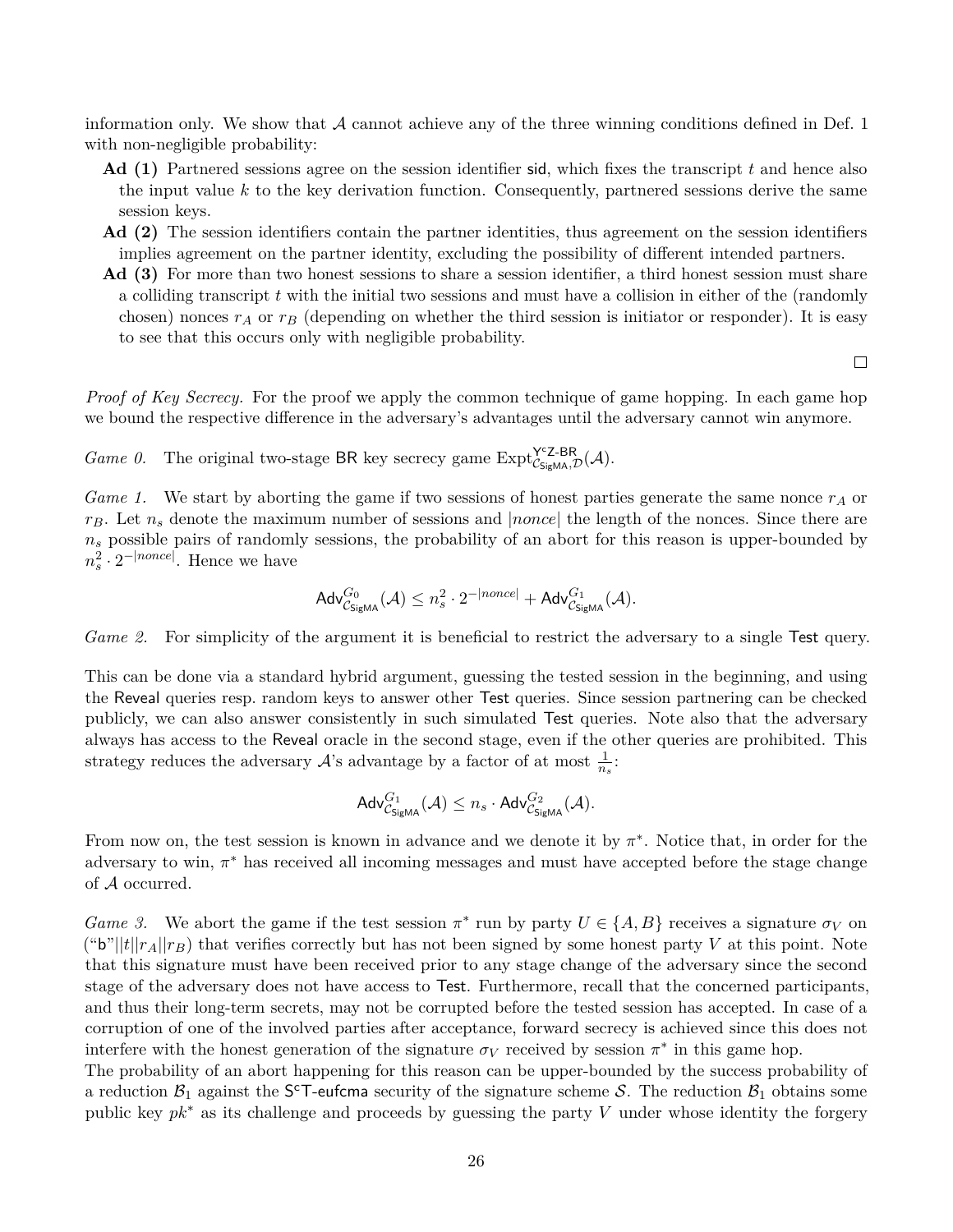received by  $\pi^*$  is issued.  $\mathcal{B}_1$  generates all key exchange parameters as specified, except for setting  $pk_V = pk^*$ . The signing operations by *V* are performed by relaying the queries to the signature oracle, any other action can be carried out by  $\mathcal{B}_1$  itself. If at some point the tested session  $\pi^*$  accepts a signature for a previously unsigned message, then  $\mathcal{B}_1$  outputs this message-signature pair as a forgery.

Since the correctly validated signature has not been created by an honest party before, party *V* cannot have signed ("b"||t|| $r_A$ || $r_B$ ) in the past. At most it could have signed ("b"||t|| $r_A$ || $r_B$ ) for  $b' = 1 - b$ . With probability  $\frac{1}{n_u}$ , where  $n_u$  is the total number of users, our reduction correctly anticipates the party *V*, and thus

$$
\mathsf{Adv}^{G_2}_{\mathcal{C}_{\mathsf{SigMA}}}(\mathcal{A}) \leq \mathsf{Adv}^{G_3}_{\mathcal{C}_{\mathsf{SigMA}}}(\mathcal{A}) + n_u \cdot \mathsf{Adv}^{\mathsf{S}^{\mathsf{c}}\mathsf{T}\text{-}{\rm eufcma}}_{\mathcal{S}}(\mathcal{B}_1).
$$

<span id="page-26-0"></span>*Game 4.* Next, we guess the honest session  $\pi_{\mathsf{a}}^*$  of party *V* that has issued the valid signature  $\sigma_V$  obtained by  $\pi^*$  in Game [3](#page-13-1) and abort if our guess was wrong. Due to the previous game hop such a session must exist. Furthermore it is unique since there is no collision among the nonces due to Game [1.](#page-12-1) Note that the session  $\pi^*$  is not necessarily partnered with the test session  $\pi^*$ , since it need not have accepted yet. We therefore refer to this session as *associated*.

This game hop reduces the adversary's advantage by a factor of at most  $\frac{1}{n_s}$ . Thus, we have

$$
\mathsf{Adv}_{\mathcal{C}_{\mathsf{SigMA}}}^{G_3}(\mathcal{A}) \leq n_s \cdot \mathsf{Adv}_{\mathcal{C}_{\mathsf{SigMA}}}^{G_4}(\mathcal{A}).
$$

<span id="page-26-1"></span>*Game 5.* We now replace the decapsulated value *k* in both the test session and its associated session by a uniformly random value  $\tilde{k}$  of the same length, after the KEM phase and before the parties compute the MAC key. Both parties use the key  $\hat{k}$  instead for the subsequent computations.

If A were able to distinguish Game [4](#page-26-0) and Game [5,](#page-26-1) then this implies an efficient adversary  $\mathcal{B}_2$  against the R-ind-cpa security of K. The reduction  $\mathcal{B}_2$  simulates the environment for A as follows:

- Initially, B<sup>2</sup> receives as a challenge a public key *epk*<sup>∗</sup> and a corresponding challenge ciphertext *c* <sup>∗</sup> along with the challenge key  $k^*$ .
- In order to initialize  $\mathcal{A}$ , the reduction  $\mathcal{B}_2$  generates all key exchange parameters as specified.
- $B_2$  can initiate any new sessions that A establishes via NewSession and can answers all Corrupt queries with the appropriate long-term secret key.
- $\mathcal{B}_2$  further simulates all Send queries. For Send queries on  $\pi^*$  and  $\pi^*_{\mathsf{a}}$ , the adversary  $\mathcal{B}_2$  uses  $(epk^*, c^*)$ as transcript *t* for the key encapsulation, creates signatures with the correct signing key of the parties, and computes tags with  $K_{\text{mac}} \leftarrow \text{KDF}(k^*, \text{``MAC''}||t)$ .
- $-$  For all but the predicted sessions  $\pi^*$  and  $\pi^*_a$ , algorithm  $\mathcal{B}_2$  simulates any Reveal query straightforwardly by itself. For the session  $\pi_a^*$ , if it has already accepted, algorithm  $\mathcal{B}_2$  derives the session key by using *k* <sup>∗</sup> as the allegedly decapsulated key from the KEM phase. Note that, at this point, we have not yet shown that the associated session  $\pi^*_{\mathsf{a}}$  is partnered with the test session, such that the adversary could Reveal that session without violating freshness.
- $\sim$  Once A queries Test on  $\pi^*$ ,  $\mathcal{B}_2$  simulates the Test oracle by providing  $\mathsf{K}^* = \mathsf{KDF}(k^*, \text{``KE"} || (t, r_U, r_V, U, V))$ to A, where  $U, V$  are the respective owners of  $\pi^*$  and  $\pi^*$ , and  $r_U, r_V$  are the nonces exchanged in the authentication. Note that depending on the nature of *k* ∗ this then corresponds to either Game [4](#page-26-0) or Game [5.](#page-26-1)

<span id="page-26-2"></span>Once A has output some  $b_{\text{guess}}$ , then  $B_2$  outputs the same  $b_{\text{guess}}$  and thus it is easy to see that if A can win its game with non-negligible probability, so can  $\mathcal{B}_2$ . Hence,

$$
\mathsf{Adv}^{G_4}_{\mathcal{C}_{\mathsf{SigMA}}}(\mathcal{A}) \leq \mathsf{Adv}^{G_5}_{\mathcal{C}_{\mathsf{SigMA}}}(\mathcal{A}) + 2 \cdot \mathsf{Adv}^{\mathsf{R-ind-cpa}}_{\mathcal{K}}(\mathcal{B}_2).
$$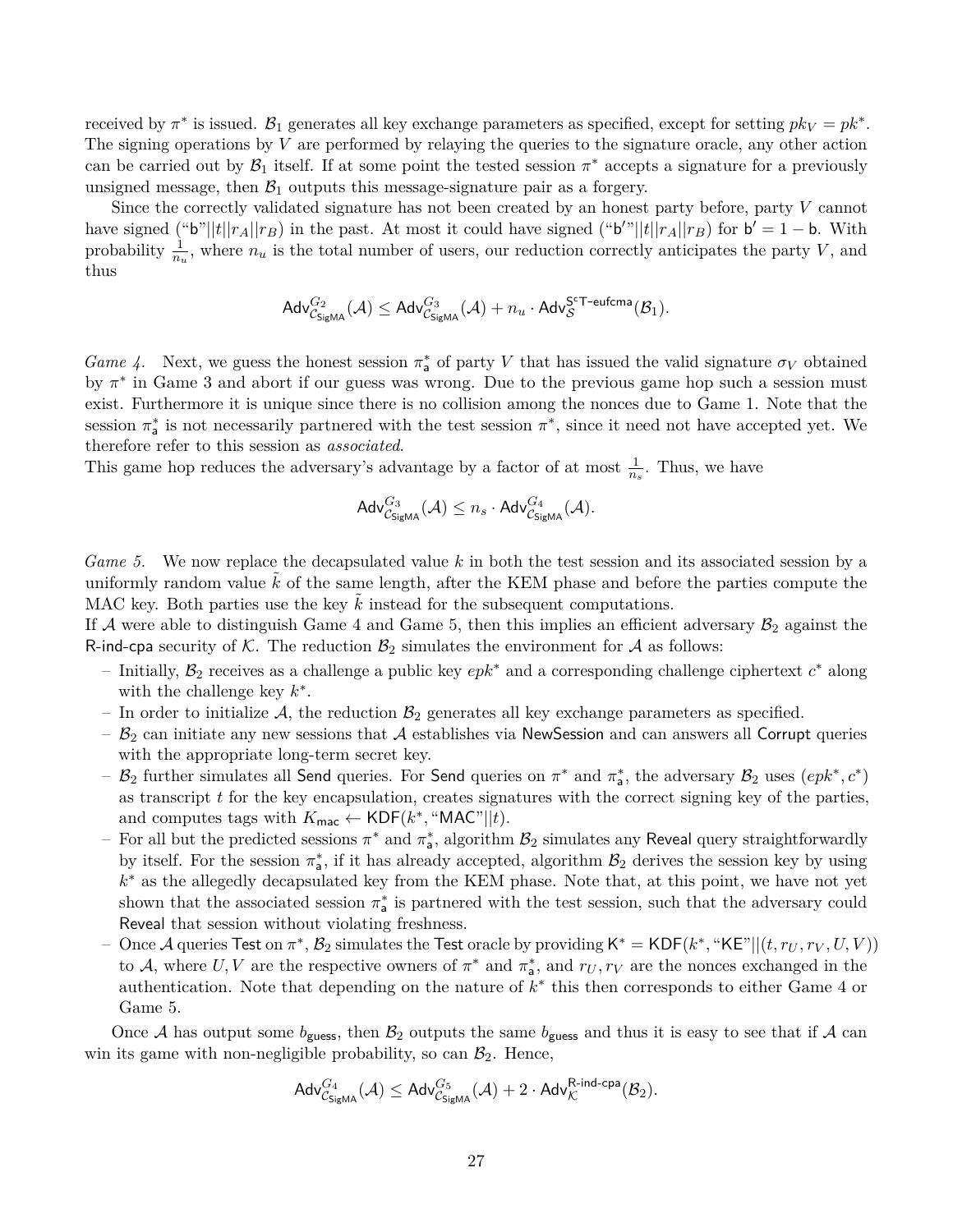*Game 6.* We now replace the session key  $K = K_{app}$  and the MAC key  $K_{\text{mac}}$  by uniformly random values  $\widetilde{K_{\text{app}}}$  and  $\widetilde{K_{\text{mac}}}$  in the test session  $\pi^*$  as well as the associated session  $\pi^*_{\mathsf{a}}$ . An adversary A that can efficiently distinguish Game [5](#page-26-1) from Game [6](#page-26-2) would immediately yield an efficient successful adversary  $\mathcal{B}_3$  against the security of KDF:

$$
\mathsf{Adv}^{G_5}_{\mathcal{C}_{\mathsf{SigMA}}}(\mathcal{A}) \leq \mathsf{Adv}^{G_6}_{\mathcal{C}_{\mathsf{SigMA}}}(\mathcal{A}) + 2 \cdot \mathsf{Adv}^{\mathsf{W}^{\mathsf{c}}\mathsf{X}\text{-}\mathsf{kdf\text{-}\mathsf{sec}}}(\mathcal{B}_3).
$$

*Game 7.* Next, we abort the game if the associated session  $\pi_{\mathsf{a}}^*$  accepts with a different session identifier than the test session, i.e., if  $\pi_a^*$  sid  $\neq \pi^*$  sid  $\neq \bot$ . Since, at this point, all entries in the session identifier are set except for the partner identity, this can only happen if the adversary can cause  $\pi_a^*$  to accept a signature  $\sigma_W$  and MAC  $\tau_W$  for some identity  $W \neq U$ . The adversary may indeed sign under an identifier of a previously corrupted party *W*. However, to succeed A still needs to forge the corresponding tag  $\tau_W$ . This tag depends on the MAC key which is derived from the secret value *k* shared between parties *U* and *V* . Similar to Game [3,](#page-13-1) the probability of an abort happening in this game can be upper-bounded by the success probability of an adversary  $\mathcal{B}_4$  against the U<sup>c</sup>V-eufcma-unforgeability of the MAC scheme M. Hence, we have

$$
\mathsf{Adv}^{G_6}_{\mathcal{C}_{\mathsf{SigMA}}}(\mathcal{A}) \leq \mathsf{Adv}^{G_7}_{\mathcal{C}_{\mathsf{SigMA}}}(\mathcal{A}) + \mathsf{Adv}^{U^cV\text{-eufcma}}_{\mathcal{M}}(\mathcal{B}_4).
$$

To conclude the proof, observe that the adversary expects the challenge value K<sup>\*</sup> to be a uniformly random string for  $b_{\text{test}} = 0$  or to be the output of the key derivation function applied to the output of the key encapsulation mechanism  $\mathcal K$ . These two cases cannot be distinguished by  $\mathcal A$  since *both* keys are drawn independently and uniformly at random from the key space. Hence, the adversary cannot gain any information about the test bit  $b_{\text{test}}$  and can do no better than to guess. We thus arrive at the final bound:

$$
\mathsf{Adv}^{G_7}_{\mathcal{C}_{\mathsf{SigMA}}}(\mathcal{A}) \leq 0.
$$

 $\Box$ 

### <span id="page-27-0"></span>**5 Conclusion**

Hybrid key exchange designs are widely considered as a suitable transitional solution to post-quantum secure key exchange, offering both quantum-resistance as well as preserving today's security guarantees. Despite the profound recent interest in these schemes, the foundational theory behind hybrid key exchange in general, and hybrid key encapsulation mechanisms in particular, is insufficient to establish meaningful security results. Furthermore, no concrete construction for full-fledged hybrid AKE protocols have been proposed so far.

In this work we extended the theory of hybrid KEMs and hybrid AKE by providing security notions that consider adversaries with varying levels of quantum power, thus capturing the adversarial settings that motivate the introduction of hybrid designs.

We examined several combiners for KEMs and prove their robustness in the standard model. We introduced a new combiner, the XOR-then-MAC combiner, which is based on minimal assumptions and constitutes the first hybrid KEM construction which is provably secure against fully quantum adversaries. We further discussed practice-inspired KEM combiners based on dual-PRFs which are closely related to the key schedule used in TLS 1.3.

Finally, we showed how to build post-quantum secure hybrid authenticated key exchange protocols from hybrid key encapsulation mechanisms. We consider it as an interesting open problem to leave the realm of the post-quantum setting and extend the treatment further to fully quantum adversaries.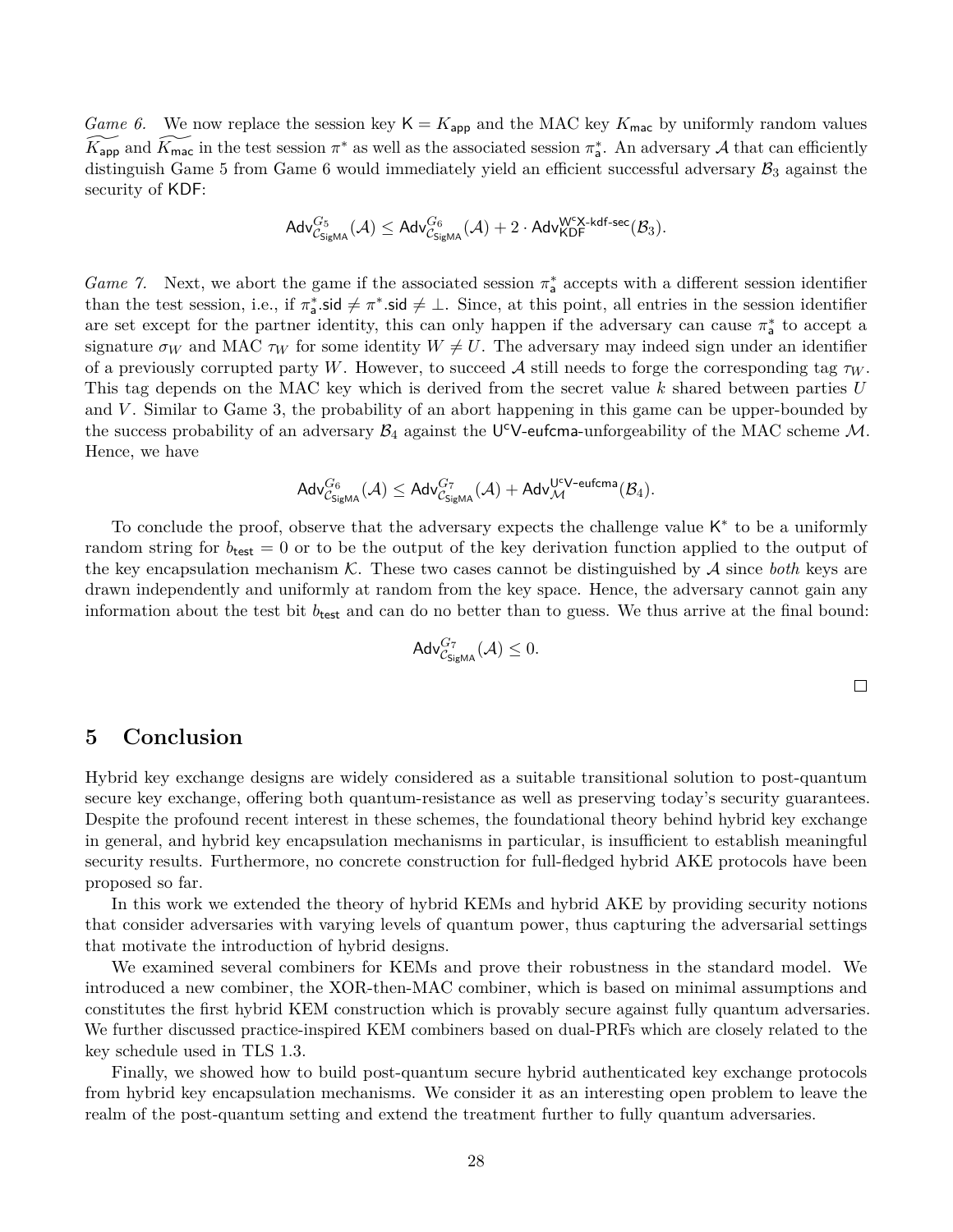# **References**

<span id="page-28-11"></span><span id="page-28-10"></span><span id="page-28-9"></span><span id="page-28-8"></span><span id="page-28-7"></span><span id="page-28-6"></span><span id="page-28-5"></span><span id="page-28-4"></span><span id="page-28-3"></span><span id="page-28-2"></span><span id="page-28-1"></span><span id="page-28-0"></span>

| $[ACD+18]$  | Martin R. Albrecht, Benjamin R. Curtis, Amit Deo, Alex Davidson, Rachel Player, Eamonn W.<br>Postlethwaite, Fernando Virdia, and Thomas Wunderer. Estimate all the {lwe, ntru} schemes!<br>In Dario Catalano and Roberto De Prisco, editors, Security and Cryptography for Networks,<br>pages 351–367, Cham, 2018. Springer International Publishing. |  |  |
|-------------|-------------------------------------------------------------------------------------------------------------------------------------------------------------------------------------------------------------------------------------------------------------------------------------------------------------------------------------------------------|--|--|
| [ADPS16]    | Erdem Alkim, Léo Ducas, Thomas Pöppelmann, and Peter Schwabe. Post-quantum Key<br>Exchange—A New Hope. In 25th USENIX Security Symposium (USENIX Security 16), pages<br>327-343, Austin, TX, 2016. USENIX Association.                                                                                                                                |  |  |
| [AGM18]     | Gorjan Alagic, Tommaso Gagliardoni, and Christian Majenz. Unforgeable quantum encryption.<br>In Jesper Buus Nielsen and Vincent Rijmen, editors, <i>EUROCRYPT 2018</i> , <i>Part III</i> , volume<br>10822 of <i>LNCS</i> , pages 489–519. Springer, Heidelberg, April / May 2018.                                                                    |  |  |
| [BBBV97]    | Charles H. Bennett, Ethan Bernstein, Gilles Brassard, and Umesh V. Vazirani. Strengths<br>and weaknesses of quantum computing. <i>SIAM J. Comput.</i> , 26(5):1510–1523, 1997.                                                                                                                                                                        |  |  |
| [BCK96]     | Mihir Bellare, Ran Canetti, and Hugo Krawczyk. Keying hash functions for message<br>authentication. In Neal Koblitz, editor, <i>CRYPTO</i> '96, volume 1109 of <i>LNCS</i> , pages 1–15.<br>Springer, Heidelberg, August 1996.                                                                                                                        |  |  |
| [BCK98]     | Mihir Bellare, Ran Canetti, and Hugo Krawczyk. A modular approach to the design and<br>analysis of authentication and key exchange protocols (extended abstract). In 30th ACM<br>$STOC$ , pages 419–428. ACM Press, May 1998.                                                                                                                         |  |  |
| [BCNP08]    | Colin Boyd, Yvonne Cliff, Juan Gonzalez Nieto, and Kenneth G. Paterson. Efficient one-round<br>key exchange in the standard model. In Yi Mu, Willy Susilo, and Jennifer Seberry, editors,<br>ACISP 08, volume 5107 of LNCS, pages 69-83. Springer, Heidelberg, July 2008.                                                                             |  |  |
| $[BDF^+11]$ | Dan Boneh, Özgür Dagdelen, Marc Fischlin, Anja Lehmann, Christian Schaffner, and Mark<br>Zhandry. Random oracles in a quantum world. In Dong Hoon Lee and Xiaoyun Wang, editors,<br>ASIACRYPT 2011, volume 7073 of LNCS, pages 41–69. Springer, Heidelberg, December<br>2011.                                                                         |  |  |
| [Bel06]     | Mihir Bellare. New proofs for NMAC and HMAC: Security without collision-resistance. In<br>Cynthia Dwork, editor, CRYPTO 2006, volume 4117 of LNCS, pages 602–619. Springer,<br>Heidelberg, August 2006.                                                                                                                                               |  |  |
| [BFG19]     | Jacqueline Brendel, Marc Fischlin, and Felix Günther. Breakdown Resilience of Key Exchange<br>Protocols: NewHope, TLS 1.3, and Hybrids. In Kazue Sako, Steve Schneider, and Peter Y. A.<br>Ryan, editors, <i>Computer Security – ESORICS 2019</i> , pages 521–541, Cham, 2019. Springer<br>International Publishing.                                  |  |  |
| [BFWW11]    | Christina Brzuska, Marc Fischlin, Bogdan Warinschi, and Stephen C. Williams. Composability<br>of Bellare-Rogaway key exchange protocols. In Yan Chen, George Danezis, and Vitaly<br>Shmatikov, editors, ACM CCS 11, pages 51-62. ACM Press, October 2011.                                                                                             |  |  |
| [BGM04]     | Mihir Bellare, Oded Goldreich, and Anton Mityagin. The power of verification queries in<br>message authentication and authenticated encryption. Cryptology ePrint Archive, Report<br>$2004/309, 2004.$ http://eprint.iacr.org/2004/309.                                                                                                               |  |  |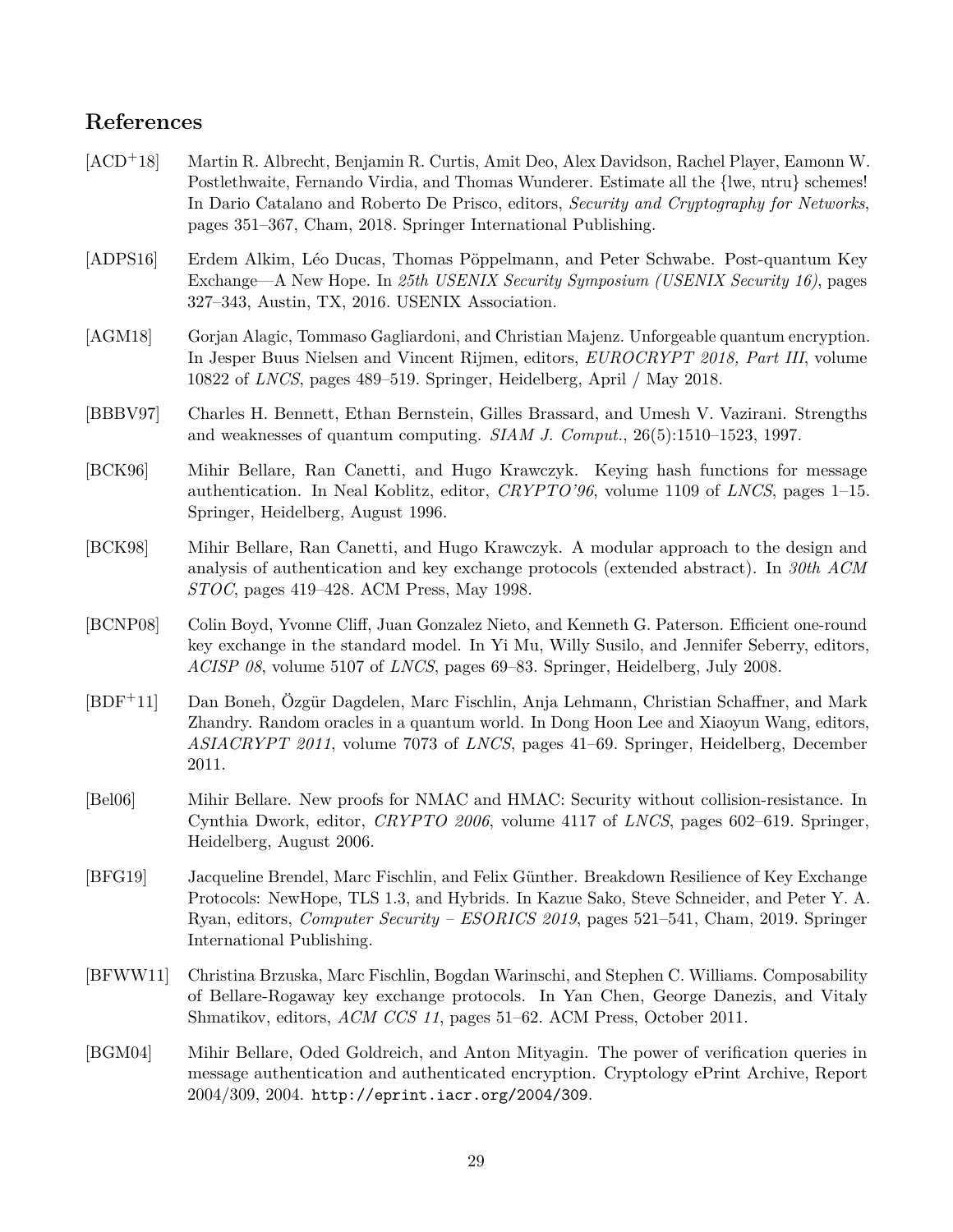<span id="page-29-12"></span><span id="page-29-11"></span><span id="page-29-10"></span><span id="page-29-9"></span><span id="page-29-8"></span><span id="page-29-7"></span><span id="page-29-6"></span><span id="page-29-5"></span><span id="page-29-4"></span><span id="page-29-3"></span><span id="page-29-2"></span><span id="page-29-1"></span><span id="page-29-0"></span>

| [BHMS17]                    | Nina Bindel, Udyani Herath, Matthew McKague, and Douglas Stebila. Transitioning to a<br>Quantum-Resistant Public Key Infrastructure. In Tanja Lange and Tsuyoshi Takagi, editors,<br>Post-Quantum Cryptography: 8th International Workshop, PQCrypto 2017, Utrecht, The<br>Netherlands Proceedings, pages 384–405, Cham, 2017. Springer International Publishing. |
|-----------------------------|-------------------------------------------------------------------------------------------------------------------------------------------------------------------------------------------------------------------------------------------------------------------------------------------------------------------------------------------------------------------|
| BL15                        | Mihir Bellare and Anna Lysyanskaya. Symmetric and dual PRFs from standard assumptions:<br>A generic validation of an HMAC assumption. Cryptology ePrint Archive, Report 2015/1198,<br>2015. http://eprint.iacr.org/2015/1198.                                                                                                                                     |
| [BR94]                      | Mihir Bellare and Phillip Rogaway. Entity authentication and key distribution. In Douglas R.<br>Stinson, editor, CRYPTO'93, volume 773 of LNCS, pages 232-249. Springer, Heidelberg,<br>August 1994.                                                                                                                                                              |
| [BR95]                      | Mihir Bellare and Phillip Rogaway. Optimal asymmetric encryption. In Alfredo De Santis,<br>editor, $EUROCRYPT'94$ , volume 950 of <i>LNCS</i> , pages 92-111. Springer, Heidelberg, May<br>1995.                                                                                                                                                                  |
| $\left[\text{Bra}16\right]$ | Google Security Blog:<br>Experimenting with post-quantum<br>Braithwaite.<br>Matt<br>2016.<br>https://security.googleblog.com/2016/07/<br>cryptography,<br>July<br>experimenting-with-post-quantum.html.                                                                                                                                                           |
| $\left[\text{Brz}13\right]$ | Christina Brzuska. On the Foundations of Key Exchange. PhD thesis, Technische Universität<br>Darmstadt, Darmstadt, Germany, 2013. http://tuprints.ulb.tu-darmstadt.de/3414/.                                                                                                                                                                                      |
| $[{\rm BZ13a}]$             | Dan Boneh and Mark Zhandry. Quantum-secure message authentication codes. In Thomas<br>Johansson and Phong Q. Nguyen, editors, EUROCRYPT 2013, volume 7881 of LNCS, pages<br>592–608. Springer, Heidelberg, May 2013.                                                                                                                                              |
| $[{\rm BZ13b}]$             | Dan Boneh and Mark Zhandry. Secure signatures and chosen ciphertext security in a quantum<br>computing world. In Ran Canetti and Juan A. Garay, editors, CRYPTO 2013, Part II,<br>volume 8043 of <i>LNCS</i> , pages 361–379. Springer, Heidelberg, August 2013.                                                                                                  |
| [CC19]                      | Matt Campagna and Eric Crockett. BIKE and SIKE Hybrid Key Exchange Cipher Suites<br>for Transport Layer Security (TLS) draft-campagna-tls-bike-sike-hybrid-01. https://tools.<br>ietf.org/html/draft-campagna-tls-bike-sike-hybrid-01, May 2019.                                                                                                                  |
| $[CELL+16]$                 | Craig Costello, Karen Easterbrook, Brian LaMacchia, Patrick Longa, and Michael Naehrig.<br>SIDH Library, April 2016. Peace-of-mind hybrid key exchange mode https://www.microsoft.<br>com/en-us/research/project/sidh-library/.                                                                                                                                   |
| [CPS19]                     | Eric Crockett, Christian Paquin, and Douglas Stebila. Prototyping post-quantum and hybrid<br>key exchange and authentication in tls and ssh. Cryptology ePrint Archive, Report 2019/858<br>and in NIST 2nd Post-Quantum Cryptography Standardization Conference 2019, August<br>2019, Santa Barbara, 2019. https://eprint.iacr.org/2019/858.                      |
| [Den 03]                    | Alexander W. Dent. A Designer's Guide to KEMs. In Kenneth G. Paterson, editor, Cryptogra-<br>phy and Coding, 9th IMA International Conference, Cirencester, UK, December 16-18, 2003,<br><i>Proceedings</i> , volume 2898 of <i>Lecture Notes in Computer Science</i> , pages 133–151. Springer,<br>2003.                                                         |
| [DG19]                      | Nir Drucker and Shay Gueron. Continuous key agreement with reduced bandwidth. In Shlomi<br>Dolev, Danny Hendler, Sachin Lodha, and Moti Yung, editors, Cyber Security Cryptography<br>and Machine Learning, pages 33–46, Cham, 2019. Springer International Publishing.                                                                                           |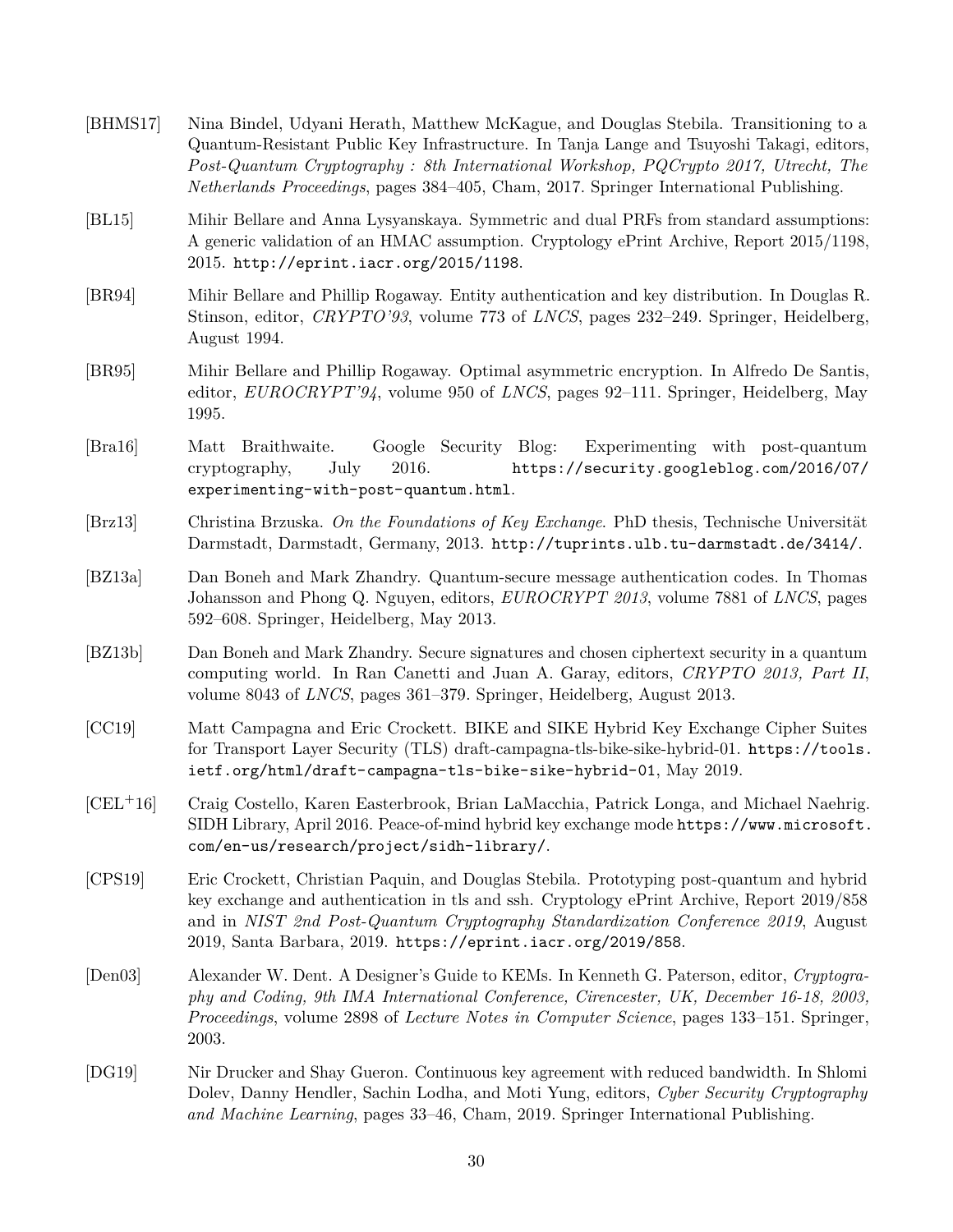- <span id="page-30-1"></span>[DK05] Yevgeniy Dodis and Jonathan Katz. Chosen-ciphertext security of multiple encryption. In Joe Kilian, editor, *TCC 2005*, volume 3378 of *LNCS*, pages 188–209. Springer, Heidelberg, February 2005.
- <span id="page-30-13"></span>[dSGSW17] Cyprien de Saint Guilhem, Nigel P. Smart, and Bogdan Warinschi. Generic Forward-Secure Key Agreement Without Signatures. In *Information Security - 20th International Conference, ISC 2017, Ho Chi Minh City, Vietnam, November 22-24, 2017, Proceedings*, pages 114–133. Springer International Publishing, 2017.
- <span id="page-30-5"></span>[dV17] Henry de Valence. SIDH in Go for quantum-resistant TLS 1.3, September 2017. [https:](https://blog.cloudflare.com/sidh-go/) [//blog.cloudflare.com/sidh-go/](https://blog.cloudflare.com/sidh-go/).
- <span id="page-30-0"></span>[EG85] S. Even and Oded Goldreich. On the power of cascade ciphers. *ACM Trans. Comput. Syst.*, 3(2):108–116, 1985.
- <span id="page-30-6"></span>[ETS15] Quantum safe cryptography and security. Technical Report 8, [https://www.etsi.org/](https://www.etsi.org/images/files/ETSIWhitePapers/QuantumSafeWhitepaper.pdf) [images/files/ETSIWhitePapers/QuantumSafeWhitepaper.pdf](https://www.etsi.org/images/files/ETSIWhitePapers/QuantumSafeWhitepaper.pdf), June 2015.
- <span id="page-30-9"></span>[FO99] Eiichiro Fujisaki and Tatsuaki Okamoto. Secure integration of asymmetric and symmetric encryption schemes. In Michael J. Wiener, editor, *CRYPTO'99*, volume 1666 of *LNCS*, pages 537–554. Springer, Heidelberg, August 1999.
- <span id="page-30-10"></span>[FO13] Eiichiro Fujisaki and Tatsuaki Okamoto. Secure integration of asymmetric and symmetric encryption schemes. *Journal of Cryptology*, 26(1):80–101, January 2013.
- <span id="page-30-3"></span>[GHP18] Federico Giacon, Felix Heuer, and Bertram Poettering. KEM combiners. In Michel Abdalla and Ricardo Dahab, editors, *PKC 2018, Part I*, volume 10769 of *LNCS*, pages 190–218. Springer, Heidelberg, March 2018.
- <span id="page-30-8"></span>[HHK17] Dennis Hofheinz, Kathrin Hövelmanns, and Eike Kiltz. A modular analysis of the Fujisaki-Okamoto transformation. In Yael Kalai and Leonid Reyzin, editors, *TCC 2017, Part I*, volume 10677 of *LNCS*, pages 341–371. Springer, Heidelberg, November 2017.
- <span id="page-30-2"></span>[HKN+05] Danny Harnik, Joe Kilian, Moni Naor, Omer Reingold, and Alon Rosen. On robust combiners for oblivious transfer and other primitives. In Ronald Cramer, editor, *EUROCRYPT 2005*, volume 3494 of *LNCS*, pages 96–113. Springer, Heidelberg, May 2005.
- <span id="page-30-7"></span>[Hof19] Paul Hoffman. The Transition from Classical to Post-Quantum Cryptography draft-hoffmanc2pq-05. <https://tools.ietf.org/html/draft-hoffman-c2pq-05>, May 2019.
- <span id="page-30-12"></span>[JKSS12] Tibor Jager, Florian Kohlar, Sven Schäge, and Jörg Schwenk. On the security of TLS-DHE in the standard model. In Reihaneh Safavi-Naini and Ran Canetti, editors, *CRYPTO 2012*, volume 7417 of *LNCS*, pages 273–293. Springer, Heidelberg, August 2012.
- <span id="page-30-4"></span>[KK18] Frankziskus Kiefer and Krzysztof Kwiatkowski. Hybrid ECDHE-SIDH Key Exchange for TLS draft-kiefer-tls-ecdhe-sidh-00. [https://tools.ietf.org/html/](https://tools.ietf.org/html/draft-kiefer-tls-ecdhe-sidh-00) [draft-kiefer-tls-ecdhe-sidh-00](https://tools.ietf.org/html/draft-kiefer-tls-ecdhe-sidh-00), Nov 2018.
- <span id="page-30-11"></span>[KL08] Jonathan Katz and Andrew Y. Lindell. Aggregate message authentication codes. In Tal Malkin, editor, *CT-RSA 2008*, volume 4964 of *LNCS*, pages 155–169. Springer, Heidelberg, April 2008.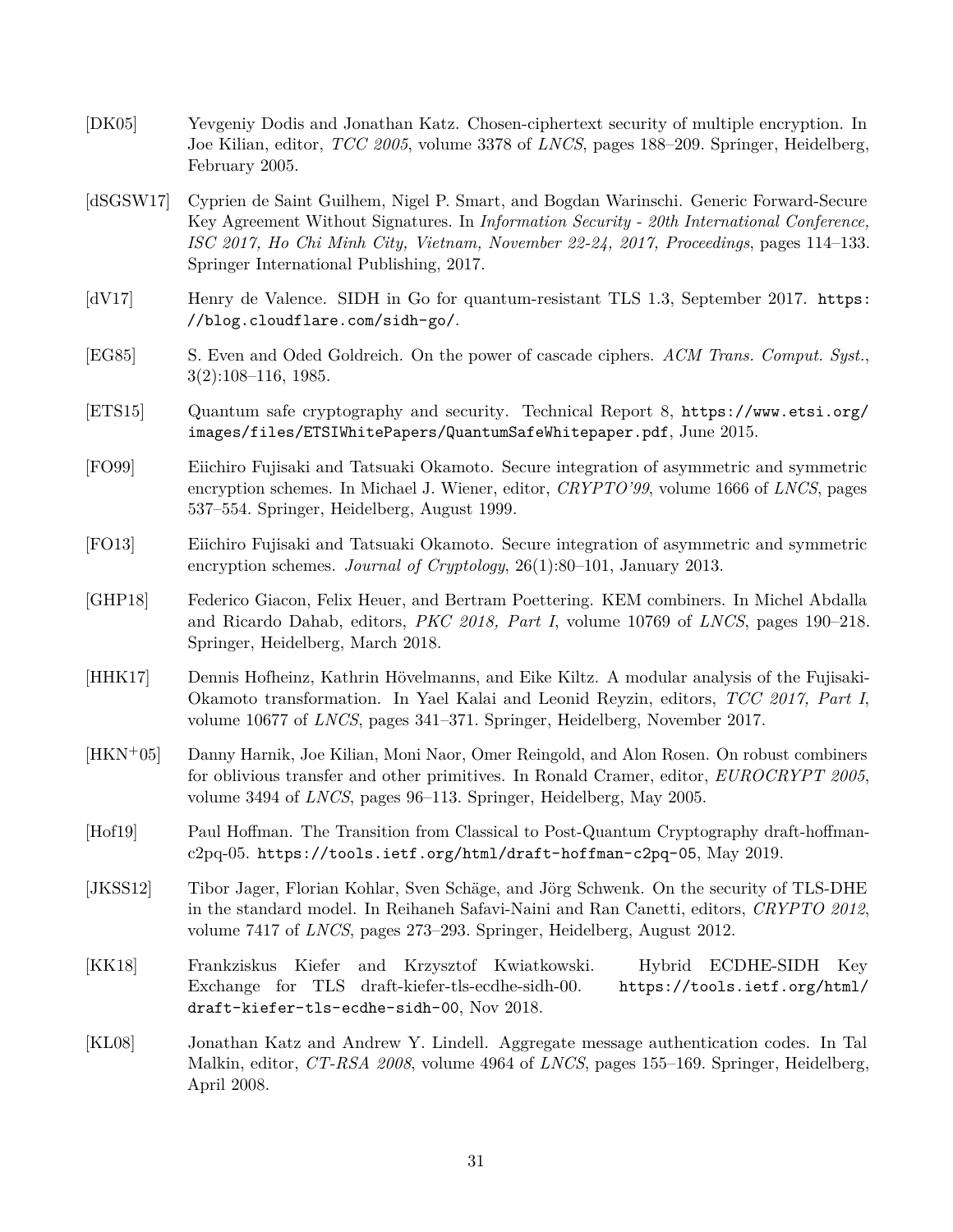- <span id="page-31-9"></span>[Kra03] Hugo Krawczyk. SIGMA: The "SIGn-and-MAc" approach to authenticated Diffie-Hellman and its use in the IKE protocols. In Dan Boneh, editor, *CRYPTO 2003*, volume 2729 of *LNCS*, pages 400–425. Springer, Heidelberg, August 2003.
- <span id="page-31-3"></span>[KSL+19] Krzysztof Kwiatkowski, Nick Sullivan, Adam Langley, Dave Levin, and Alan Mislove. Towards Post-Quantum Cryptography in TLS. in *NIST 2nd Post-Quantum Cryptography Standardization Conference 2019*, August 2019, Santa Barbara, available at [https:](https://csrc.nist.gov/CSRC/media/Events/Second-PQC-Standardization-Conference/documents/accepted-papers/kwiatkowski-measuring-tls.pdf) [//csrc.nist.gov/CSRC/media/Events/Second-PQC-Standardization-Conference/](https://csrc.nist.gov/CSRC/media/Events/Second-PQC-Standardization-Conference/documents/accepted-papers/kwiatkowski-measuring-tls.pdf) [documents/accepted-papers/kwiatkowski-measuring-tls.pdf](https://csrc.nist.gov/CSRC/media/Events/Second-PQC-Standardization-Conference/documents/accepted-papers/kwiatkowski-measuring-tls.pdf), August 2019.
- <span id="page-31-2"></span>[Kwi19] Krzysztof Kwiatkowski. Towards Post-Quantum Cryptography in TLS. The Cloudflare Blog, <https://blog.cloudflare.com/towards-post-quantum-cryptography-in-tls/>, June 2019.
- <span id="page-31-10"></span>[KY07] Jonathan Katz and Moti Yung. Scalable protocols for authenticated group key exchange. *Journal of Cryptology*, 20(1):85–113, January 2007.
- <span id="page-31-0"></span>[Lan16] Adam Langley. Intent to Implement and Ship: CECPQ1 for TLS, July 2016. Google group [https://groups.google.com/a/chromium.org/forum/#!topic/](https://groups.google.com/a/chromium.org/forum/#!topic/security-dev/DS9pp2U0SAc) [security-dev/DS9pp2U0SAc](https://groups.google.com/a/chromium.org/forum/#!topic/security-dev/DS9pp2U0SAc).
- <span id="page-31-1"></span>[Lan18] Adam Langley. CECPQ2. Imperial Violet, Blog, [https://www.imperialviolet.org/2018/](https://www.imperialviolet.org/2018/12/12/cecpq2.html) [12/12/cecpq2.html](https://www.imperialviolet.org/2018/12/12/cecpq2.html), December 2018. Accessed: 2019-09-13.
- <span id="page-31-11"></span>[LSY+14] Yong Li, Sven Schäge, Zheng Yang, Christoph Bader, and Jörg Schwenk. New modular compilers for authenticated key exchange. In Ioana Boureanu, Philippe Owesarski, and Serge Vaudenay, editors, *ACNS 14*, volume 8479 of *LNCS*, pages 1–18. Springer, Heidelberg, June 2014.
- <span id="page-31-4"></span>[Nat15] National Institute of Standards and Technology (NIST). Post-quantum cryptography: Nist's plan for the future. <https://csrc.nist.gov/projects/post-quantum-cryptography>, Aug 19, 2015.
- <span id="page-31-12"></span>[NC00] Michael A. Nielsen and Isaac L. Chuang. *Quantum Computation and Quantum Information*. Cambridge University Press, 2000.
- <span id="page-31-8"></span>[Res18] Eric Rescorla. The Transport Layer Security (TLS) Protocol Version 1.3. RFC 8446, August 2018.
- <span id="page-31-5"></span>[SFG19] Douglas Stebila, Scott Fluhrer, and Shay Gueron. Design issues for hybrid key exchange in TLS 1.3 draft-stebila-tls-hybrid-design-01. [https://tools.ietf.org/html/](https://tools.ietf.org/html/draft-stebila-tls-hybrid-design-01) [draft-stebila-tls-hybrid-design-01](https://tools.ietf.org/html/draft-stebila-tls-hybrid-design-01), Jul 2019.
- <span id="page-31-6"></span>[SS17] Jan Schank and Douglas Stebila. A Transport Layer Security (TLS) Extension For Establishing An Additional Shared Secret draft-schanck-tls-additional-keyshare-00. [https://tools.ietf.](https://tools.ietf.org/html/draft-schanck-tls-additional-keyshare-00) [org/html/draft-schanck-tls-additional-keyshare-00](https://tools.ietf.org/html/draft-schanck-tls-additional-keyshare-00), apr 2017.
- <span id="page-31-7"></span>[TTB+19] CJ Tjhai, Martin Tomlinson, Graham Bartlett, Scott Fluhrer, Daniel Van Geest, Oscar Garcia-Morchon, and Valery Smyslov. Framework to Integrate Post-quantum Key Exchanges into Internet Key Exchange Protocol Version 2 (IKEv2) draft-tjhai-ipsecme-hybrid-qske-ikev2- 04. <https://tools.ietf.org/html/draft-tjhai-ipsecme-hybrid-qske-ikev2-04>, jul 2019.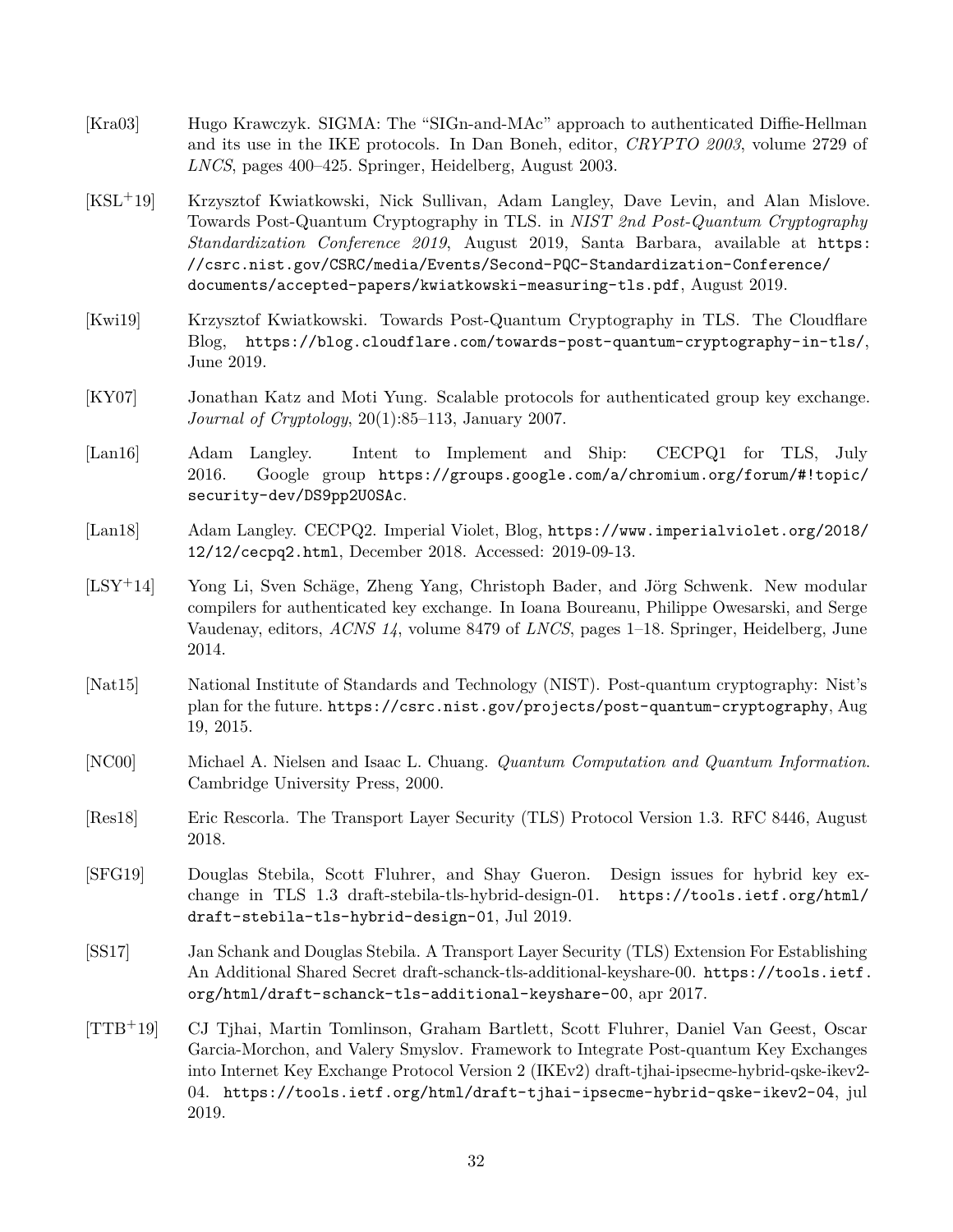- <span id="page-32-3"></span>[TU16] Ehsan Ebrahimi Targhi and Dominique Unruh. Post-quantum security of the Fujisaki-Okamoto and OAEP transforms. In Martin Hirt and Adam D. Smith, editors, *TCC 2016-B, Part II*, volume 9986 of *LNCS*, pages 192–216. Springer, Heidelberg, October / November 2016.
- <span id="page-32-4"></span>[WC81] Mark N. Wegman and Larry Carter. New hash functions and their use in authentication and set equality. *J. Comput. Syst. Sci.*, 22(3):265–279, 1981.
- <span id="page-32-1"></span>[WFZGM17] William Whyte, Scott Fluhrer, Zhenfei Zhang, and Oscar Garcia-Morchon. Quantum-Safe Hybrid (QSH) Key Exchange for Transport Layer Security (TLS) version 1.3 draft-whyteqsh-tls13-06. <https://tools.ietf.org/html/draft-whyte-qsh-tls13-06>, Oct 2017.
- <span id="page-32-2"></span>[Zha12] Mark Zhandry. How to construct quantum random functions. In *53rd FOCS*, pages 679–687. IEEE Computer Society Press, October 2012.
- <span id="page-32-0"></span>[ZHSI04] Rui Zhang, Goichiro Hanaoka, Junji Shikata, and Hideki Imai. On the security of multiple encryption or CCA-security+CCA-security=CCA-security? In Feng Bao, Robert Deng, and Jianying Zhou, editors, *PKC 2004*, volume 2947 of *LNCS*, pages 360–374. Springer, Heidelberg, March 2004.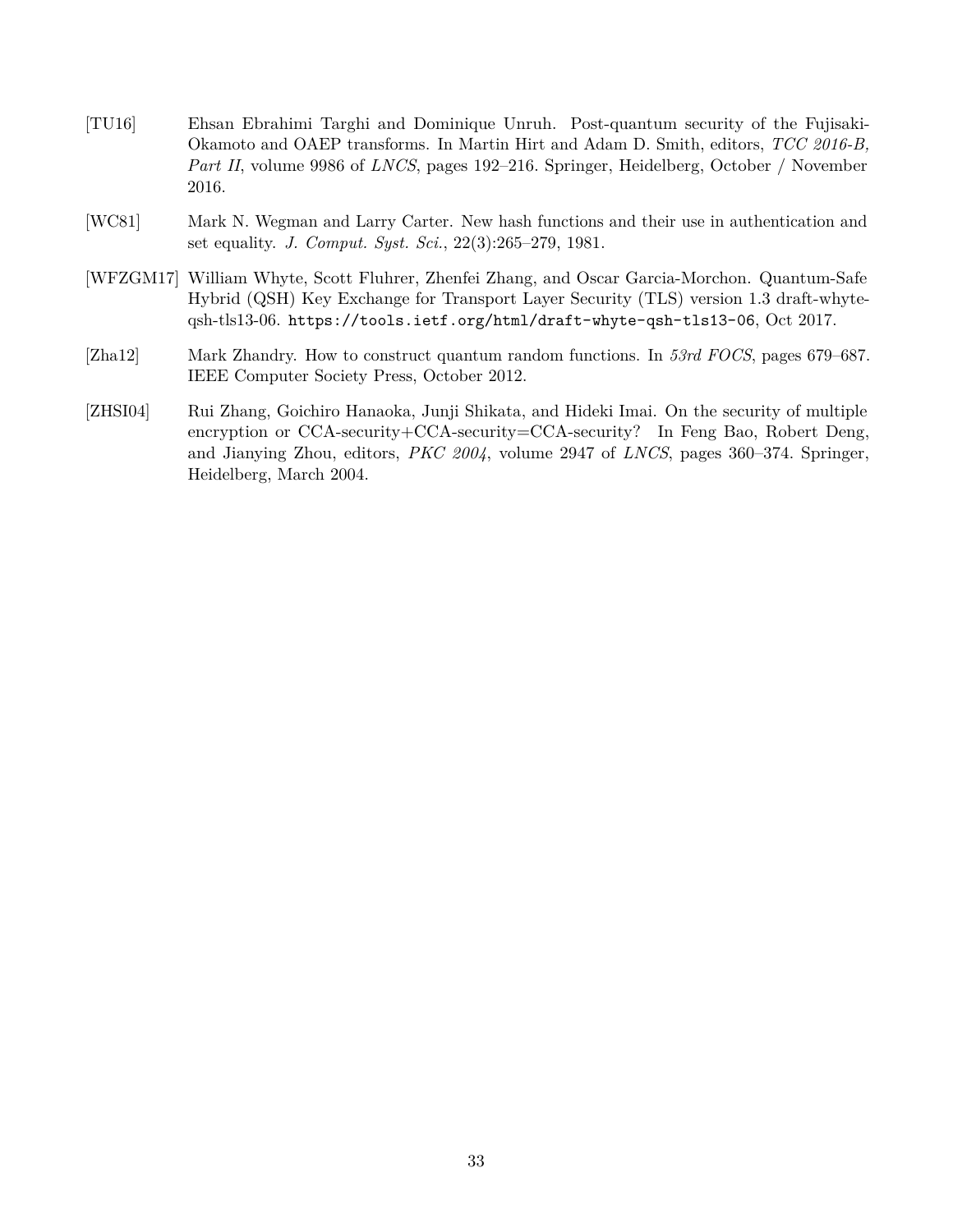## **Supplementary Material**

## <span id="page-33-0"></span>**A Introduction to Quantum Computing**

In the following we give a brief introduction of quantum computation knowledge used in this paper. A standard text for a more complete explanation is for example given by Nielsen and Chuang [\[NC00\]](#page-31-12).

Let H be a complex Hilbert space with inner product  $\langle y|x \rangle$  with vectors  $|x \rangle, |y \rangle \in \mathcal{H}$ . A quantum state is an element in H of norm 1. Let  $\{|x\rangle\}_x$  be a basis for H, then we can represent any quantum state  $|y\rangle$  as  $|y\rangle = \sum_{x} \psi_x |x\rangle$  where  $\psi_x$  are complex numbers such that  $|y\rangle$  has norm 1. Operations on elements of  $\mathcal{H}$ , i.e., quantum operations, are represented by unitary transformations **U**. Hence, quantum operations (prior to measurement) are reversible. This impacts the quantization of classical operations, such as for classical or quantum decapsulation oracles, as follows.

Let *A* be a classical algorithm with input  $x \in \{0,1\}^a$  and output  $y \in \{0,1\}^b$ . Moreover, let  $\{0,1\}^a \times$  $\{0,1\}^b \to \{0,1\}^a \times \{0,1\}^b : (x,t) \mapsto (x,t \oplus A(x))$  be a classical reversible mapping. The corresponding unitary transformation **A** acting linearly on quantum states is given by  $\mathbf{A}: \sum_{x,t} \psi_{x,t} |x,t\rangle \mapsto \sum_{x,t} \psi_{x,t} |x,t \oplus A(x)\rangle$ . We may add a workspace register to the input and the output registers to allow for more generality. Thus, the quantized classical algorithm is given as  $\mathbf{A}: \sum_{x,t,z} \psi_{x,t,z} | x, t, z \rangle \mapsto \sum_{x,t,z} \psi_{x,t,z} | x, t \oplus A(x), z \rangle$ .

## <span id="page-33-1"></span>**B Two-Stage Security Definitions**

In this section we adapt traditional security definitions to our two-stage model.

#### <span id="page-33-2"></span>**B.1 One-Way Security of KEMs Against Partially or Fully-Quantum Adversaries.**

First we define unified security experiments for one-way security against partially or fully quantum adversaries since some of our results, e.g., Proposition [3](#page-8-1) relies on this notion. During the one-way security experiment of KEMs, the adversary's task is to fully recover the session key, not just distinguish it from random as in the indistinguishability notions of Section [2.](#page-4-0) We can similarly consider classical and quantum adversaries for this security goal, in both the chosen-plaintext and chosen-ciphertext scenarios. Figure [14](#page-33-3) shows the corresponding security experiments for one-way chosen-plaintext (Z-ow-cpa) and one-way chosen-ciphertext (X<sup>y</sup>Z-ow-cca) attacks.

| $\mathrm{Expt}_{\kappa}^{\mathsf{Z-ow-cpa}}(\mathcal{A})$ :               | $\mathrm{Expt}_{\mathcal{K}}^{\mathsf{X}^{\mathsf{y}} \mathsf{Z}-\mathsf{ow-cca}}(\mathcal{A})$ :     |
|---------------------------------------------------------------------------|-------------------------------------------------------------------------------------------------------|
| $\overline{1}$ $H \leftarrow^* \mathcal{H_K}$                             | 1 $H \leftarrow^* \mathcal{H}_K$                                                                      |
| 2 $q_H \leftarrow 0$                                                      | 2 $q_D \leftarrow 0, q_H \leftarrow 0$                                                                |
| 3 $(sk, pk) \leftarrow \text{KeyGen}()$                                   | 3 $(sk, pk) \leftarrow \text{KeyGen}()$                                                               |
| 4 $(c^*, \kappa^*) \leftarrow$ Encaps $(pk)$                              | 4 $(c^*, \kappa^*) \leftarrow$ Encaps $(pk)$                                                          |
| 5 $\kappa' \leftarrow \mathcal{A}^{\mathcal{O}_H^{\chi}(\cdot)}(pk, c^*)$ | 5 $st \leftarrow \mathcal{A}_1^{\mathcal{O}_H^{\chi}(\cdot), \mathcal{O}_D^{\gamma}(\cdot)}(pk, c^*)$ |
| 6 return $\llbracket \kappa^* = \kappa' \rrbracket$                       | 6 $\kappa' \leftarrow \mathcal{A}_{2}^{\mathcal{O}_{H}^{Z}(\cdot)}(st)$                               |
|                                                                           | 7 return $\llbracket \kappa^* = \kappa' \rrbracket$                                                   |

<span id="page-33-3"></span>Figure 14: Security experiment for one-way security of a KEM  $K$  under chosen-plaintext attacks against a classical  $(Z = C)$  or quantum  $(Z = Q)$  adversary A (left), and under chosen-ciphertext attack against a two-stage  $X^{\gamma}Z$  adversary  $\mathcal{A} = (\mathcal{A}_1, \mathcal{A}_2)$  (right), in the classical or quantum random oracle model. Oracles  $\mathcal{O}_H^{\mathsf{C}}(\cdot), \mathcal{O}_H^{\mathsf{Q}}(\cdot), \mathcal{O}_D^{\mathsf{C}}(\cdot)$ , and  $\mathcal{O}_D^{\mathsf{q}}(\cdot)$  as in Figures [2](#page-6-0) and [3.](#page-7-3)